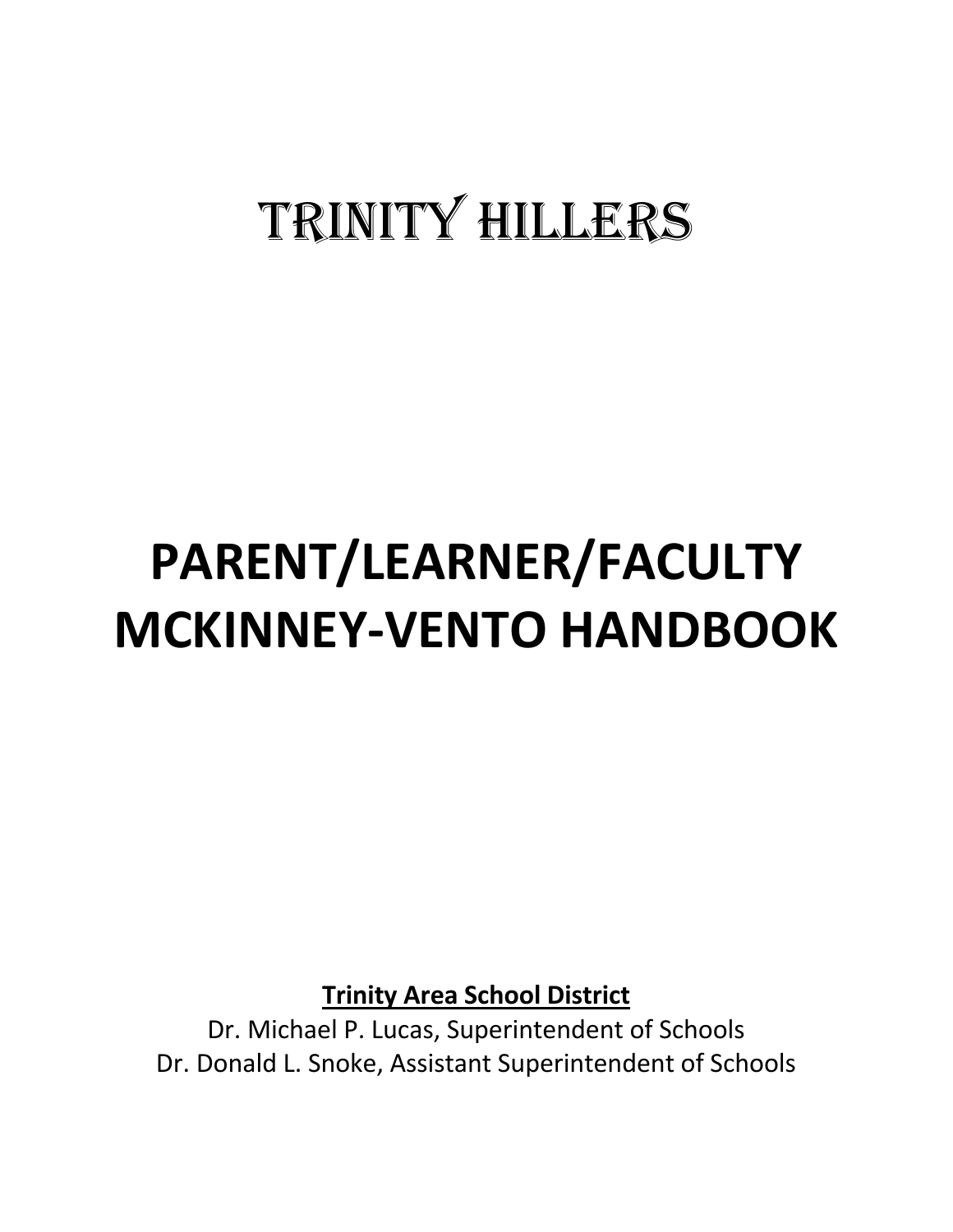## **Table of Contents**

| What Do We Do?                     |
|------------------------------------|
| Who Are We?                        |
| Who Qualifies for Services?        |
| Policies and Procedures            |
|                                    |
|                                    |
|                                    |
|                                    |
|                                    |
|                                    |
| <b>School Homeless Coordinator</b> |
|                                    |
|                                    |
|                                    |
|                                    |
|                                    |
|                                    |
|                                    |
|                                    |
|                                    |
| 19                                 |
|                                    |
|                                    |
|                                    |
| Trinity                            |

\*Portions of this handbook were adopted from the OCPS Homeless Program and the Title I Homeless Program St. Paul, MN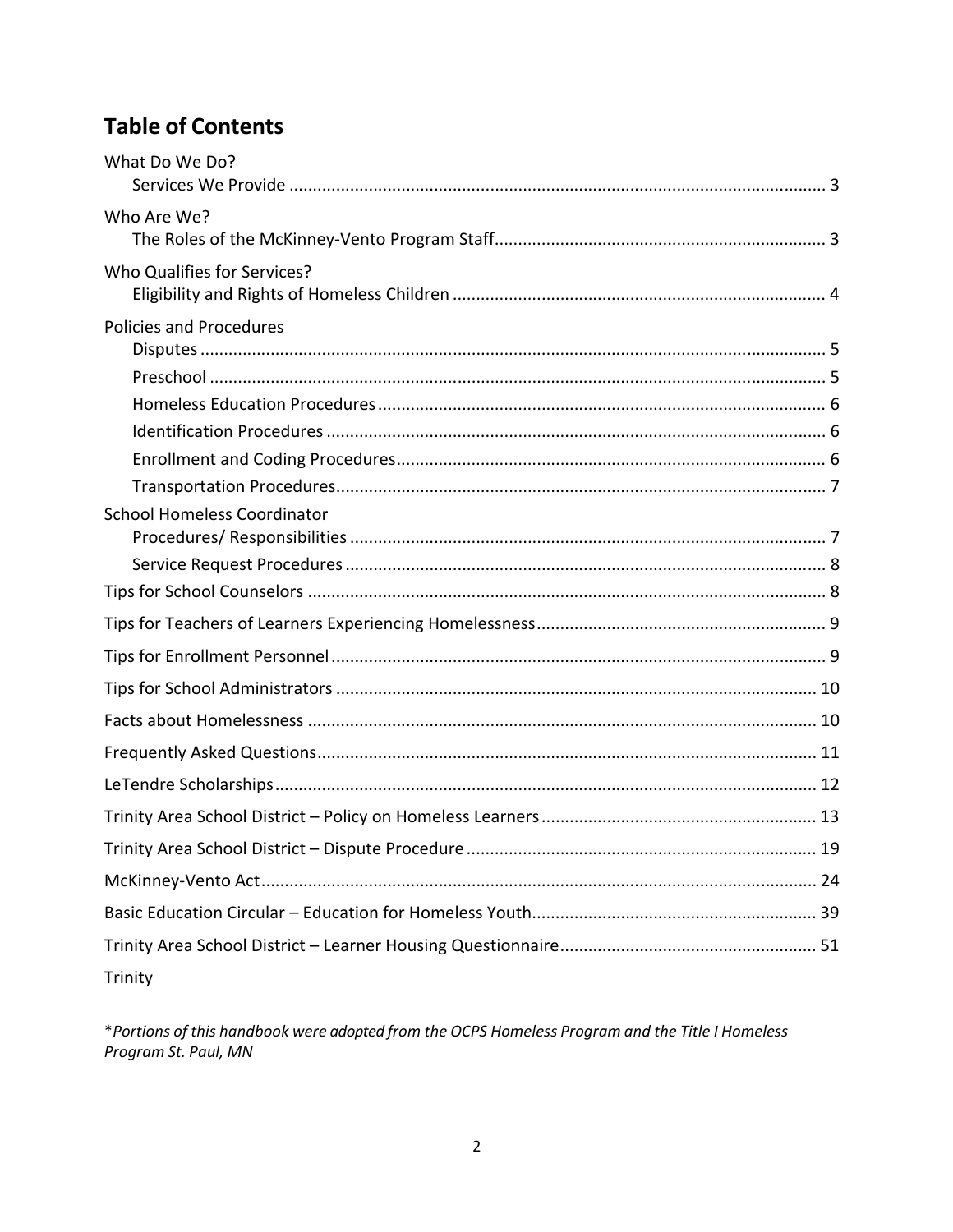## *The McKinney‐Vento Program promotes school stability and academic success of children and youth experiencing homelessness.*

## **What Do We Do?**

*Services We Provide:* 

- Assistance with Trinity Area School District's enrollment and registration process
- Technical assistance to schools, shelters and parents regarding any issues involving children and youth experiencing homelessness
- Assistance to obtain transportation to the child's school of origin, when possible
- Assistance with school supplies, clothing and other resources needed for school
- Assistance with fees related to the full participation in school and school activities (i.e. field trips, graduation)
- Transportation assistance to promote parental involvement
- Referrals to community resources that include medical, food, housing, mental health and others
- Distribution of donated materials

## **Who Are We?**

## *The Roles of the McKinney‐Vento Program Staff*

The Trinity Area School District's *McKinney‐Vento Liaison* is responsible for ensuring the identification, school enrollment, attendance, and opportunities for academic success of learners in homeless situations. Some of these activities may be performed by the McKinney‐Vento Liaison while others are accomplished by coordinating the efforts of other staff, departments and or community organizations.

The McKinney‐Vento Liaison must ensure that:

- Children and youth in homeless situations are identified by school personnel through coordination activities with other entities and agencies.
- Learners experiencing homelessness enroll, and have full and equal opportunity to succeed, in school.
- Families, children, and youth experiencing homelessness receive educational services for which they are eligible, including Head Start and Pre‐K programs; and referrals to health, mental health, dental, and other appropriate services.
- Public notice of the educational rights of learners in homeless situations is disseminated where children and youth receive services.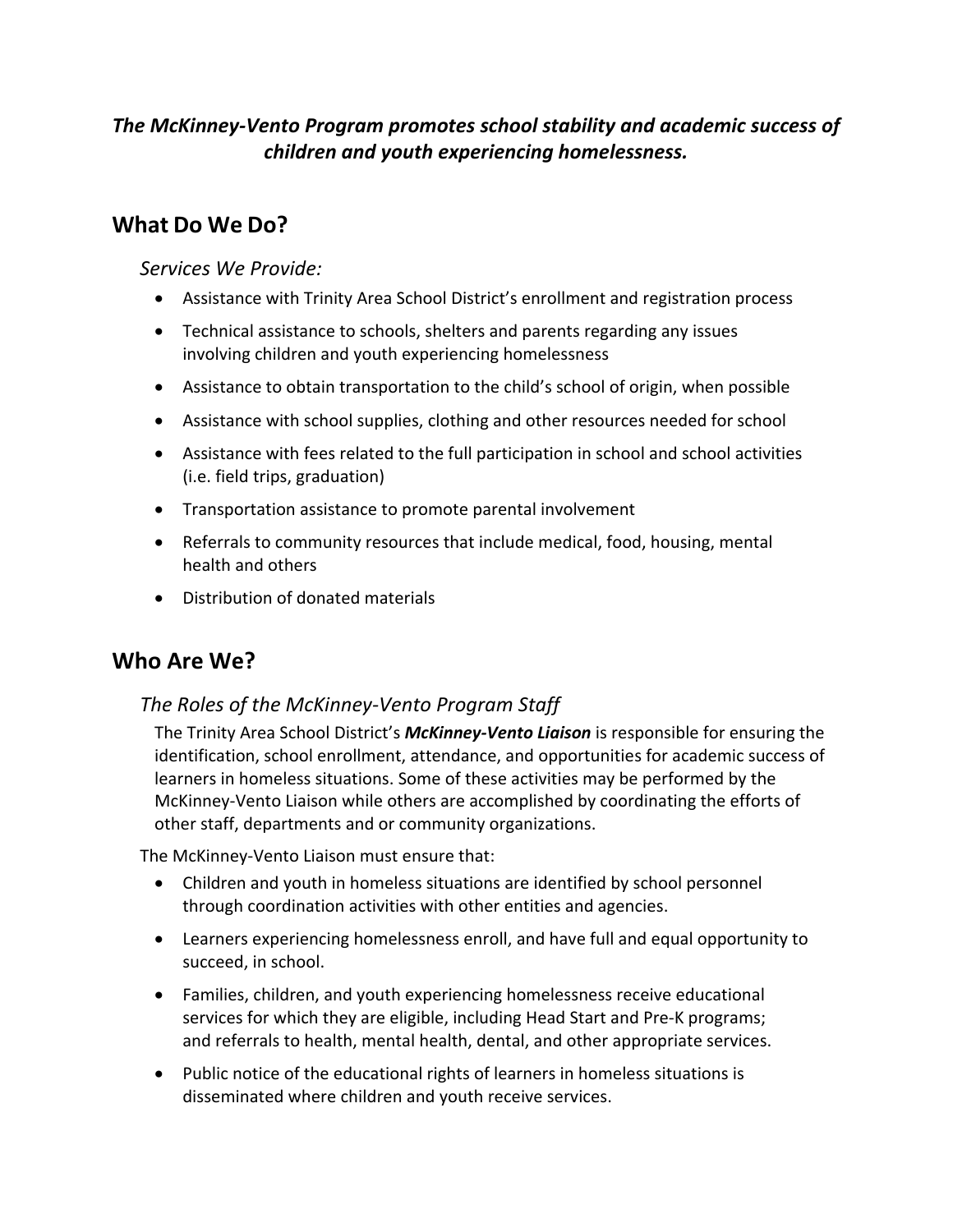- Parents or guardians of learners experiencing homelessness are informed of educational and related opportunities available to their children and are provided with meaningful opportunities to participate in the education of their children.
- Enrollment disputes are mediated in accordance with the Enrollment Disputes section of the McKinney‐Vento Act.
- Parents, guardians and unaccompanied youth experiencing homelessness are fully informed of all transportation services provided under the McKinney‐Vento Act, including transportation to the school of origin, and are assisted in accessing these services.
- Homeless children and youth who do not have immunization or medical records are assisted in obtaining such records.
- Unaccompanied youth are assisted in selecting and enrolling in a school, after considering the youths' wishes, and provide youth with notice of their right to appeal an enrollment decision that is contrary to their wishes.
- Unaccompanied youth are enrolled in school immediately pending the resolution of any dispute that may arise over school enrollment or placement.
- Collaborate and coordinate with Regional Coordinators for Homeless Education and community and school personnel responsible for the provision of education and related services to children and youth in homeless situations.
- School personnel, service providers, and advocates who work with families in homeless situations are educated about the duties of the local homeless education liaison.

## **Who Qualifies for Services?**

## *Eligibility and Rights of Homeless Children*

Under McKinney‐Vento legislation, homeless children and youth are individuals who lack a fixed, regular and adequate nighttime residence and includes:

- Children and youth sharing the housing of other persons due to loss of housing (doubled up), economic hardship, or a similar reason; are living in motels, hotels, trailer parks, or camping grounds; are living in emergency or transitional shelters, are abandoned in hospitals or are awaiting foster care placement
- Children and youth who have a primary nighttime residence that is a public or private place not designed for or ordinarily used as a regular sleeping accommodation for human beings
- Children and youth who are living in cars, parks, public spaces, abandoned buildings, substandard housing, bus or train stations or similar settings; and
- Migratory children to include immigrant children who qualify as homeless because they are living in circumstances described above.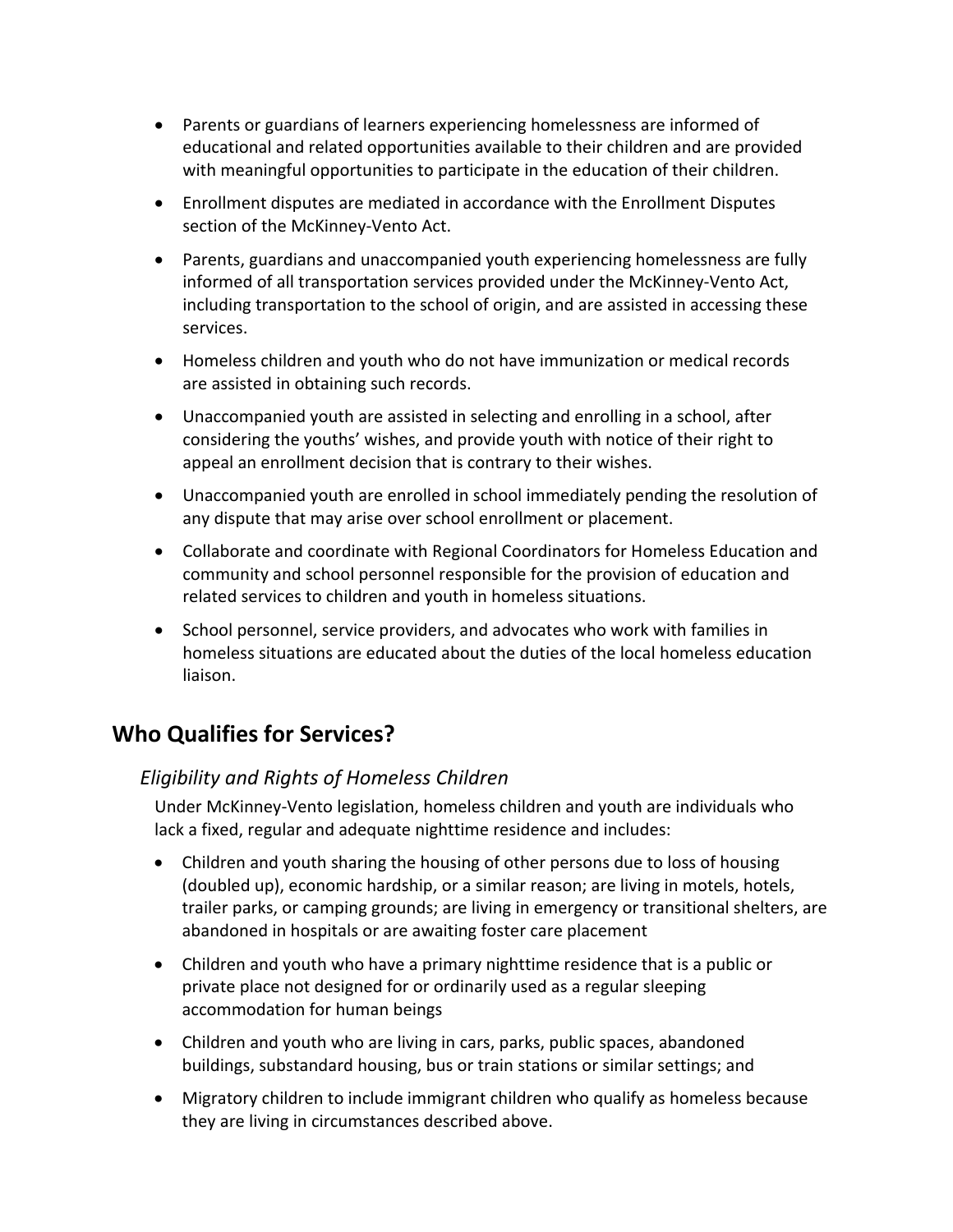Learners in Homeless Situations Have the Right to:

- Go to school, no matter where they live or how long they have lived there.
- Continue in the school they attended before they became homeless
- Receive transportation to the school they attended before their family became homeless, if possible
- Receive the same programs and services that are provided to all other children
- Automatically qualify for free breakfast and lunch
- Enroll in a new school without immunization, proof of residential status, school records, proof of guardianship or other documents.
- Go to school with children who are not homeless
- Receive information and referrals to health, mental health, dental and other services.
- Have enrollment disagreements settled quickly and go to school while disagreements are settled.

## **Policies and Procedures**

#### *Disputes*

Varying interpretations of homelessness, school placement and Pennsylvania residence laws have led to confusion and in certain instances have prevented homeless learners from enrolling in and attending school. Learners experiencing homelessness have the right to attend either their "school of origin" (i.e. the school that the learner attended when permanently housed or the school in which the learner was last enrolled) or, if that is not in the learner's best interest (evaluating the feasibility and the wishes of the parent/guardian or unaccompanied youth), the local school.

**Disputes regarding school placement decisions should be promptly resolved, and learners should be enrolled in the school requested while placement disputes are resolved**.

## *Preschool*

Preschool education is a very important element of later academic success. Children experiencing homelessness have experienced many difficulties accessing preschool opportunities. To facilitate preschool enrollment and attendance, the provisions of this policy will apply to preschools. TASD and our associate programs will ensure that children experiencing homelessness receive priority enrollment in preschool programs operated by the district, including exempting homeless children from waiting lists.

**Laws Implemented** 42 U.S.C 11431‐11435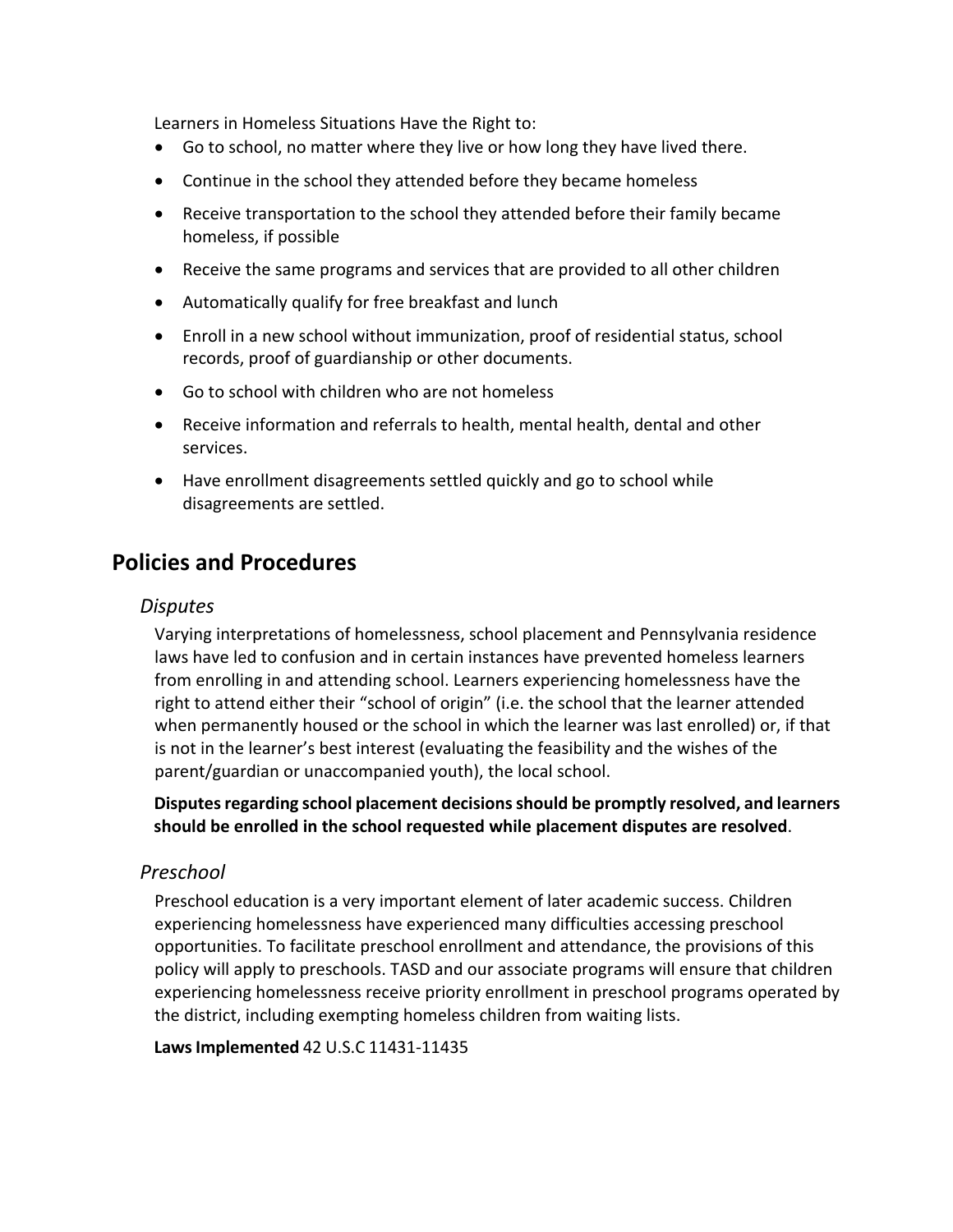## *Homeless Education Procedures*

The McKinney‐Vento Act protects the rights of homeless children and youth for the *duration* of their homelessness. This means learners have access to all rights and services from school year to school year if their living circumstance meets the definition of "homeless."

Once a Trinity Area School District learner has been identified as experiencing homelessness, he/she has access to services for one academic school year. If learners experience homelessness beyond one academic school year, all services are still accessible to these learners, although there are a few steps to take. Learners must be re‐ identified and coded in PowerSchool. Once that has been done, procedures provided in this manual to access transportation, free lunch and additional services must be repeated.

If a learner is identified as experiencing homelessness and becomes permanently housed *during* the school year, all rights and services remain for the full academic year. This includes the right to remain at the school or origin, request for transportation, free meals, etc. Parents may choose to enroll their child in the school of their new residence although decision making should be based on the best interest of the learner.

The *following school year* in which a learner is permanently housed, learners no longer meet the definition of "homeless" and must enroll in the school for their permanent residence.

## *Identification Procedures*

The Trinity Area's McKinney‐Vento Program has implemented a **Learner Residency Questionnaire** to assist in the identification of homeless children and youth. These questionnaires are available in all schools.

**All district schools**, should maintain a file of all residency questionnaires that indicate homelessness. A copy of these questionnaires should also be sent to the Director of Learner Services. Questionnaires should not be maintained in the learner's cumulative folder.

For the most up‐to‐date Learner Residency Questionnaire and procedures, please contact the Director of Learner Services or the form may be accessed on the district website.

## *Enrollment and Coding Procedures*

The McKinney‐Vento Act ensures the **immediate enrollment** of children and youth experiencing homelessness even if the learners lack records (academic, medical, proof of residency or other documentation). Immediate enrollment includes attending classes and fully participating in school activities. All schools are required to follow these enrollment guidelines when registering a homeless learner in school.

The Trinity Area School District's McKinney‐Vento Liaison may assist with referrals and/or transportation so families may obtain needed documentation. Upon enrollment and/or identification of an existing learner experiencing homelessness, coding must take place in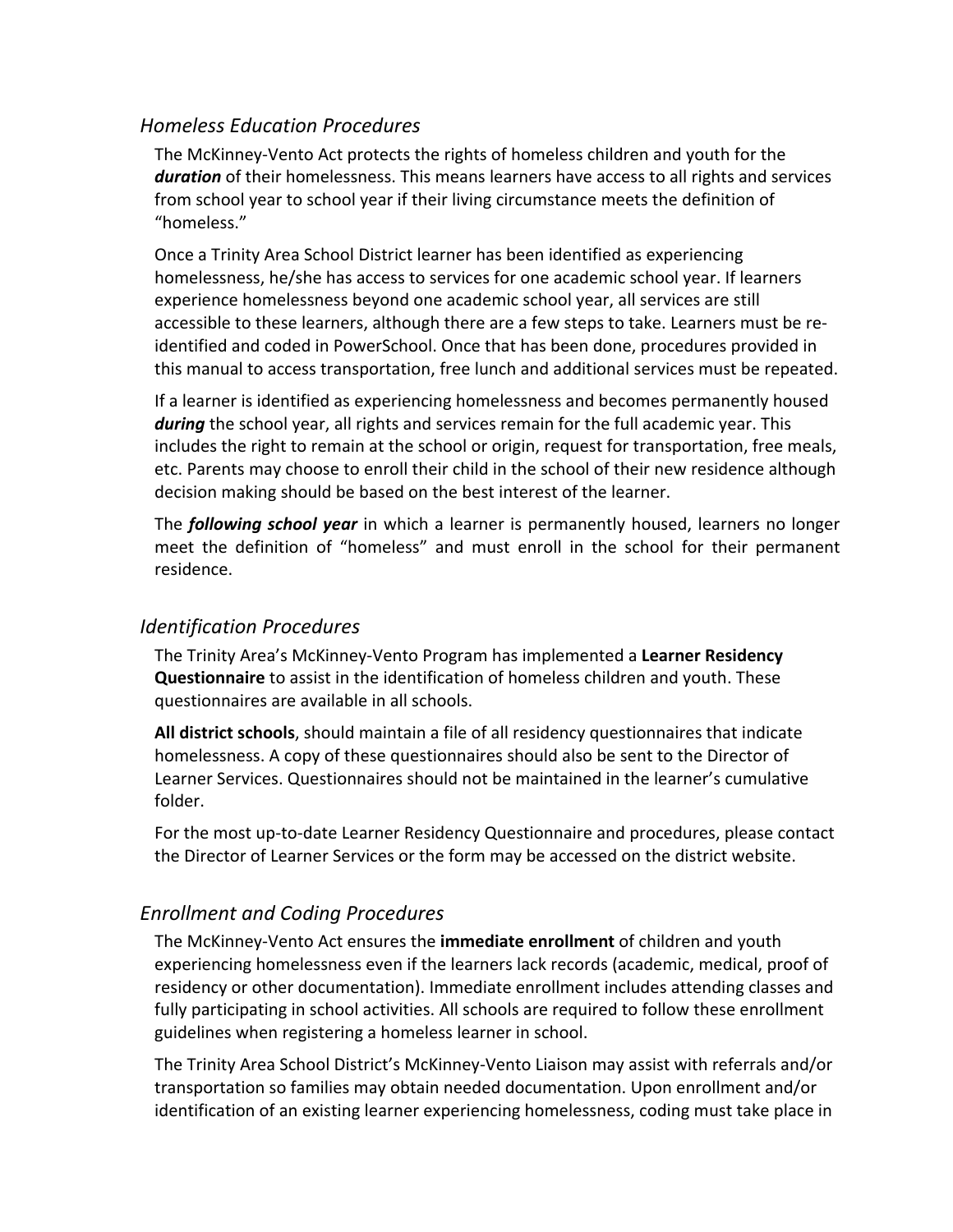the district's SIS. This allows for accurate reporting and is vital to services such as free lunch and transportation. Building secretaries should contact the Director of Technology if they have questions regarding the coding process.

## *Transportation Procedures*

Working to keep learners experiencing homelessness in school is a key component of the McKinney‐Vento Program. The district provides transportation to and from the school of origin, at the parent or guardian's request whenever possible. All transportation is provided through the district's transportation department.

If a learner that is experiencing homelessness requests transportation back to their school of origin, it is important to follow these steps:

- 1. Make sure the current address and phone number is reflected in PowerSchool
- 2. Ensure the learner is coded as "Homeless".
- 3. Contact the Director of Learner Services and the Director of Transportation.

The parent will be contacted by the McKinney‐Vento Liaison and or Director of Transportation once a route is established.

## **School Homeless Coordinator**

## *Procedures and Responsibilities*

- Building guidance counselors will serve as a point of contact for the Trinity Area McKinney‐Vento Liaison
- Serve as a point of contact for school staff and parents regarding homeless issues
- Post given materials (posters) schools and ensure brochures are available in each school's front office.
- Maintain a file/list of current, learners identified experiencing homelessness available at all times. This should include all residency questionnaires that indicate homelessness.
- Design a procedure for the building's registration process that informs administration of any learner that becomes homeless during the year.
- Coordinate services for the identified homeless children and youth.
- Bring awareness of the growing population to school staff and provide education on the rights of homeless children and youth. This may be accomplished by disseminating information and materials, or through awareness activities that ensure confidentiality of learners.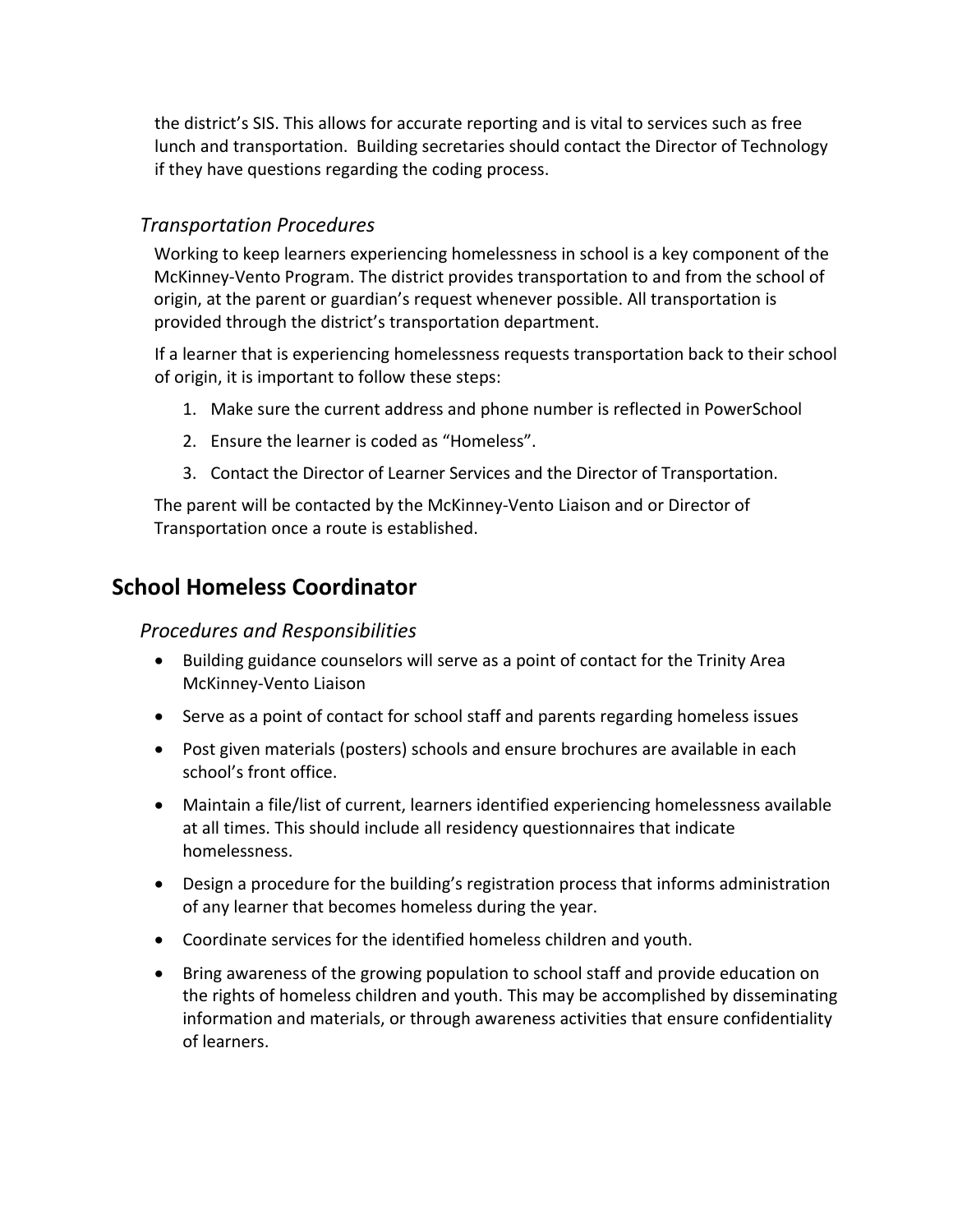## *Service Request Procedures*

The Trinity Area School District's McKinney‐Vento Program has funding to help meet the educational needs of homeless children and youth. If items or funding is needed to assist learners in participating fully in school or school activities, these procedures need to be followed:

- 1. Ensure the learner is coded appropriately as "Homeless" in the SIS.
- 2. The building principal shall draft a memo requesting funds.
- 3. Send the request to both the business office and the Director of Learner Services.

Some requests may require a purchase. The building principal must receive approval and directions from the business manager or Director of Learner Services prior to purchasing.

## **Tips for Counselors**

## *Immediate Assistance*

- Be familiar with the McKinney-Vento Act.
- Recognize the common characteristics of children experiencing homelessness.
- Possible signs of homelessness may include:
	- 1. A history of attending many schools.
	- 2. Erratic attendance and tardiness.
	- 3. Consistent lack of preparation for class.
	- 4. Hostility and anger or extremes in behavior (shyness, withdrawal, nervousness, depression).
	- 5. Needy behavior (attention‐seeking) or withdrawn behavior.
	- 6. Poor hygiene and grooming.
	- 7. Inadequate or inappropriate clothing for the weather.
	- 8. Hunger and/or hoarding food.
	- 9. Resistance to parting with personal possessions (i.e., not wanting to put coat in a locker).
- If you are your school's homeless coordinator, ensure learners receive free meals without the necessity of additional paperwork.
- Work with breakfast program staff to ensure that children who arrive late to school (due to transportation route) get fed.
- Ensure that homeless learners are afforded every opportunity that non‐homeless learners have.
- Assist in the waiving of fees or securing of materials necessary for activities.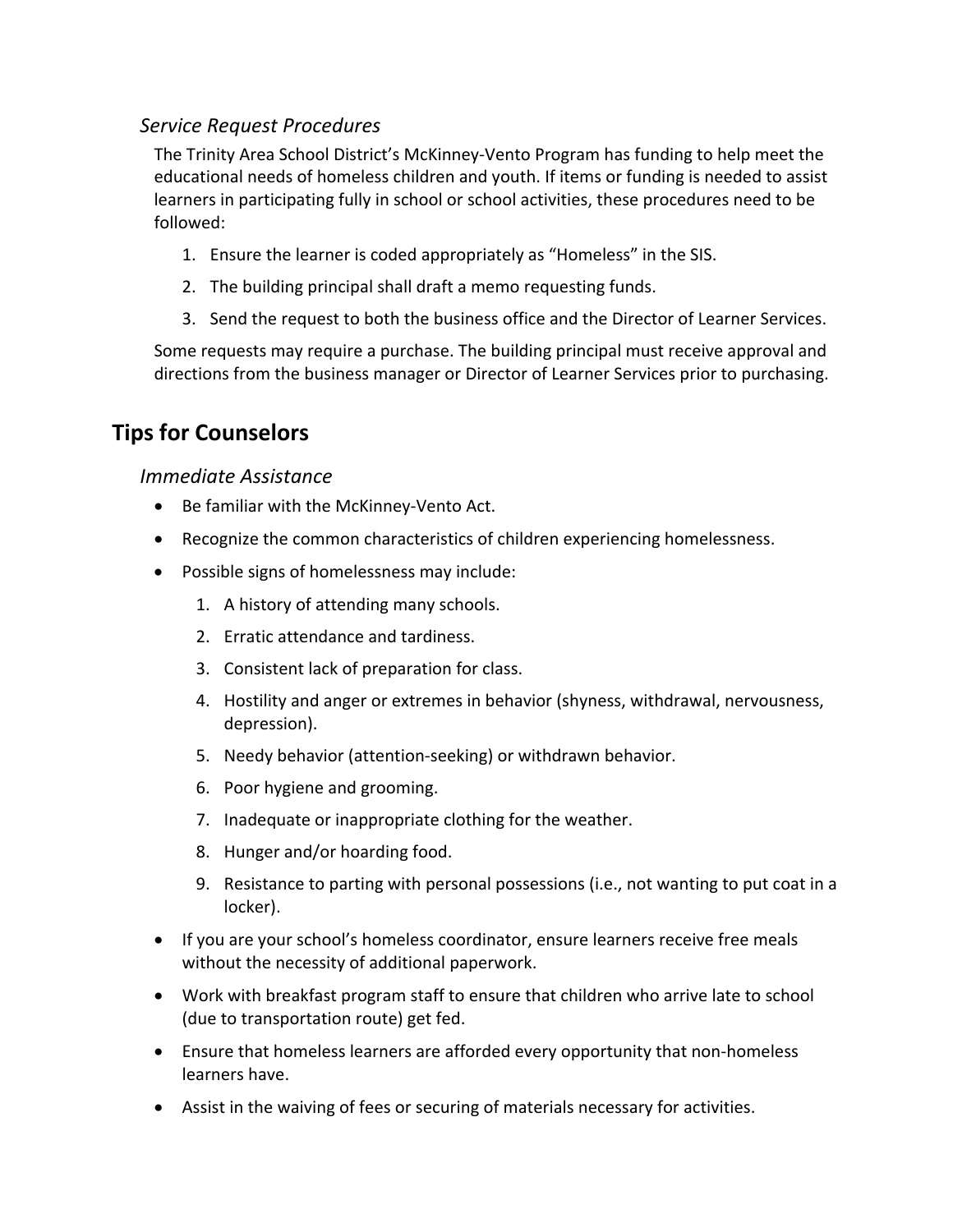- With the parent/guardian's permission, talk to the learner's teachers to inform them of the current living situation and how this may affect the learner's ability to perform academically. For example, the learner may not have access to the necessary materials to complete assignments such as a computer.
- Advocate for alternative consequences for poor behavior (e.g. don't withhold recess because it may be the only time the children who are homeless get to play and/or play outdoors.

## **Tips for Teachers of Learners Experiencing Homelessness**

The child's classroom may be the only place where the child can experience quiet, interact with learners his/her own age, and experience success. School is the most normal activity that most children experience collectively. For homeless children it is much more than a learning environment. It is a place of safety, personal space, friendships, and support. Oakley & King, in Promising Practices for Educating Homeless Students by Stronge & Reed‐Victor, 2000.

- Connect with your school's homeless coordinator to understand the learner's situation.
- Maintain homework/school supply kits. The guidance counselors have backpacks and basic school supplies. If you use additional supplies, have some available for homeless learners or contact the counselors to make a special request.
- Use mentors to provide one-on-one support.
- Plan accommodations for homework. Learners may not have access to computers and other tools to complete assignments.
- For learners with attendance concerns, connect with the building counselor as the child may qualify for district‐provided transportation.

## **Tips for Enrollment Personnel**

Building secretaries are the first contact a family may have with the Trinity Area School District. Be sensitive, patient, calm and reassuring. Provide the learner and family with confidentiality; take them to a private room to address questions. Have the parent fill out a *Learner Residency Questionnaire* to identify homelessness.

Learn to identify possible signs of homelessness:

- Chronic hunger or tiredness
- $\bullet$  Frratic attendance in schools
- Attendance in multiple schools
- Poor grooming or clothing that draws attention
- Lack of records, such as birth certificate, immunization record, pre-school physical, or incomplete records.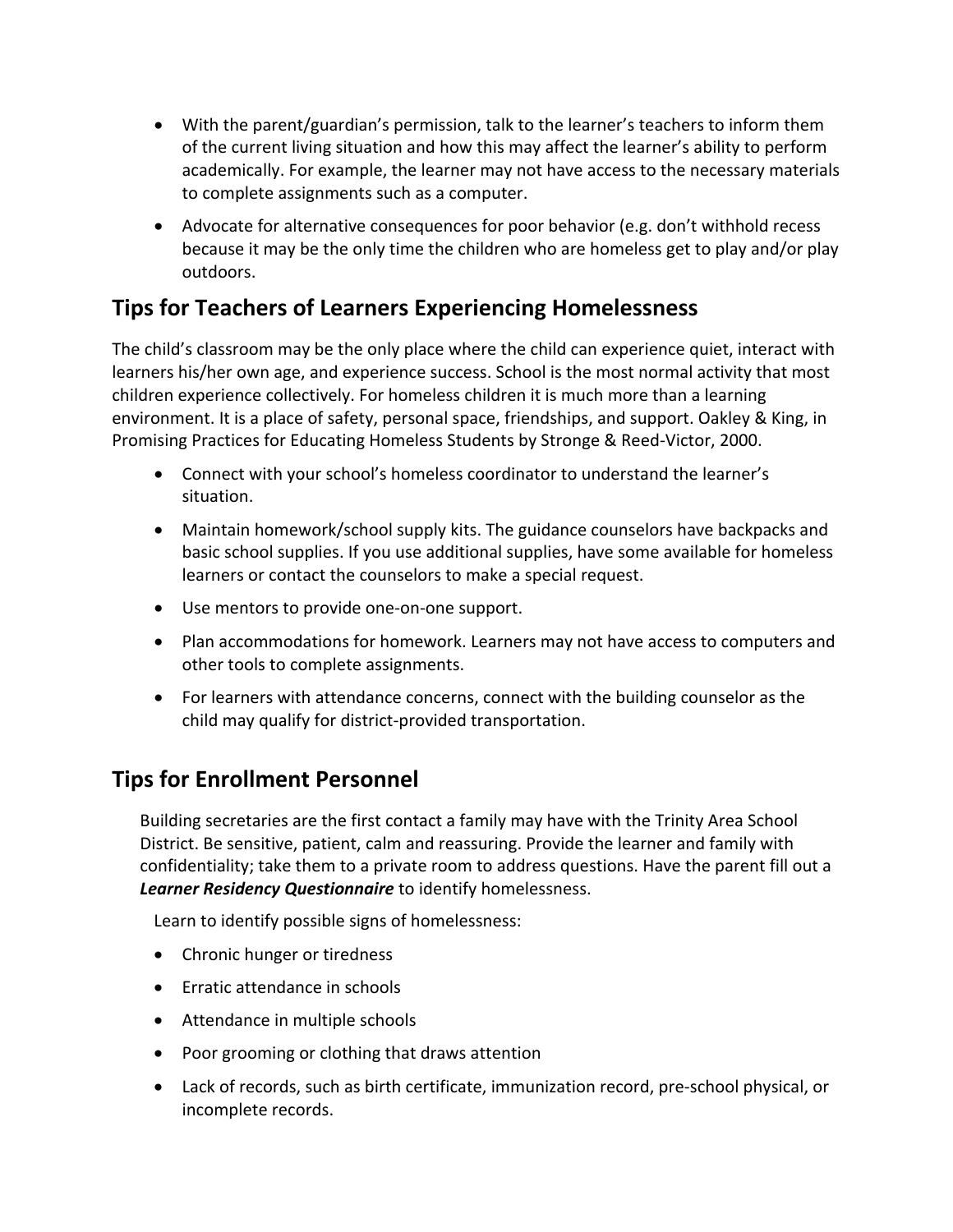- Parent who seems confused when asked about the last school attended.
- Statements from family such as "We've been having a hard time lately." "It's a new address, I can't remember it." "We move a lot and are staying with friends until we can find a place."
- Assure families that children can enroll if they are in "housing transition" due to loss of housing, economic hardship or similar reason. Enroll the child immediately (**even without records**).

## **Tips for School Administrators**

- Be familiar with common characteristics of children and youth who are homeless.
- Welcome the learner and the family and let them know that the school is a safe and secure place.
- Ensure there is a process to immediately notify the school's Food Services department of new learner enrollment.
- Ensure that the learner has every opportunity that a non‐homeless learner has for participation in after‐school activities and in‐school programs.
- Inform parents about their child's educational rights.
- Encourage parents to volunteer. Discuss their interests and offer suggestions that allow them to use their expertise. Many parents will help if invited to do so.
- Support the school staff as they work with the learner.
- Contact the school district's McKinney-Vento liaison for additional support.

## **Facts about Homelessness**

- Families with young children are the fastest growing homeless population.
- No single factor causes homelessness.
- Abuse, chronic neglect, the death of a parent, or economic crisis are factors commonly reported as precursors to homelessness.
- Lack of a livable wage and a shortage of affordable housing are the primary problems facing homeless families.
- The physical and emotional well‐being of homeless children is compromised by homelessness and the poverty they experience.
- The primary causes of homelessness among unaccompanied youth are physical and sexual abuse by a parent or guardian, neglect, parental substance abuse, and extreme family conflict.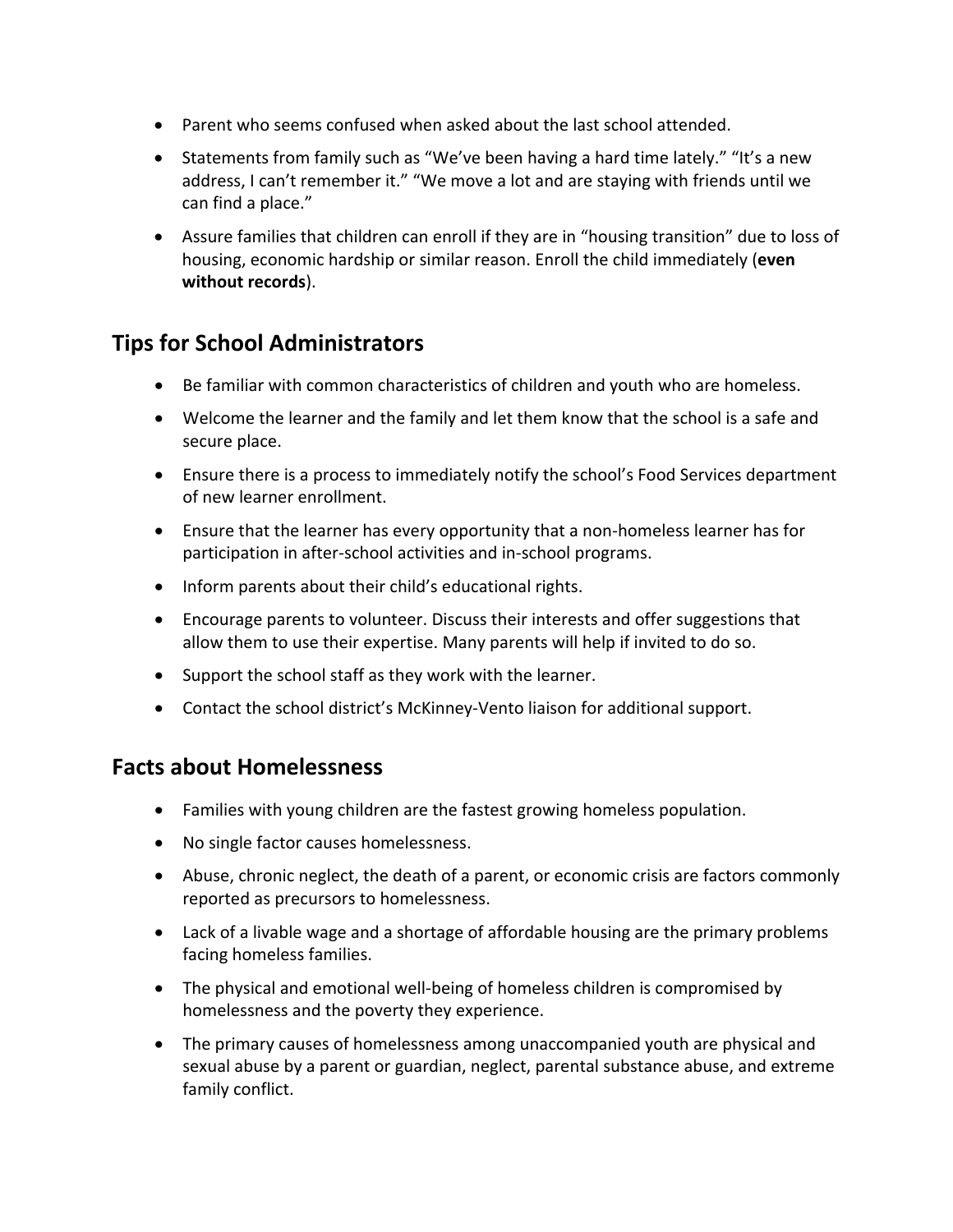## **Frequently Asked Questions**

#### *Does the school district find housing or rental/utility assistance for families?*

No. Liaisons assist in providing educational services for learners experiencing homelessness. However, liaisons do make referrals to community agencies providing these types of services.

## *Do learners living in transitional shelters or scattered sites qualify for the program?*

Yes. The McKinney‐Vento Act specifically applies to children and youth living in transitional living programs.

*If a child moves into permanent housing, do they qualify for services for the remainder of the school year?* 

Yes.

## *Can children experiencing homelessness get transportation if they are living outside of the Trinity Area School District?*

Learner experiencing homelessness residing out of district may request transportation back to their school of origin. Transportation will be provided if it is in the best interest of the child and feasible for the district.

## *Are children experiencing homelessness exempt from providing immunization records for enrollment?*

Yes. Learners experiencing homelessness are not required to produce immunization or other medical records to get enrolled in school and continue attending. After enrollment, contact the Director of Learner Services if assistance is needed to obtain documents.

## *If a learner is expelled from riding the bus, can they still receive transportation if they become homeless and reside out of district?*

In most cases, no.

#### *What ages does the McKinney‐Vento Act cover?*

21 and under. For special education learners, federal law provides the right to access services until age 22.

## *Is there any procedure in place to prevent families who have permanent housing from claiming to be homeless just to obtain McKinney‐Vento services?*

Yes. School districts must enroll learners experiencing homelessness immediately. If, after enrollment, it is determined that a learner is not experiencing homelessness as defined in the law, school districts should follow the policies that are in place to address other forms of fraud.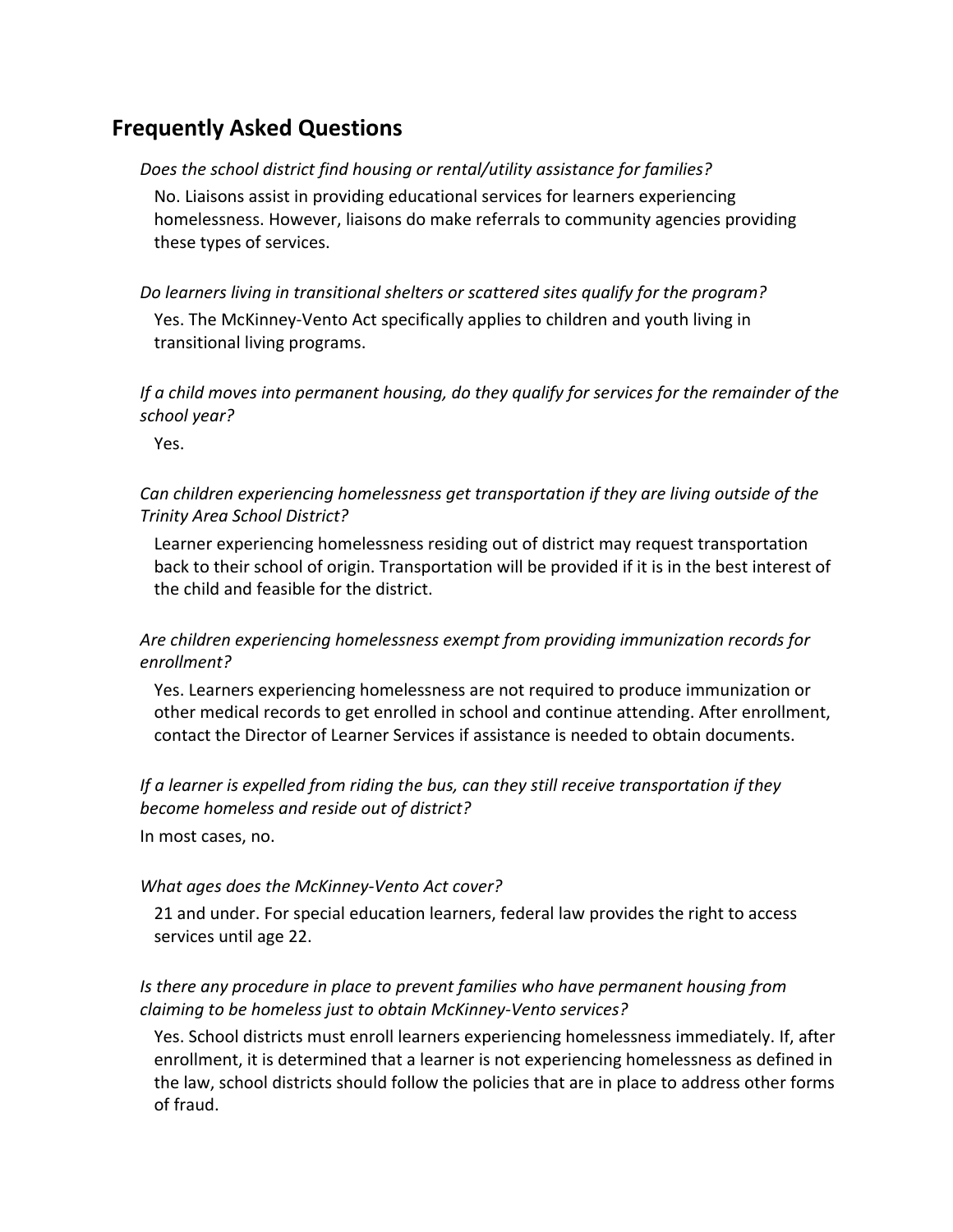*If a learner experiencing homelessness enrolls in a new school because the parent/ guardian was not informed of the learner's rights to remain at the school of origin, does the learner still have the right to go back to their school of origin?* 

Yes. School districts are required to inform families of their rights. Not knowing one's rights does not mean not having rights.

*How does the McKinney‐Vento Act define "unaccompanied youth"?* 

Unaccompanied youth is defined as a youth not in the physical custody of a parent or legal guardian. If their living circumstance meets the homeless definition, they have full access to services under McKinney‐Vento.

*Can a school require a caregiver to get legal guardianship to enroll a learner in school?* 

No. The McKinney‐Vento Act requires states to address the problem of guardianship issues in school enrollment and requires school districts to enroll youth experiencing homelessness in school immediately, even if they lack typically required enrollment documents. The decision to seek legal guardianship is a serious decision that significantly affects the legal rights of the parent and caregiver well beyond the school arena. While that step will be appropriate in school cases, it will not be in others.

A full list of *Frequently Asked Questions on the Educational Rights of Children and Youth in Homeless Situations*, drafted by the National Association for the Education of Homeless Children and Youth and the National Law Center on Homelessness and Poverty, may be found on the OCPS Homeless Education website.

## **LeTendre Scholarships**

Children and youth in homeless situations face numerous barriers to educational success. Deep poverty, high mobility and school requirements often make attending and succeeding in school a challenge. Despite these challenges, many learners who experience homelessness not only graduate from high school, but wish to pursue a college education.

*What is the LeTendre Education Fund?* 

Established in 1998 in memory of Andre E. LeTendre, husband of Mary LeTendre, former Director of Compensatory Education for the U.S. Department of

Education, the LeTendre Education Fund provides scholarship assistance for learners who are homeless or have experienced homelessness. For additional information on deadlines, selection criteria and application forms, please visit www.naehcy.org, or contact the National Association for the Education of Homeless Children and Youth (NAEHCY) at (202)364‐7392.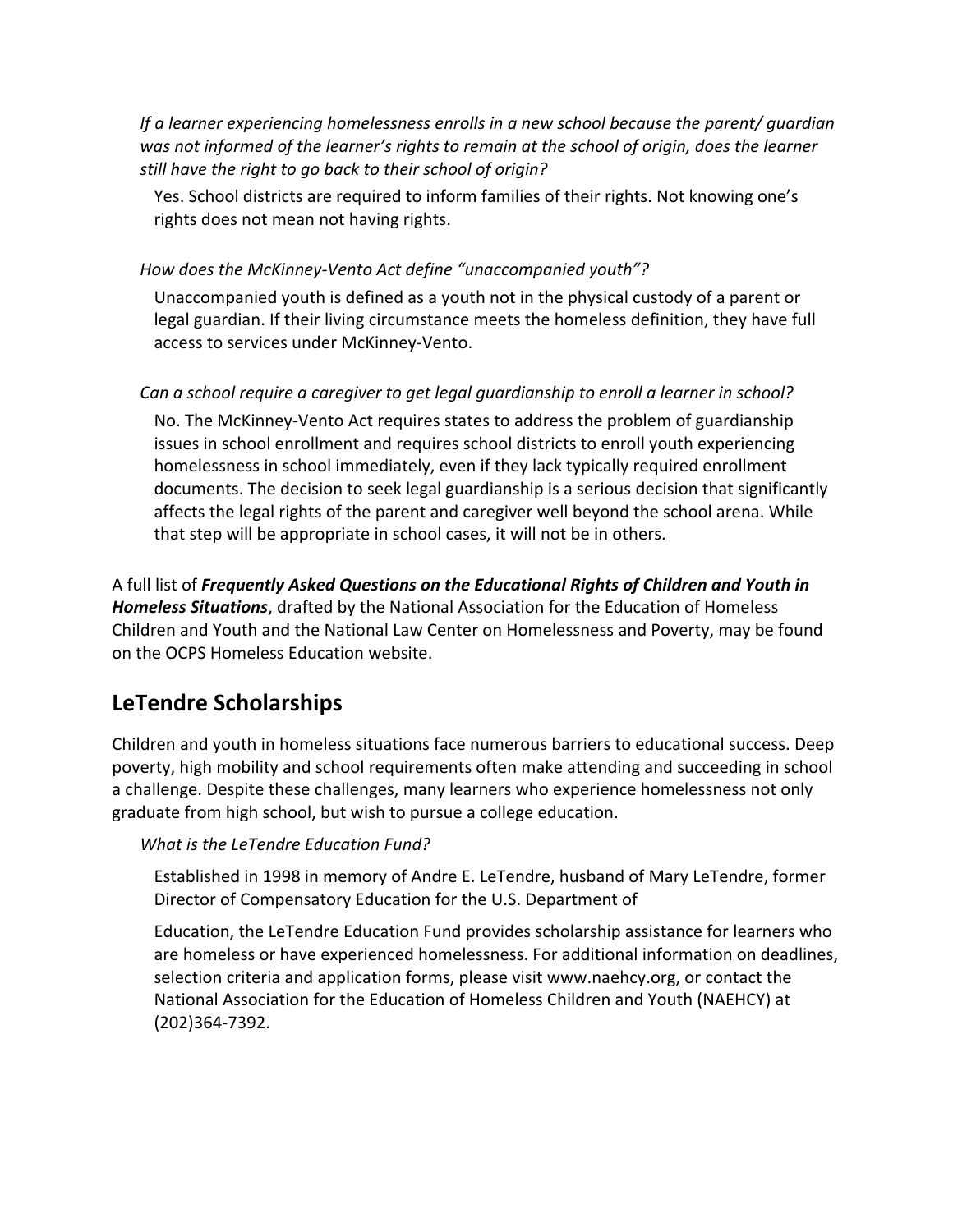## Trinity Area School District

| Book:          | <b>Policy Manual</b> |
|----------------|----------------------|
| Section:       | 200 Pupils           |
| Title:         | Homeless Students    |
| Code:          | 251                  |
| Status:        | Active               |
| Adopted        | December 4, 2014     |
| Last Reviewed: | May 20, 2021         |

#### Authority

The Board recognizes its obligation to ensure that homeless students have access to the same educational programs and services provided to other district students. The Board shall make reasonable efforts to identify homeless children within the district, encourage their enrollment, and eliminate existing barriers to their attendance and education, in compliance with federal and state law and regulations. [1][2][3] The Board may waive policies, procedures and administrative regulations that create barriers for enrollment, attendance, transportation and success in school of homeless students, based on the recommendation of the Superintendent. Definitions

Homeless students are defined as individuals lacking a fixed, regular and adequate nighttime residence, which include the following conditions: [4]

1. Sharing the housing of other persons due to loss of housing, economic hardship, or similar reason.

2. Living in motels, hotels, trailer parks or camping grounds due to lack of alternative adequate accommodations.

3. Living in emergency, transitional or domestic violence shelters.

4. Abandoned in hospitals.

5. Awaiting foster care placement.

6. Using public or private places not designed for or ordinarily used as regular sleeping accommodations for human beings, as a primary nighttime residence. 7. Living in cars, parks, public spaces, abandoned buildings, substandard housing, transportation stations or similar settings.

8. Living as migratory children in conditions described in previous examples.

9. Living as run‐away children, abandoned or forced out of homes by

parents/guardians or caretakers, or separated from parents/guardians for any other reason.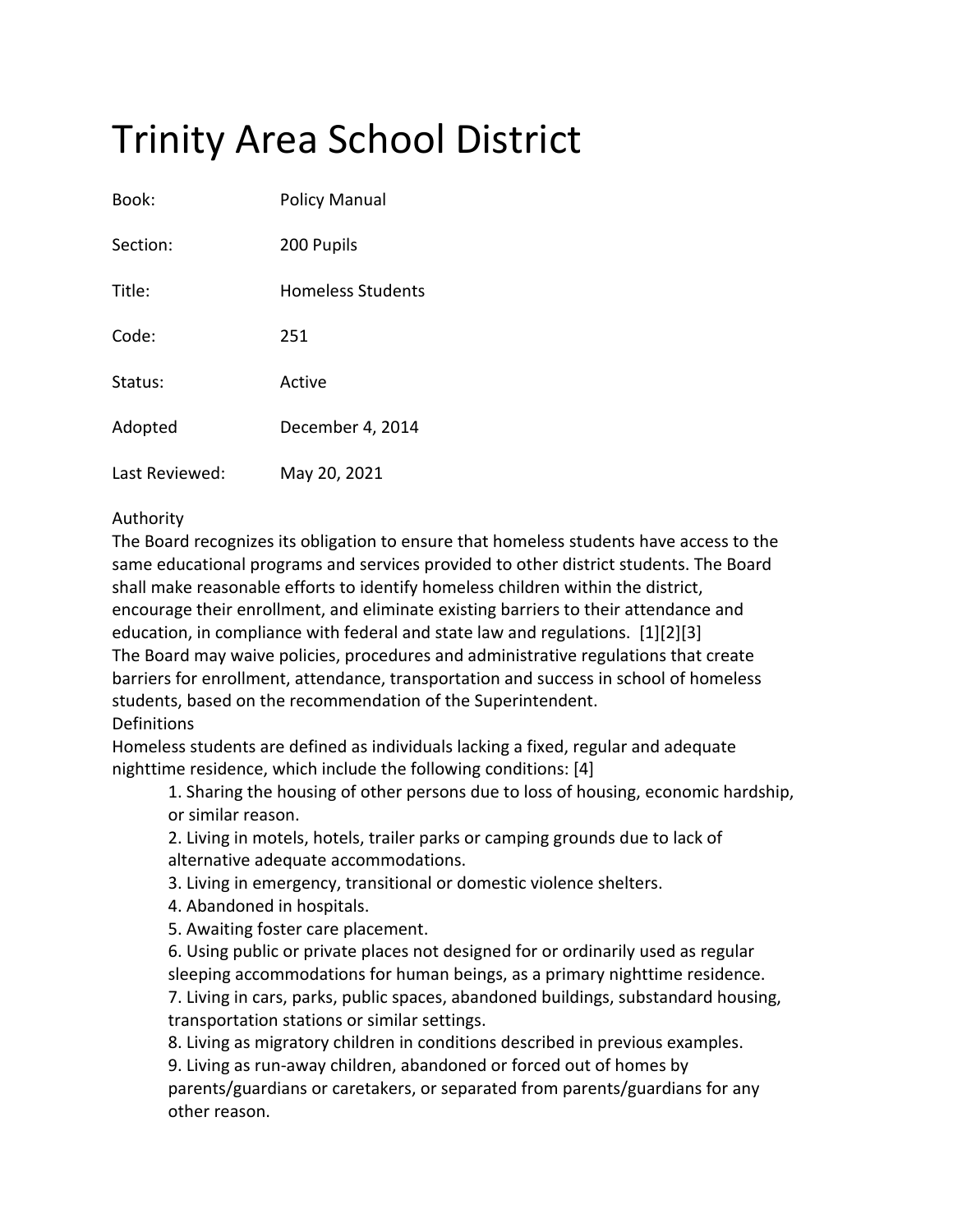10. Living as school age parents/guardians in houses for school age parents/guardians if they have no other living accommodations. School of origin is defined as the school the student attended when permanently housed or the school in which the student was last enrolled.

#### Delegation of Responsibility

The Board designates the Superintendent to serve as the district liaison for homeless students and families.

The district liaison shall coordinate with: [5]

1. Local service agencies that provide services to homeless children and youth and families.

2. Other school districts on issues of records transfer and transportation.

3. State and local housing agencies responsible for comprehensive housing affordability strategies.

The district liaison shall provide public notice of the educational rights of homeless students in schools, family shelters, and soup kitchens. [5] Guidelines

Students shall not be discriminated against, segregated nor stigmatized based on their status as homeless. [5]

#### Enrollment/Placement

To the extent feasible, and in accordance with the student best interest, a homeless student shall continue to be enrolled in his/her school of origin while s/he remains homeless or until the end of the academic year in which s/he obtains permanent housing. Parents/Guardians of a homeless student may request enrollment in the school in the attendance area where the student is actually living or other schools. If a student is unaccompanied by a parent/guardian, the district liaison will consider the views of the student in determining where s/he will be enrolled. [5]

The selected school shall immediately enroll the student and begin instruction, even if the student is unable to produce records normally required for enrollment pursuant to district policies. However, the district may require a parent/guardian to submit contact information. The district liaison may contact the previous school for oral confirmation of immunizations, and the school shall request records from the previous district, pursuant to Board policy. [5][6][7][8][9] [10] [11]

If the district is unable to determine the student grade level due to missing or incomplete records, the district shall administer tests or utilize appropriate means to determine the student placement.

If a dispute arises over school selection or enrollment, the student shall be immediately enrolled in the school in which enrollment is sought, pending resolution of the dispute. The parents/guardians shall be provided with a written explanation of the district decision, their right to appeal and the procedures to use for the appeal.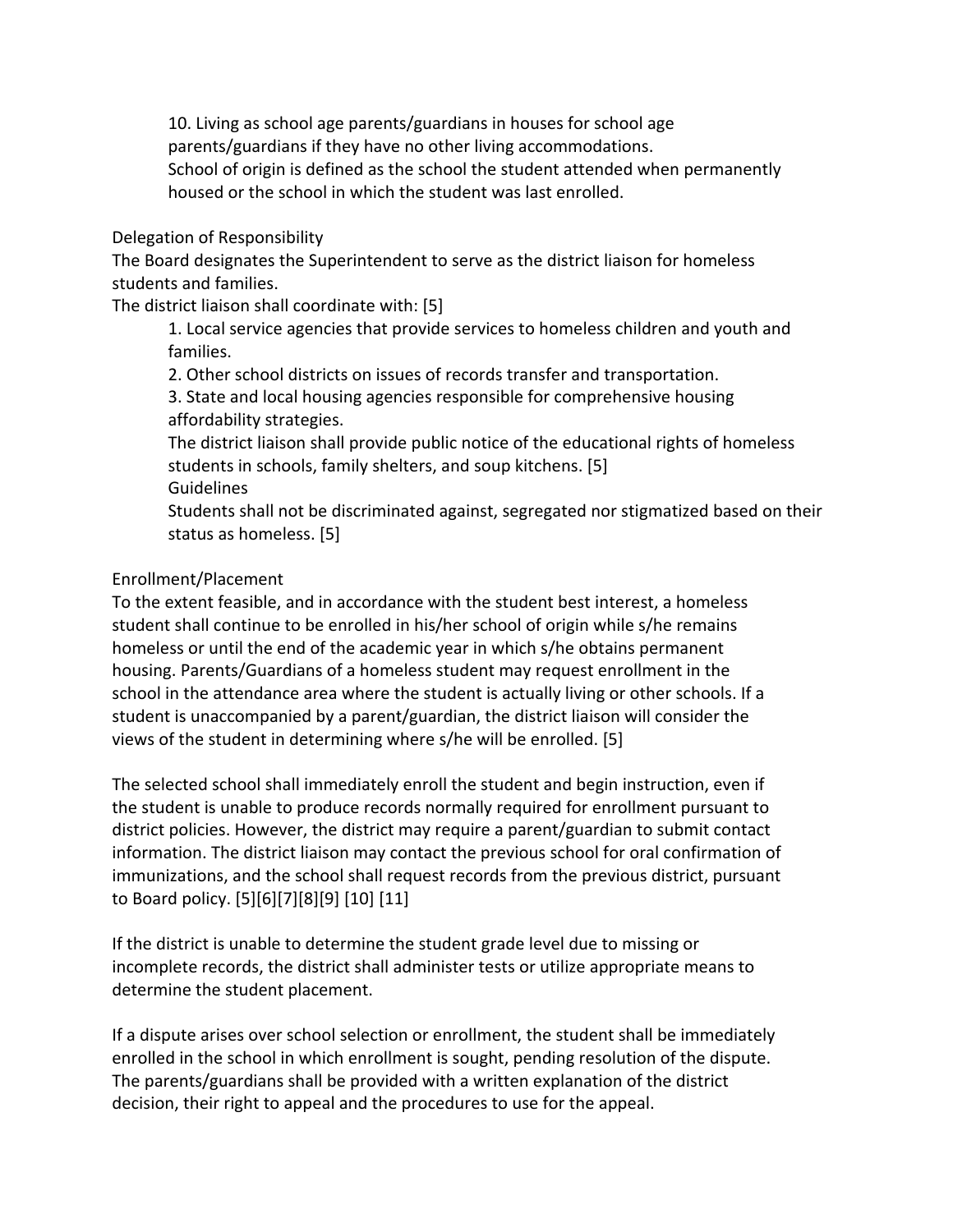#### **Services**

Homeless students shall be provided services comparable to those offered to other district students including, but not limited to, transportation services; school nutrition programs; vocational programs and technical education; preschool programs; programs for students with limited English proficiency; and educational services for which students meet eligibility criteria, such as programs for disadvantaged students, students with disabilities, and gifted and talented students. [1][5]

#### Transportation

The district shall provide transportation for homeless students to their school of origin or the school they choose to attend within the school district. [1][5] If the school of origin is outside district boundaries or homeless students live in another district but will attend their school of origin in this district, the school districts shall agree upon a method to apportion the responsibility and costs of the transportation. [5]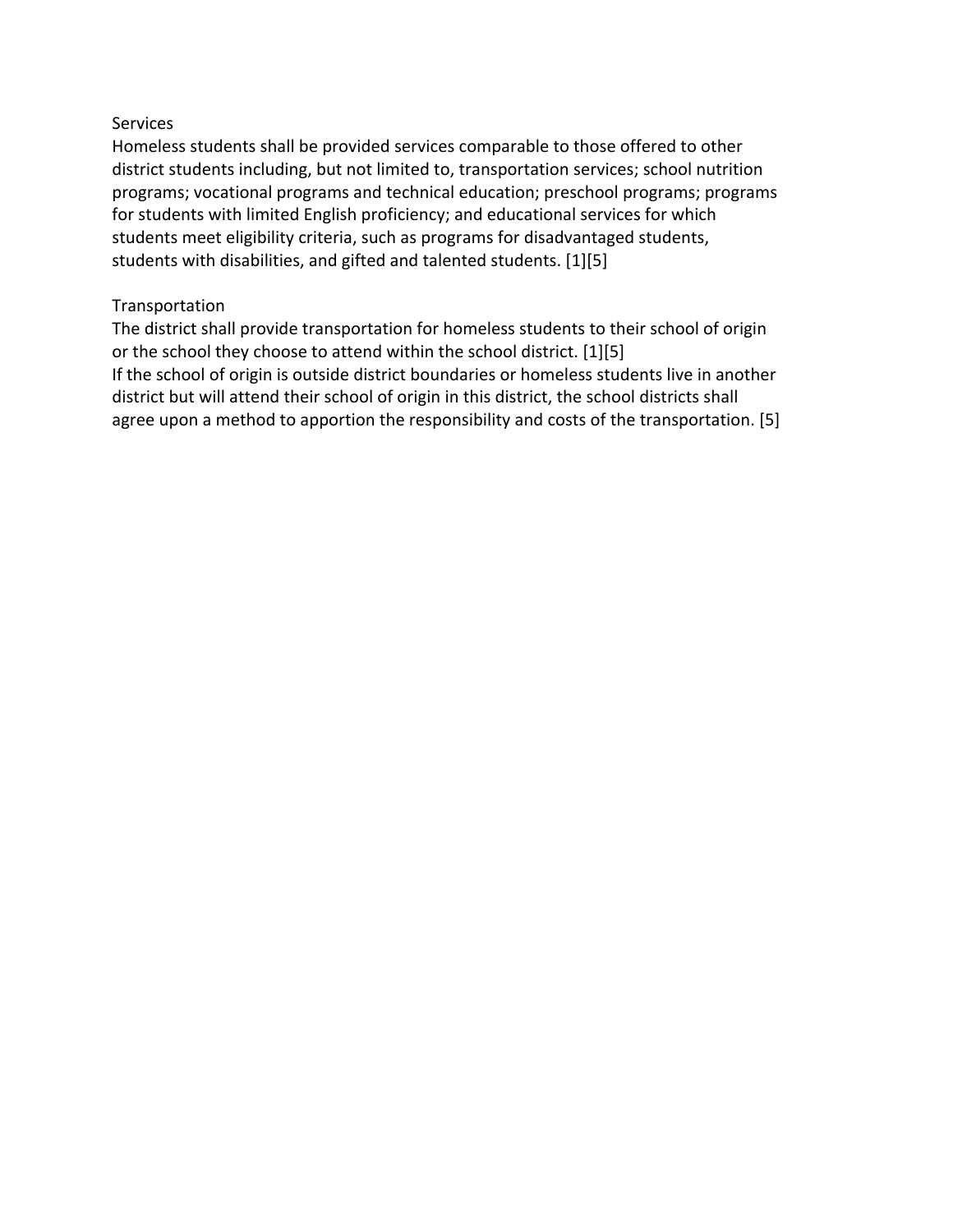#### **Trinity Area School District Homeless Determination Process and Best Interest Procedures**

- 1. If you suspect a student is experiencing homelessness, immediately report any information that you know to your building principal or school counselor.
- 2. The building principal or school counselor will then contact the district's homeless liaison to provide the information available.
- 3. The homeless liaison reaches out to family for additional information, talks to other teachers, staff, or administrators. The transportation director is also contacted to see if any irregularities have been observed by the student's bus driver during pick-up and drop-off times.
- 4. The homeless liaison makes determination of homelessness.
- 5. Consults with ECYEH regional coordinator, Nicole Anderson or designee, as needed.

Ways district works to identify students experiencing homelessness:

- Maintains frequent communication with the transportation department, building secretaries, school counselors, nurses, food service, school police, and principals
- Families are interviewed upon enrollment to the district
- Families or community members report concerns to district personnel
- Teachers report irregularities in student behavior, including tardies or absences that have a pattern to building principal and school counselor. Parents are contacted to discuss and trouble-shoot.

In the case of homelessness, the homeless liaison:

- a. Identifies and links families with support services
	- TASD has clothing closets in most buildings where students can go to pick out clothes if needed
	- The homeless liaison has backpacks with school supplies in them
	- TASD Title 1 funds are used when needed to provide students with needed school supplies
	- All K-12 homeless students are connected to the building level support teams
	- Parents/guardians are linked to local/community resources based on need
- b. Arranges for transportation to and from school for students
- c. Arranges for transportation for parents/guardians to attend meetings and supplies translators if necessary.
- d. If student needs additional supplies, the homeless liaison works to procure them.
	- a. The district has clothing and supplies closets in all buildings
	- b. Staff and community members regularly donate clothing, shoes, coats, brand new socks and under garments, and school supplies
- e. Students are immediately enrolled in Title 1, free or reduced lunch, and are monitored by the district's MTSS and SAP teams. The teachers and school counselors work with students based on need.
- f. Adds student's demographics to the monthly homeless report providing all required information in the ECYEH database.
- g. Checks in with families regarding homeless status and needs (once in the fall, once in the spring, and once in August prior to start of school; in addition, contact is made as needed).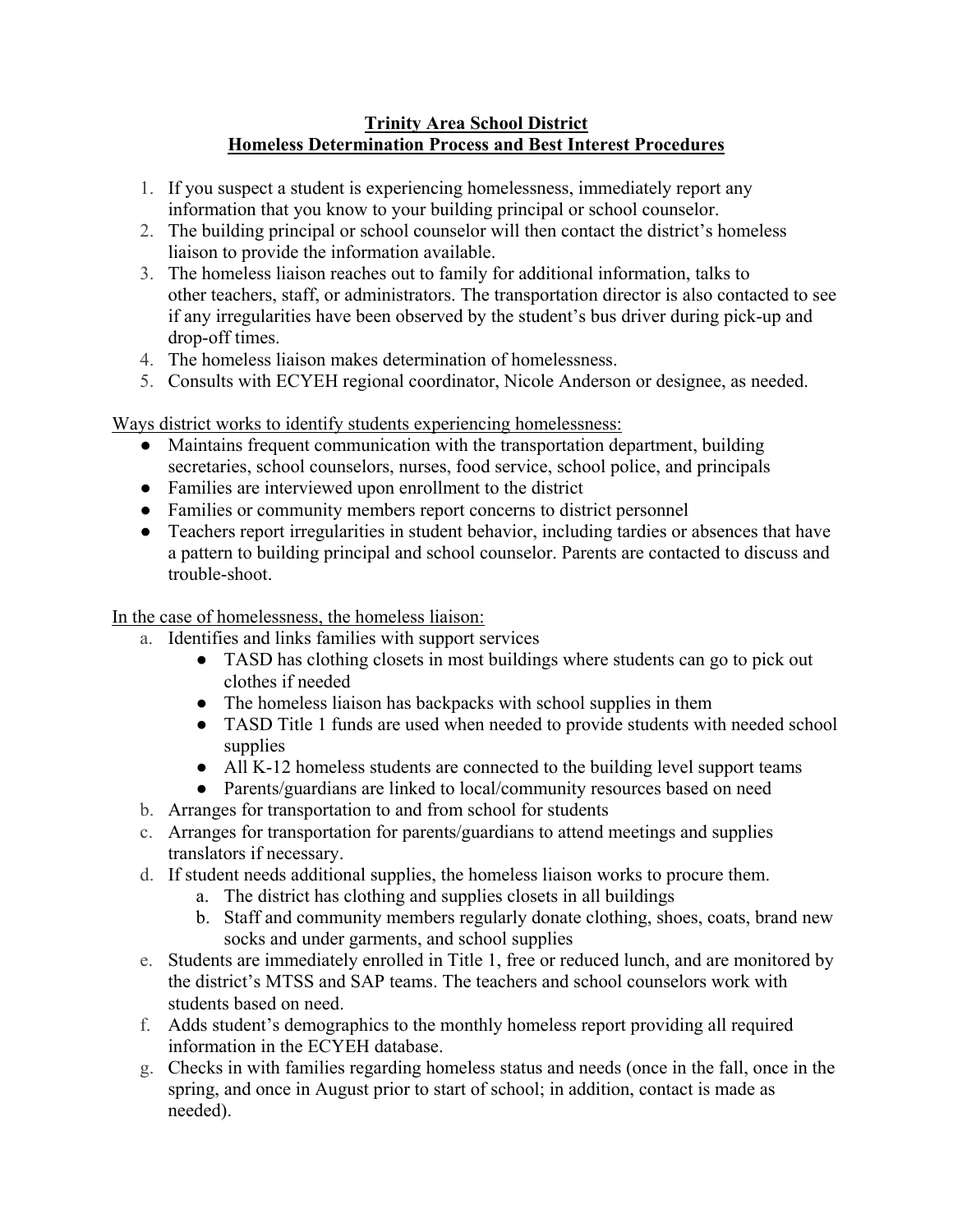- a. The building principals and school counselors are also involved in this process.
- h. Shares updates with staff and parents/guardians/students.
- i. Removes/updates student's demographics from monthly homeless report when the family is no longer homeless.
- j. Best interest determinations occur with collaboration with parents/students as well as other school districts when homelessness prompts school choice. For example, if a Trinity student becomes homeless and is staying in another school district, then the family can choose between attending school at Trinity or the other school district.
- k. Unaccompanied Youth: The Trinity Area School District will immediately enroll unaccompanied youth experiencing homelessness. The homeless liaison will work with that student to connect with local agencies to assist with housing, food, and to remove any barriers that are student-specific. All homeless procedures will be followed.
- l. Students are connected with mental health services and vocational opportunities.

## If it is determined that student/family is NOT homeless, the homeless liaison:

- a. Calls the parents/guardians to inform them that they are not homeless and are provided with an explanation of the reasoning behind the finding. They are also provided with a letter explaining the determination and reasoning.
- b. Sends parents/guardians the Dispute Resolution Form and have the opportunity to have their case further investigated by the Regional Homeless Coordinator/AIU Education for Homeless Children and Youth (ECYEH).
	- a. Dispute Resolution process is followed. Student allowed to continue to attend TASD until dispute process is finished.
- c. If families indicate they are struggling, but NOT homeless, resources are offered to them based on their needs.
	- a. The district has clothing and supplies closets in all buildings
	- b. Staff and community members regularly donate clothing, shoes, coats, brand new socks and under garments, and school supplies
- d. Students are connected with mental health services and vocational opportunities.

Supports Offered Regardless of Homeless Status/Best Interest Procedures:

- Screened for Title 1 if in grades K-4, provided support if meets criteria
- Work with district specialists (physician, ophthalmologist, etc.) based on student need.
- All students have access to the clothing closets located in all buildings for clothing, shoes, coats, backpacks, school supplies).
- Annual Toy and Food Drives: district personnel can identify any family in need of support around Thanksgiving and Christmas. Identified families receive bags of food and toys collected by staff prior to holidays.
- Students are connected with mental health services and vocational opportunities.

Plan for students experiencing homelessness, either in-person or TASD Cyber, and who are of state-testing age:

- District personnel communicates with families to determine needs prior to assessment time.
- District provides students with breakfast and lunch (all students are eligible for free meals) if family chooses.
- District provides students with #2 pencils and any other assessment materials needed.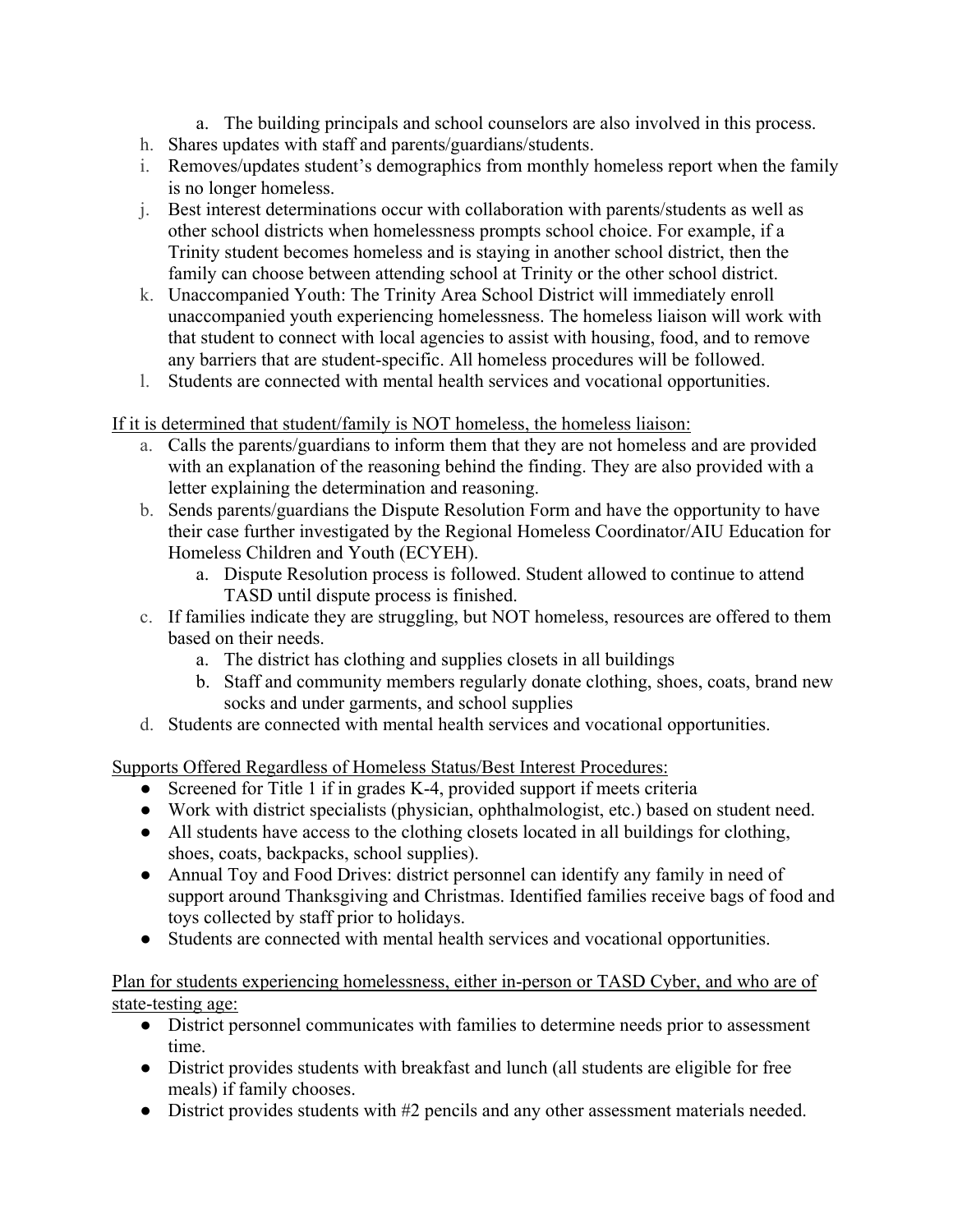- If special transportation arrangements are needed in order for student to get to school on time, these are made in coordination with the transportation department.
- All K-12 students are provided a Chromebook and the district will supply internet access if necessary.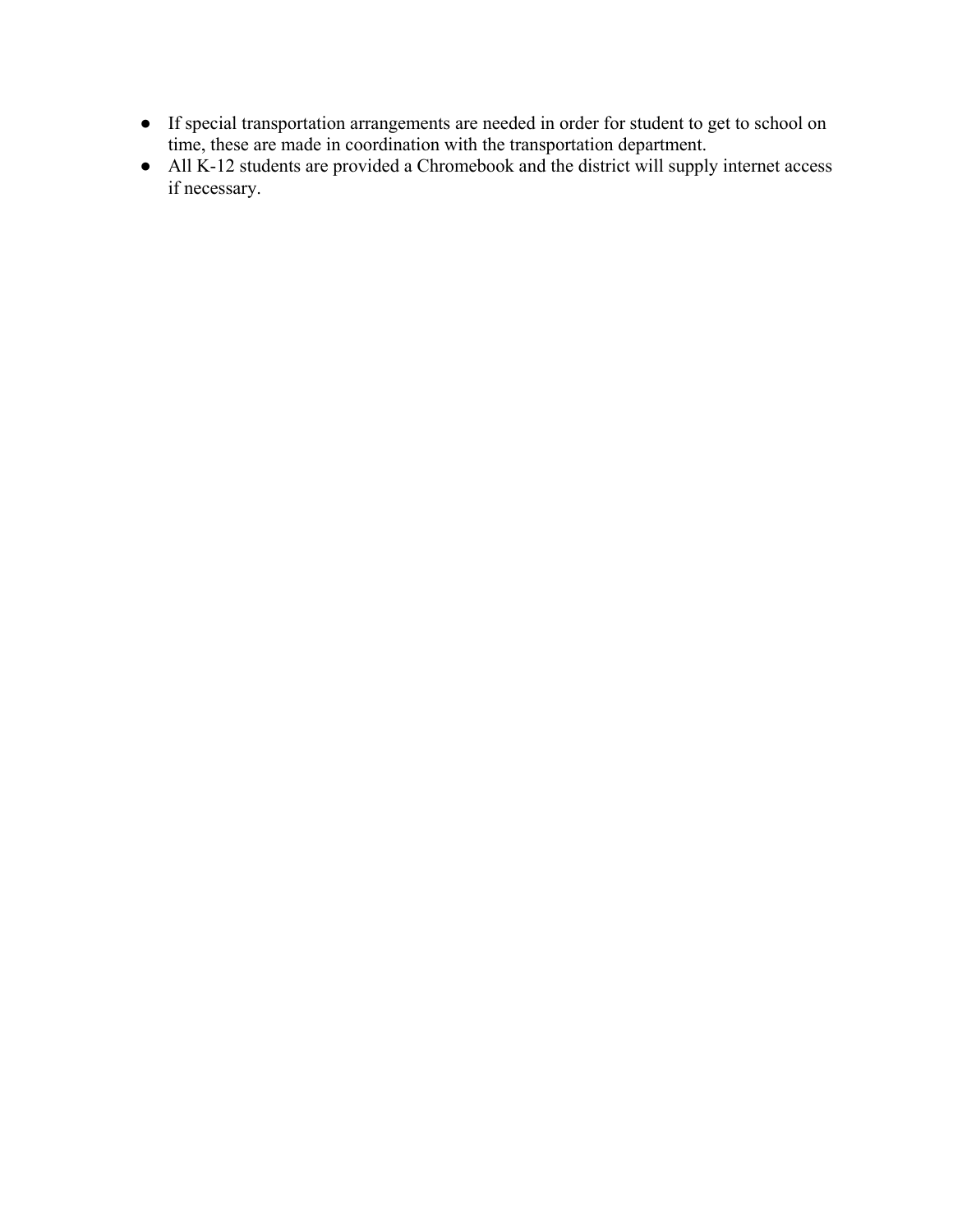## **Trinity Area School District**'**s – Dispute Procedure**

*Policy & Procedure for Resolving School Enrollment Disputes for Homeless Students Under the McKinney‐Vento Homeless Education Assistance Improvements Act of 2001.* 

### **Policy:**

Varying interpretations of homelessness, school placement and Pennsylvania residence law have led to confusion and in certain instances have prevented homeless learners from enrolling in and attending school. Homeless learners have the right to attend either their "school of origin" (i.e. the school that the learner attended when permanently housed or the school in which the learner was last enrolled) or, if that is not in the learner's best interest (considering feasibility and the wishes of the parent/guardian or unaccompanied youth), the local school. Disputes regarding school placement decisions should be promptly resolved, and learners should be enrolled in the school requested while placement disputes are resolved.

## **Procedure:**

If a parent/guardian or, in the case of unaccompanied youth, a learner requests a school placement with which the district homeless liaison disagrees, the learner must be enrolled in the school of his or her choice while the dispute is resolved. The District must give the learner, in writing, an explanation of the District's enrollment decision and information about the learner's right to appeal the decision. The district homeless liaison will generate the required letter and statement of appeal rights.

If the learner is an unaccompanied youth, the homeless liaison contact at the school will assist him or her with this dispute resolution process.

If the parent, guardian, or unaccompanied youth disagrees with the district superintendent's decision and wishes to appeal to the local board of education, the parent, guardian, or unaccompanied youth shall inform the district liaison of the intent to appeal. The district liaison shall ensure an appointment is made for the next, regularly scheduled board meeting to address the dispute. The district liaison shall also provide the parent, guardian, or unaccompanied youth with the documentation collected up to that point, including the parent, guardian or unaccompanied youth's request for dispute resolution, the district liaison's and superintendent's written decisions and any other additional information submitted by the parent, guardian, or unaccompanied youth. The parent, guardian, or unaccompanied youth shall be informed of the right to appeal and the local school board of education's written decision shall include a statement of the right to appeal to the PDE if aggrieved.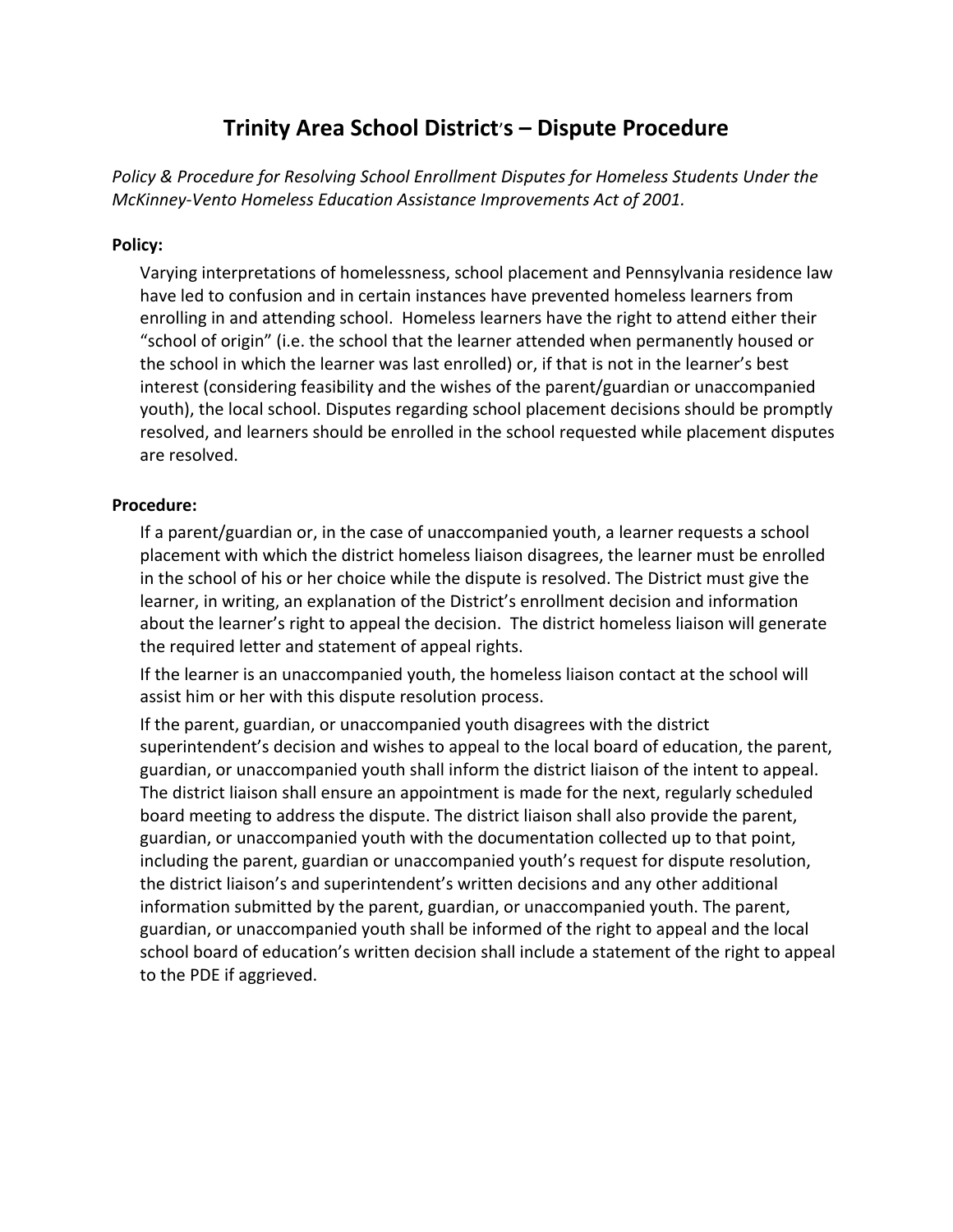#### **State Education Agency Level:**

Appeals made to the PDE shall be submitted in writing, signed by the complainant, and forwarded by the school district. The following steps are to be taken:

a. Address the complaint to:

Pennsylvania Department of Education Division of Federal Programs 333 Market Street, 5th Floor Harrisburg, PA 17126‐0333

- b. The complaint shall include the following:
	- 1. A description of the situation that prompted the dispute
	- 2. The name(s) and age(s) of the homeless child or youth
	- 3. The name(s) of the LEA and personnel involved
	- 4. A description of the attempts that were made to resolve the issue at the local level, including copies of any documentation used in making the decisions.
- c. The State Homeless Coordinator will gather needed information from statements of the parties involved and forward the information to the Executive Director of the Office of Federal Programs, along with a recommendation for resolution or for further investigation.
- d. Within ten (10) business days after receiving a complaint, the Chief of the Division of Federal Programs will recommend a resolution and will inform interested parties, in writing, of the decision.

If the parent, guardian, or unaccompanied youth disagrees with the decision of the State in a matter concerning homeless children or youth, the party may request a review of the decision by the United States Secretary of Education in accordance with 34 CFR Part 299.11.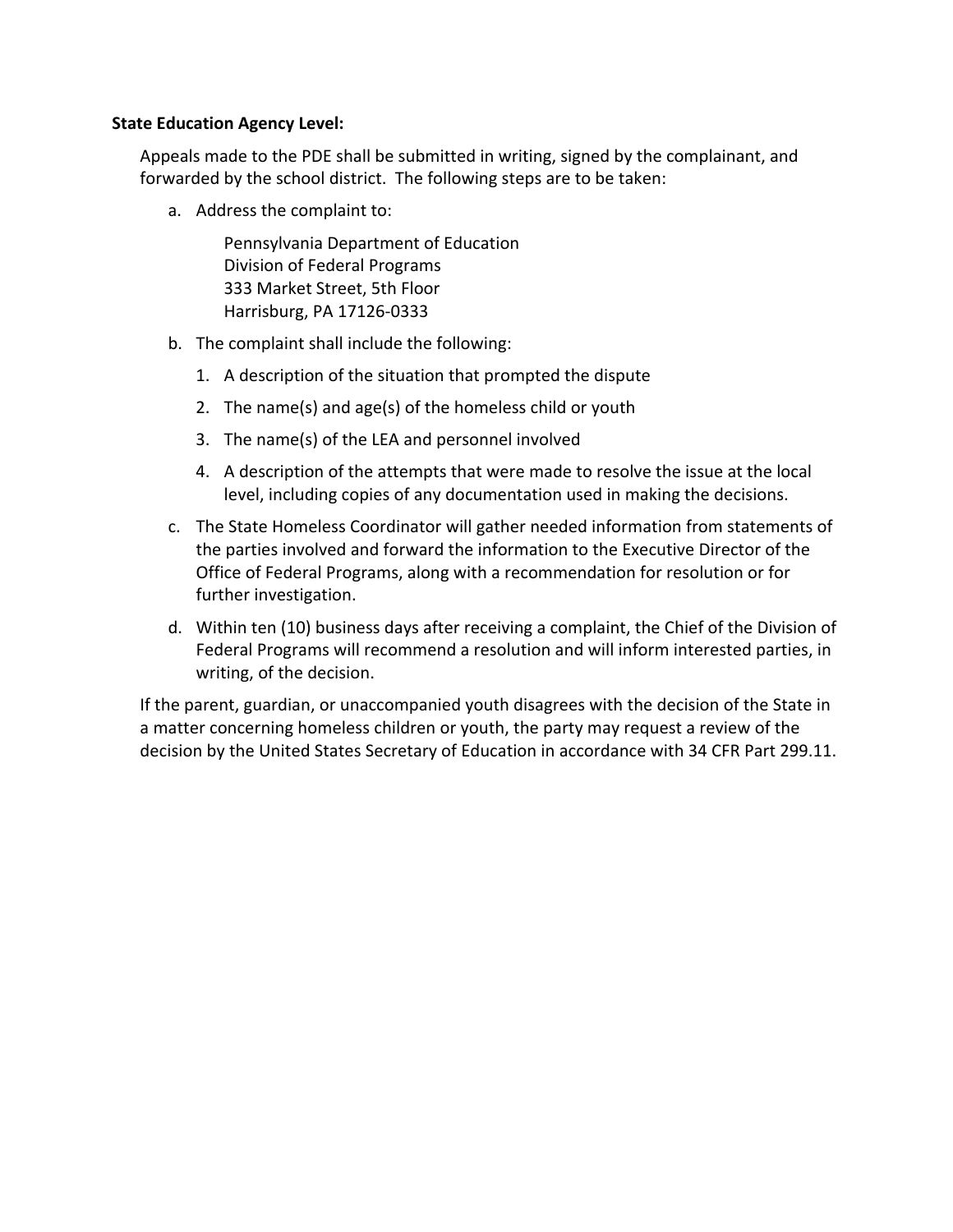## **Trinity Area School District's Notice of Enrollment Decision/Appeal Rights**

| Date: ___________________________________ |                                                                                                                                                                                                                                      |
|-------------------------------------------|--------------------------------------------------------------------------------------------------------------------------------------------------------------------------------------------------------------------------------------|
|                                           |                                                                                                                                                                                                                                      |
|                                           |                                                                                                                                                                                                                                      |
|                                           |                                                                                                                                                                                                                                      |
|                                           | School Homeless Liaison: <u>contract and contract and contract and contract and contract and contract and contract and contract and contract and contract and contract and contract and contract and contract and contract and c</u> |
|                                           |                                                                                                                                                                                                                                      |

Dear \_:

After reviewing your request to enroll the learner(s) named above, your enrollment request is denied for the following reasons:

Instead, the learner(s) will be enrolled at \_.

You have the right to appeal this decision by completing the second page of this notice.

Sincerely,

Director of Learner Services

*Copies of School Board Policy on Homeless Education Dispute Resolution Process are attached.*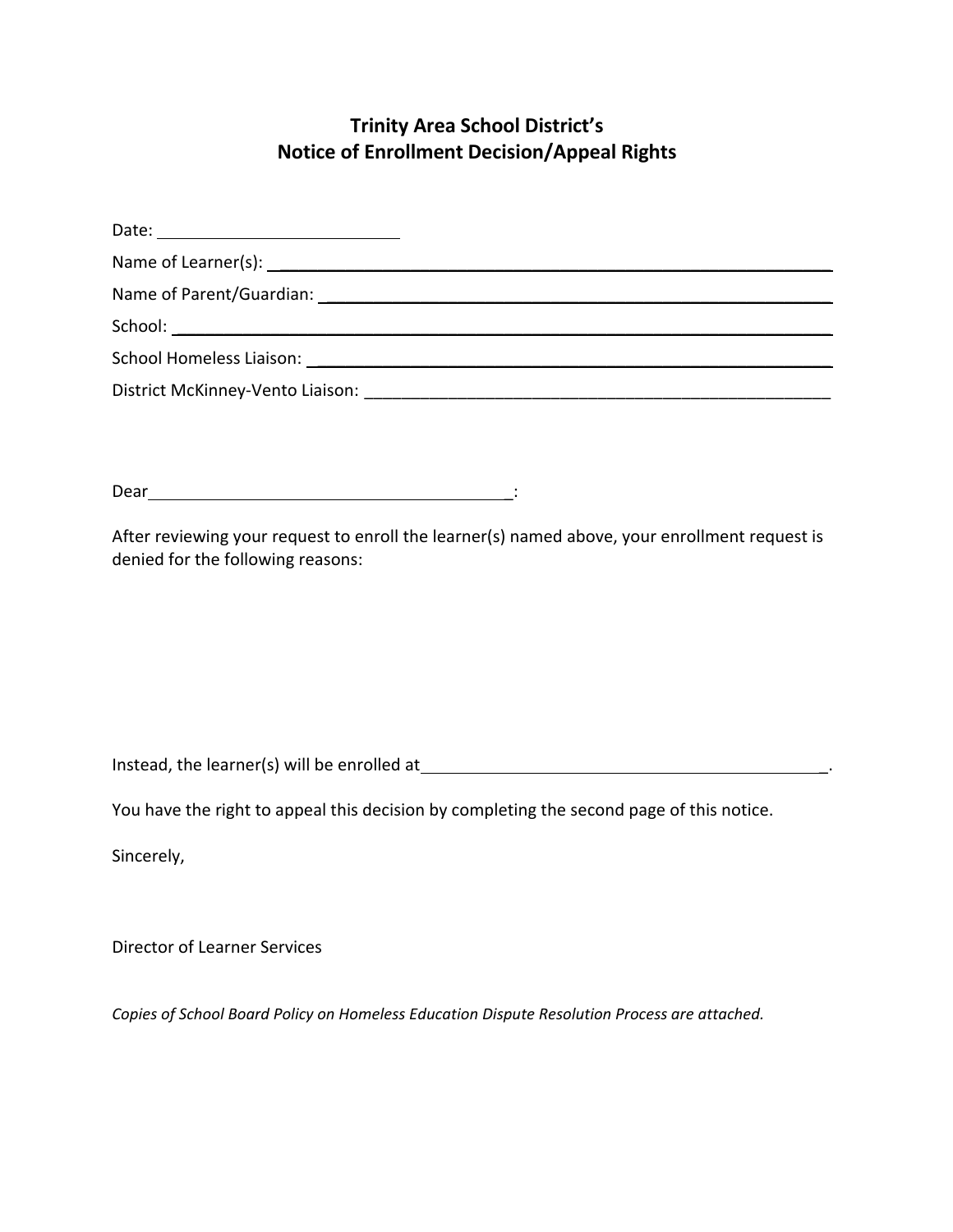

## **Pennsylvania's Education for Children and Youth Experiencing Homelessness - Dispute Letter**

Date:

State Coordinator Education for Children and Youth Experiencing Homelessness Pennsylvania Department of Education 333 Market Street, 5th Floor Harrisburg, PA 17126-0333

Dear State Coordinator:

| My name is | . My child(ren) attend school in the |
|------------|--------------------------------------|
|            | School District.                     |

I need your help with the following problem(s). I have checked the box that fits my situation. I have included a brief statement in the space provided.

The school district would not enroll my child (children).

Child(ren) couldn't begin school because they didn't have all their medical and/or school records.

 $\mathcal{L}_\text{max} = \frac{1}{2} \sum_{i=1}^n \mathcal{L}_\text{max}(\mathbf{z}_i - \mathbf{z}_i)$ 

 $\mathcal{L}_\text{max} = \frac{1}{2} \sum_{i=1}^n \mathcal{L}_\text{max}(\mathbf{z}_i - \mathbf{z}_i)$ 

\_\_\_\_\_\_\_\_\_\_\_\_\_\_\_\_\_\_\_\_\_\_\_\_\_\_\_\_\_\_\_\_\_\_\_\_\_\_\_\_\_\_\_\_\_\_\_\_\_\_\_\_\_\_\_\_\_\_\_\_\_\_\_\_\_\_

 $\mathcal{L}_\text{max} = \frac{1}{2} \sum_{i=1}^n \mathcal{L}_\text{max}(\mathbf{z}_i - \mathbf{z}_i)$ 

\_\_\_\_\_\_\_\_\_\_\_\_\_\_\_\_\_\_\_\_\_\_\_\_\_\_\_\_\_\_\_\_\_\_\_\_\_\_\_\_\_\_\_\_\_\_\_\_\_\_\_\_\_\_\_\_\_\_\_\_\_\_\_\_\_\_

 $\mathcal{L}_\text{max} = \frac{1}{2} \sum_{i=1}^n \mathcal{L}_\text{max}(\mathbf{z}_i - \mathbf{z}_i)$ 

 $\mathcal{L}_\text{max} = \frac{1}{2} \sum_{i=1}^n \mathcal{L}_\text{max}(\mathbf{z}_i - \mathbf{z}_i)$ 

 $\mathcal{L}_\text{max} = \frac{1}{2} \sum_{i=1}^n \mathcal{L}_\text{max}(\mathbf{z}_i - \mathbf{z}_i)$ 

Child(ren) not permitted to stay in their current school.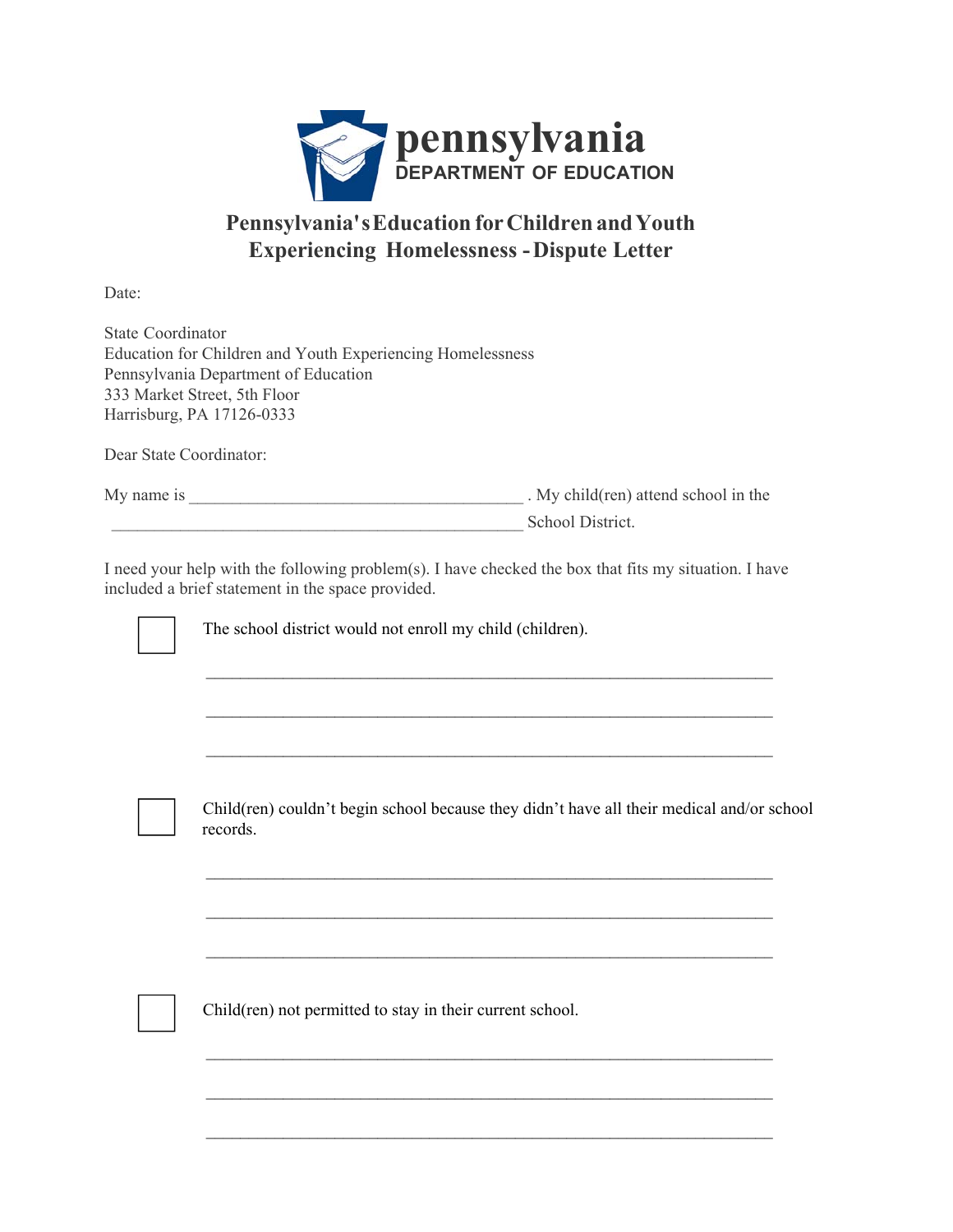| School District will not provide transportation to stay in the current school.<br>I have written on the reverse side what has already been done to help me. (Optional)<br>Or, you can write to me at: (print full address)<br>Thank you in advance for looking into this matter. | Special education testing/placement service denied or unavailable. |
|----------------------------------------------------------------------------------------------------------------------------------------------------------------------------------------------------------------------------------------------------------------------------------|--------------------------------------------------------------------|
|                                                                                                                                                                                                                                                                                  |                                                                    |
|                                                                                                                                                                                                                                                                                  |                                                                    |
|                                                                                                                                                                                                                                                                                  |                                                                    |
|                                                                                                                                                                                                                                                                                  |                                                                    |
|                                                                                                                                                                                                                                                                                  |                                                                    |
|                                                                                                                                                                                                                                                                                  |                                                                    |
|                                                                                                                                                                                                                                                                                  |                                                                    |
|                                                                                                                                                                                                                                                                                  |                                                                    |
|                                                                                                                                                                                                                                                                                  |                                                                    |
|                                                                                                                                                                                                                                                                                  |                                                                    |
|                                                                                                                                                                                                                                                                                  |                                                                    |

Parent Name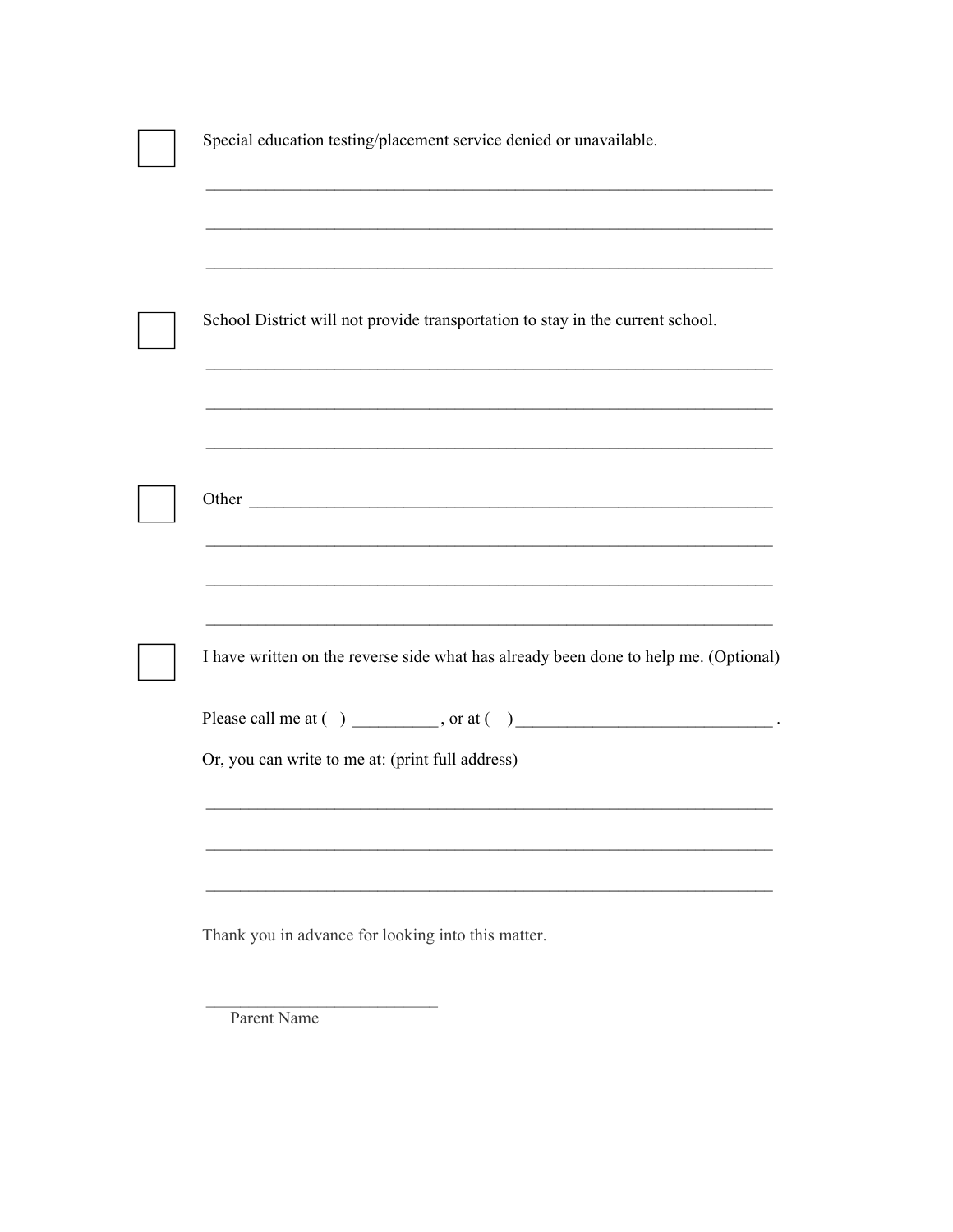## **Subtitle B — Education for Homeless Children and Youths SEC. 721. STATEMENT OF POLICY.**

The following is the policy of the Congress:

(1) Each State educational agency shall ensure that each child of a homeless individual and each homeless youth has equal access to the same free, appropriate public education, including a public preschool education, as provided to other children and youths. (2) In any State that has a compulsory residency requirement as a component of the State's compulsory school attendance laws or other laws, regulations, practices, or policies that may act as a barrier to the enrollment, attendance, or success in school of homeless children and youths, the State will review and undertake steps to revise such laws, regulations, practices, or policies to ensure that homeless children and youths are afforded the same free, appropriate public education as provided to other children and youths.

(3) Homelessness alone is not sufficient reason to separate students from the mainstream school environment.

(4) Homeless children and youths should have access to the education and other services that such children and youths need to ensure that such children and youths have an opportunity to meet the same challenging State student academic achievement standards to which all students are held.

## **SEC. 722. GRANTS FOR STATE AND LOCAL ACTIVITIES FOR THE EDUCATION OF HOMELESS CHILDREN AND YOUTHS.**

(a) GENERAL AUTHORITY‐ The Secretary is authorized to make grants to States in accordance with the provisions of this section to enable such States to carry out the activities described in subsections (d) through (g).

(b) APPLICATION‐ No State may receive a grant under this section unless the State educational agency submits an application to the Secretary at such time, in such manner, and containing or accompanied by such information as the Secretary may reasonably require.

#### (c) ALLOCATION AND RESERVATIONS‐

(1) ALLOCATION‐ (A) Subject to subparagraph (B), the Secretary is authorized to allot to each State an amount that bears the same ratio to the amount appropriated for such year under section 726 that remains after the Secretary reserves funds under paragraph (2) and uses funds to carry out section 724(d) and (h), as the amount allocated under section 1122 of the Elementary and Secondary Education Act of 1965 to the State for that year bears to the total amount allocated under section 1122 of such Act to all States for that year, except that no State shall receive less than the greater of —

(i) \$150,000;

(ii) one‐fourth of 1 percent of the amount appropriated under section 726 for that year; or

(iii) the amount such State received under this section for fiscal year 2001. (B) If there are insufficient funds in a fiscal year to allot to each State the minimum amount under subparagraph (A), the Secretary shall ratably reduce the allotments to all States based on the proportionate share that each State received under this subsection for the preceding fiscal year.

(2) RESERVATIONS‐ (A) The Secretary is authorized to reserve 0.1 percent of the amount appropriated for each fiscal year under section 726 to be allocated by the Secretary among the United States Virgin Islands, Guam, American Samoa, and the Commonwealth of the Northern Mariana Islands, according to their respective need for assistance under this subtitle, as determined by the Secretary.

(B)(i) The Secretary shall transfer 1 percent of the amount appropriated for each fiscal year under section 726 to the Department of the Interior for programs for Indian students served by schools funded by the Secretary of the Interior, as determined under the Indian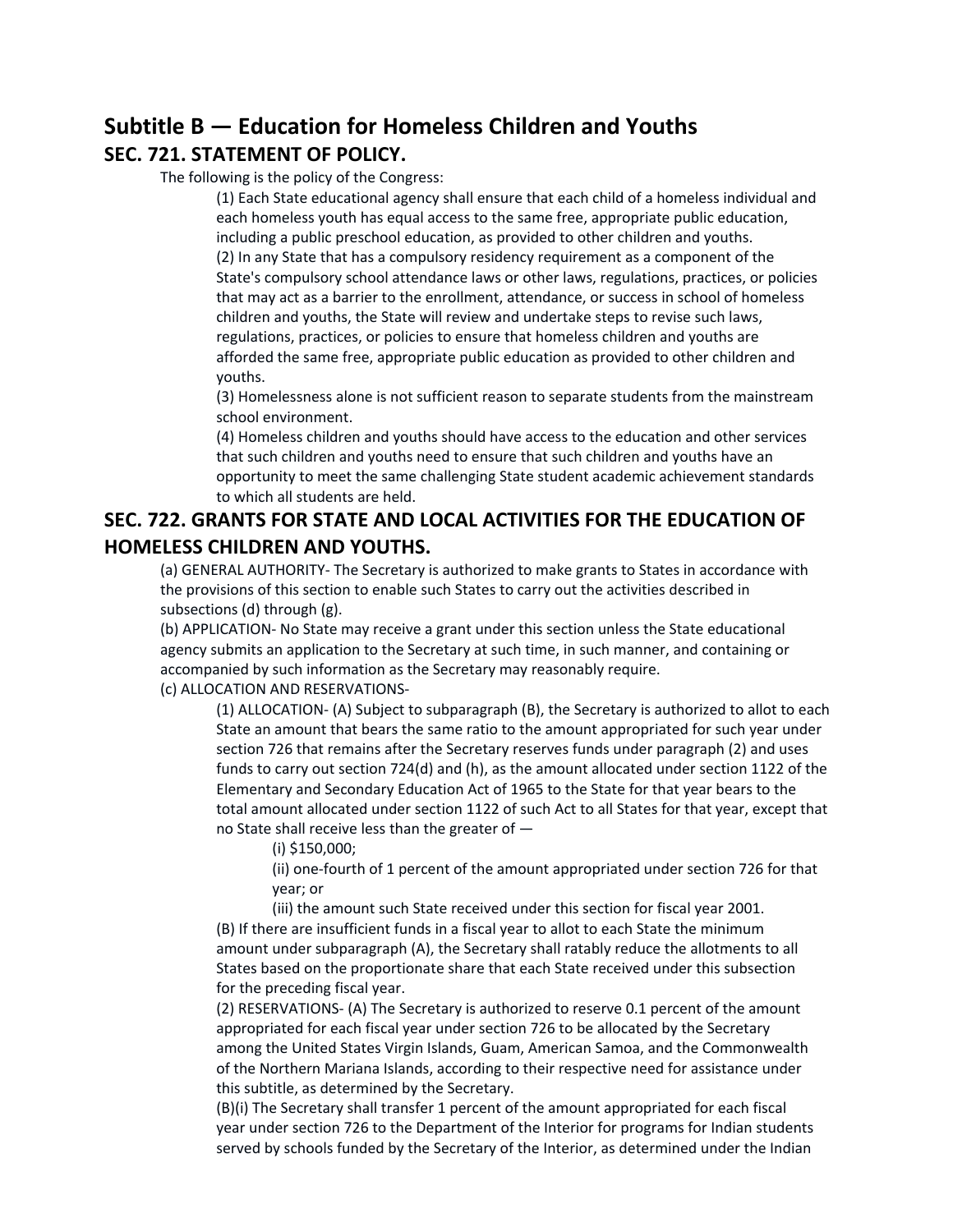Self‐Determination and Education Assistance Act (25 U.S.C. 450 et seq.), that are consistent with the purposes of the programs described in this subtitle.

(ii) The Secretary and the Secretary of the Interior shall enter into an agreement, consistent with the requirements of this subtitle, for the distribution and use of the funds described in clause (i) under terms that the Secretary determines best meet the purposes of the programs described in this subtitle. Such agreement shall set forth the plans of the Secretary of the Interior for the use of the amounts transferred, including appropriate goals, objectives, and milestones.

(3) STATE DEFINED‐ For purposes of this subsection, the term State' does not include the United States Virgin Islands, Guam, American Samoa, or the Commonwealth of the Northern Mariana Islands.

(d) ACTIVITIES‐ Grants under this section shall be used for the following:

(1) To carry out the policies set forth in section 721 in the State.

(2) To provide activities for, and services to, homeless children, including preschool‐aged homeless children, and youths that enable such children and youths to enroll in, attend, and succeed in school, or, if appropriate, in preschool programs.

(3) To establish or designate an Office of Coordinator for Education of Homeless Children and Youths in the State educational agency in accordance with subsection (f).

(4) To prepare and carry out the State plan described in subsection (g).

(5) To develop and implement professional development programs for school personnel to heighten their awareness of, and capacity to respond to, specific problems in the education of homeless children and youths.

(e) STATE AND LOCAL SUBGRANTS‐

(1) MINIMUM DISBURSEMENTS BY STATES‐ From the sums made available each year to carry out this subtitle, the State educational agency shall distribute not less than 75 percent in subgrants to local educational agencies for the purposes of carrying out section 723, except that States funded at the minimum level set forth in subsection  $(c)(1)$  shall distribute not less than 50 percent in subgrants to local educational agencies for the purposes of carrying out section 723.

(2) USE BY STATE EDUCATIONAL AGENCY‐ A State educational agency may use funds made available for State use under this subtitle to conduct activities under subsection (f) directly or through grants or contracts.

(3) PROHIBITION ON SEGREGATING HOMELESS STUDENTS‐

(A) IN GENERAL‐ Except as provided in subparagraph (B) and section 723(a)(2)(B)(ii), in providing a free public education to a homeless child or youth, no State receiving funds under this subtitle shall segregate such child or youth in a separate school, or in a separate program within a school, based on such child's or youth's status as homeless.

(B) EXCEPTION‐ Notwithstanding subparagraph (A), paragraphs (1)(J)(i) and (3) of subsection (g), section 723(a)(2), and any other provision of this subtitle relating to the placement of homeless children or youths in schools, a State that has a separate school for homeless children or youths that was operated in fiscal year 2000 in a covered county shall be eligible to receive funds under this subtitle for programs carried out in such school if —

(i) the school meets the requirements of subparagraph (C);

(ii) any local educational agency serving a school that the homeless children and youths enrolled in the separate school are eligible to attend meets the requirements of subparagraph (E); and

(iii) the State is otherwise eligible to receive funds under this subtitle. (C) SCHOOL REQUIREMENTS‐ For the State to be eligible under subparagraph (B) to receive funds under this subtitle, the school described in such subparagraph shall —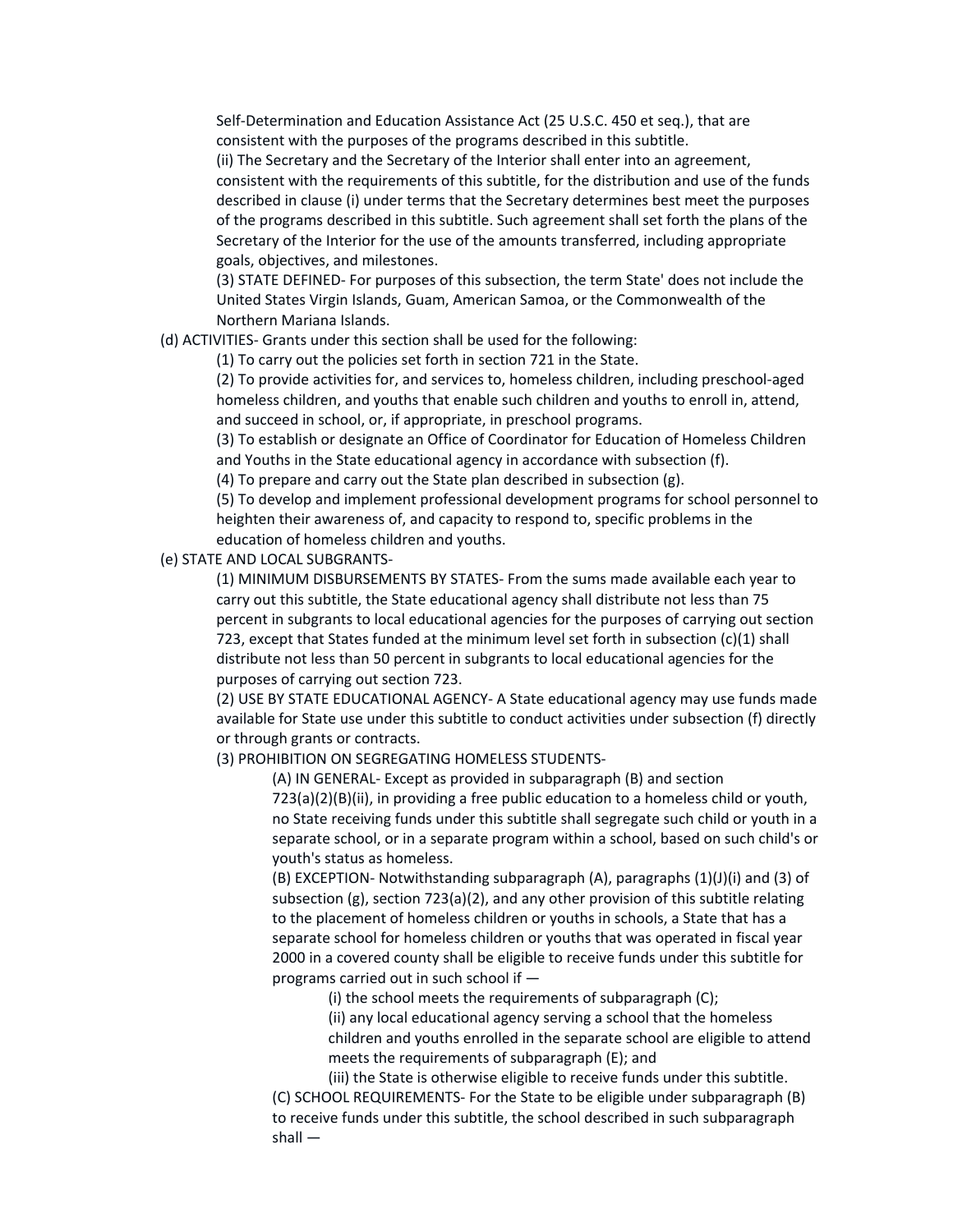(i) provide written notice, at the time any child or youth seeks enrollment in such school, and at least twice annually while the child or youth is enrolled in such school, to the parent or guardian of the child or youth (or, in the case of an unaccompanied youth, the youth) that —

> (I) shall be signed by the parent or guardian (or, in the case of an unaccompanied youth, the youth);

(II) sets forth the general rights provided under this subtitle; (III) specifically states —

(aa) the choice of schools homeless children and youths are eligible to attend, as provided in subsection (g)(3)(A); (bb) that no homeless child or youth is required to attend a separate school for homeless children or youths; (cc) that homeless children and youths shall be provided comparable services described in subsection (g)(4), including transportation services, educational services, and meals through school meals programs; and

(dd) that homeless children and youths should not be stigmatized by school personnel; and

(IV) provides contact information for the local liaison for homeless children and youths and the State Coordinator for Education of Homeless Children and Youths;

(ii)(I) provide assistance to the parent or guardian of each homeless child or youth (or, in the case of an unaccompanied youth, the youth) to exercise the right to attend the parent's or guardian's (or youth's) choice of schools, as provided in subsection (g)(3)(A); and

(II) coordinate with the local educational agency with jurisdiction for the school selected by the parent or guardian (or youth), to provide transportation and other necessary services;

(iii) ensure that the parent or guardian (or, in the case of an unaccompanied youth, the youth) shall receive the information required by this subparagraph in a manner and form understandable to such parent or guardian (or youth), including, if necessary and to the extent feasible, in the native language of such parent or guardian (or youth); and (iv) demonstrate in the school's application for funds under this subtitle that such school —

(I) is complying with clauses (i) and (ii); and

(II) is meeting (as of the date of submission of the application) the same Federal and State standards, regulations, and mandates as other public schools in the State (such as complying with sections 1111 and 1116 of the Elementary and Secondary Education Act of 1965 and providing a full range of education and related services, including services applicable to students with disabilities).

(D) SCHOOL INELIGIBILITY‐ A separate school described in subparagraph (B) that fails to meet the standards, regulations, and mandates described in subparagraph (C)(iv)(II) shall not be eligible to receive funds under this subtitle for programs carried out in such school after the first date of such failure.

(E) LOCAL EDUCATIONAL AGENCY REQUIREMENTS‐ For the State to be eligible to receive the funds described in subparagraph (B), the local educational agency described in subparagraph (B)(ii) shall —

(i) implement a coordinated system for ensuring that homeless children and youths —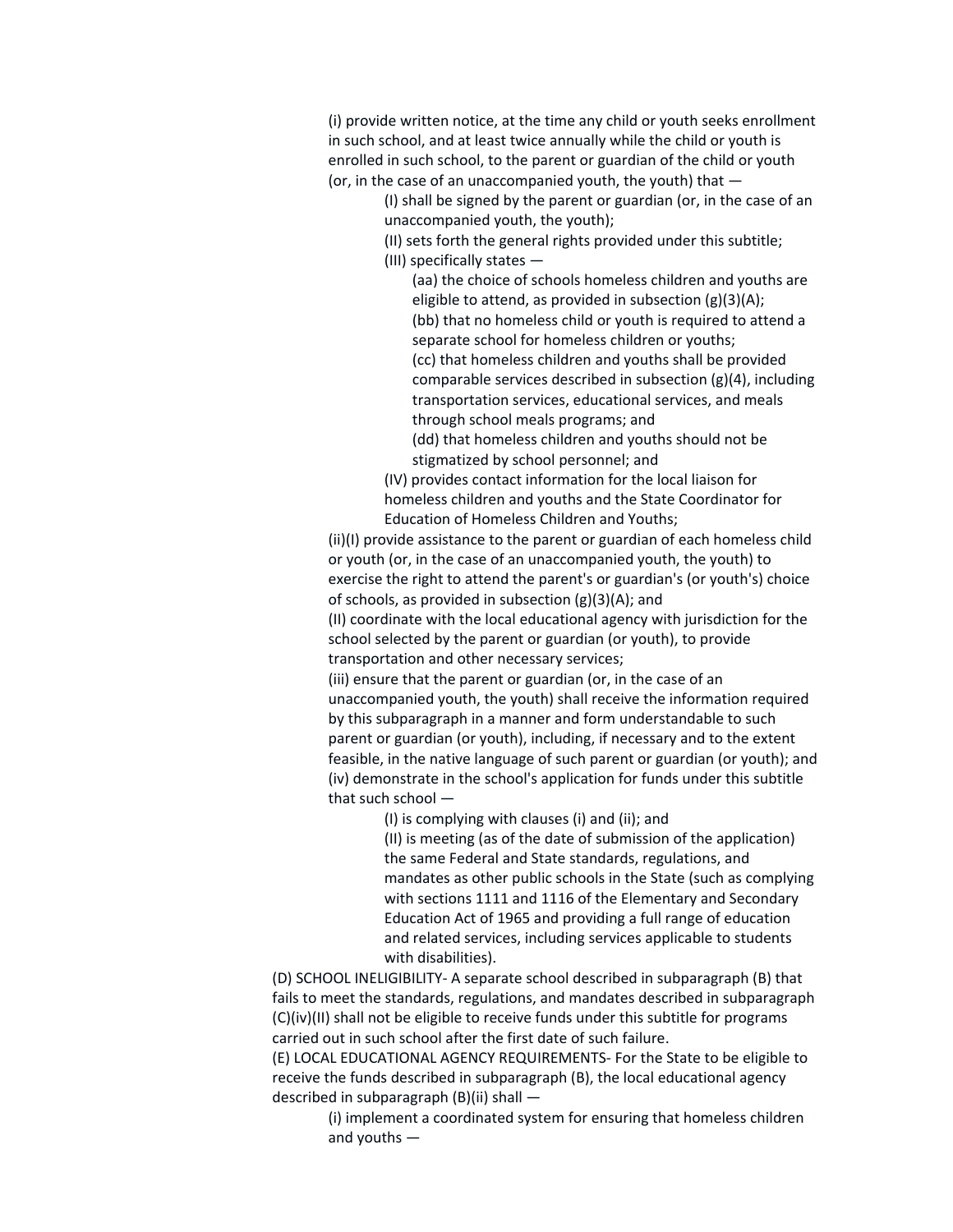(I) are advised of the choice of schools provided in subsection  $(g)(3)(A);$ 

(II) are immediately enrolled, in accordance with subsection  $(g)(3)(C)$ , in the school selected under subsection  $(g)(3)(A)$ ; and (III) are promptly provided necessary services described in subsection (g)(4), including transportation, to allow homeless children and youths to exercise their choices of schools under subsection (g)(3)(A);

(ii) document that written notice has been provided —

(I) in accordance with subparagraph (C)(i) for each child or youth enrolled in a separate school under subparagraph (B); and (II) in accordance with subsection  $(g)(6)(A)(v)$ ;

(iii) prohibit schools within the agency's jurisdiction from referring homeless children or youths to, or requiring homeless children and youths to enroll in or attend, a separate school described in subparagraph (B);

(iv) identify and remove any barriers that exist in schools within the agency's jurisdiction that may have contributed to the creation or existence of separate schools described in subparagraph (B); and (v) not use funds received under this subtitle to establish —

> (I) new or additional separate schools for homeless children or youths; or

(II) new or additional sites for separate schools for homeless children or youths, other than the sites occupied by the schools described in subparagraph (B) in fiscal year 2000.

(F) REPORT‐

(i) PREPARATION‐ The Secretary shall prepare a report on the separate schools and local educational agencies described in subparagraph (B) that receive funds under this subtitle in accordance with this paragraph. The report shall contain, at a minimum, information on —

(I) compliance with all requirements of this paragraph;

(II) barriers to school access in the school districts served by the local educational agencies; and

(III) the progress the separate schools are making in integrating homeless children and youths into the mainstream school environment, including the average length of student enrollment in such schools.

(ii) COMPLIANCE WITH INFORMATION REQUESTS‐ For purposes of enabling the Secretary to prepare the report, the separate schools and local educational agencies shall cooperate with the Secretary and the State Coordinator for Education of Homeless Children and Youths established in the State under subsection (d)(3), and shall comply with any requests for information by the Secretary and State Coordinator for such State.

(iii) SUBMISSION‐ Not later than 2 years after the date of enactment of the McKinney‐Vento Homeless Education Assistance Improvements Act of 2001, the Secretary shall submit the report described in clause (i) to  $-$ 

(I) the President;

(II) the Committee on Education and the Workforce of the House of Representatives; and

(III) the Committee on Health, Education, Labor, and Pensions of the Senate.

(G) DEFINITION‐ For purposes of this paragraph, the term covered county' means —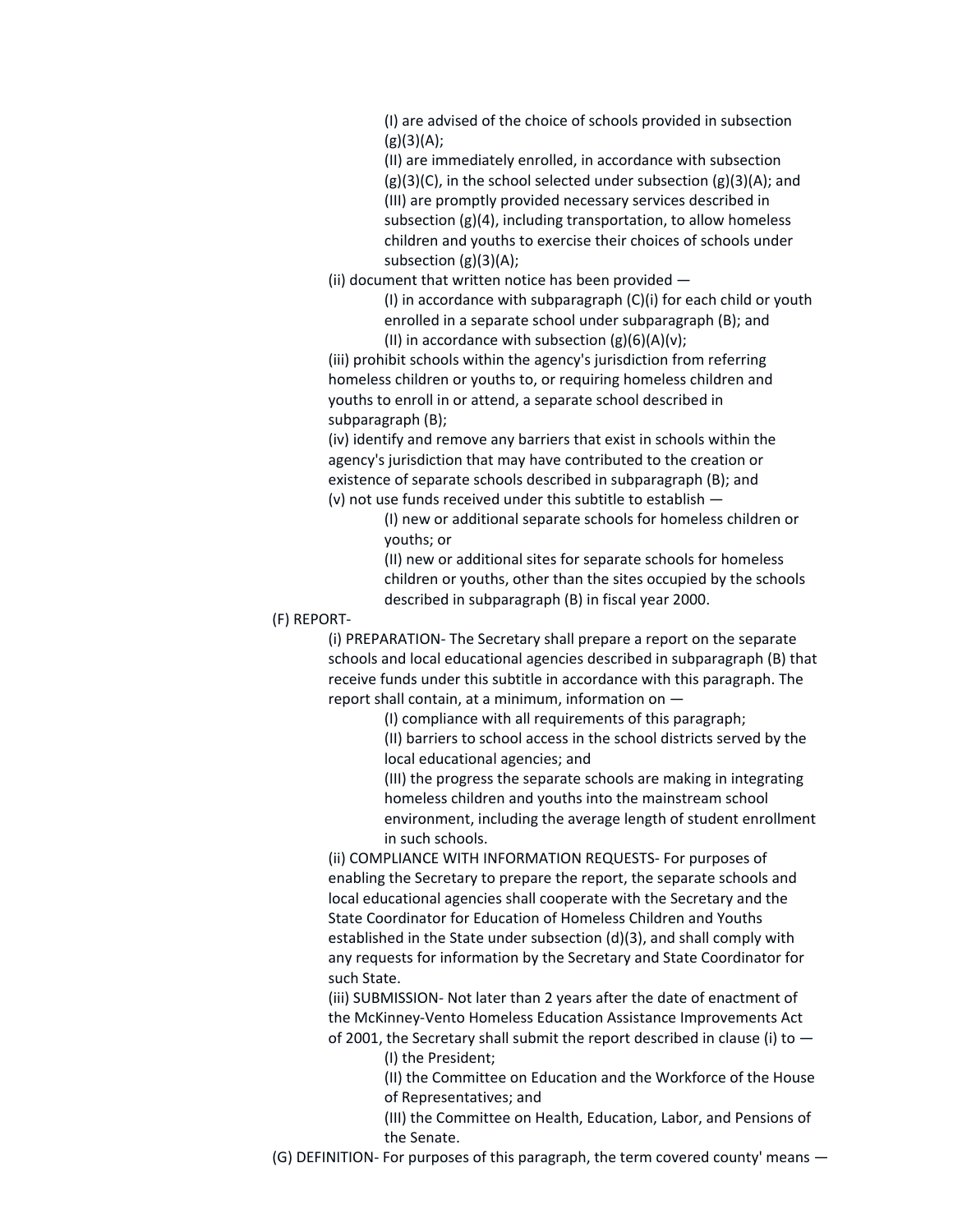(i) San Joaquin County, California;

(ii) Orange County, California;

(iii) San Diego County, California; and

(iv) Maricopa County, Arizona.

(f) FUNCTIONS OF THE OFFICE OF COORDINATOR‐ The Coordinator for Education of Homeless Children and Youths established in each State shall —

(1) gather reliable, valid, and comprehensive information on the nature and extent of the problems homeless children and youths have in gaining access to public preschool programs and to public elementary schools and secondary schools, the difficulties in identifying the special needs of such children and youths, any progress made by the State educational agency and local educational agencies in the State in addressing such problems and difficulties, and the success of the programs under this subtitle in allowing homeless children and youths to enroll in, attend, and succeed in, school;

(2) develop and carry out the State plan described in subsection (g);

(3) collect and transmit to the Secretary, at such time and in such manner as the Secretary may require, a report containing such information as the Secretary determines is necessary to assess the educational needs of homeless children and youths within the State;

(4) facilitate coordination between the State educational agency, the State social services agency, and other agencies (including agencies providing mental health services) to provide services to homeless children, including preschool-aged homeless children, and youths, and to families of such children and youths;

(5) in order to improve the provision of comprehensive education and related services to homeless children and youths and their families, coordinate and collaborate with —

(A) educators, including child development and preschool program personnel; (B) providers of services to homeless and runaway children and youths and homeless families (including domestic violence agencies, shelter operators, transitional housing facilities, runaway and homeless youth centers, and transitional living programs for homeless youths);

(C) local educational agency liaisons designated under subsection  $(g)(1)(J)(ii)$  for homeless children and youths; and

(D) community organizations and groups representing homeless children and youths and their families; and

(6) provide technical assistance to local educational agencies in coordination with local educational agency liaisons designated under subsection  $(g)(1)(J)(ii)$ , to ensure that local educational agencies comply with the requirements of section 722(e)(3) and paragraphs (3) through (7) of subsection (g).

(g) STATE PLAN‐

(1) IN GENERAL‐ Each State shall submit to the Secretary a plan to provide for the education of homeless children and youths within the State. Such plan shall include the following:

(A) A description of how such children and youths are (or will be) given the opportunity to meet the same challenging State academic achievement standards all students are expected to meet.

(B) A description of the procedures the State educational agency will use to identify such children and youths in the State and to assess their special needs. (C) A description of procedures for the prompt resolution of disputes regarding the educational placement of homeless children and youths.

(D) A description of programs for school personnel (including principals, attendance officers, teachers, enrollment personnel, and pupil services personnel) to heighten the awareness of such personnel of the specific needs of runaway and homeless youths.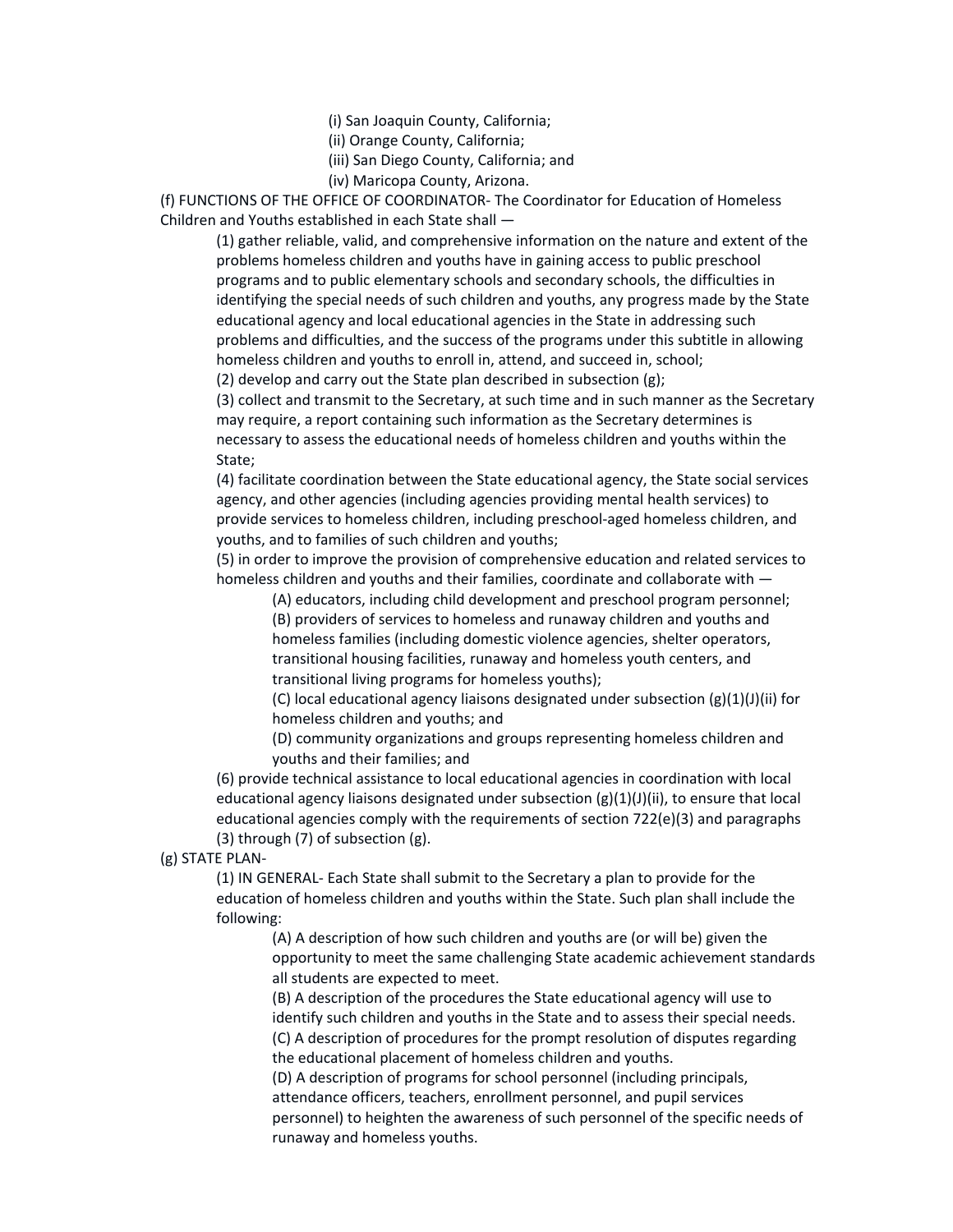(E) A description of procedures that ensure that homeless children and youths who meet the relevant eligibility criteria are able to participate in Federal, State, or local food programs.

 $(F)$  A description of procedures that ensure that  $-$ 

(i) homeless children have equal access to the same public preschool programs, administered by the State agency, as provided to other children in the State;

(ii) homeless youths and youths separated from the public schools are identified and accorded equal access to appropriate secondary education and support services; and

(iii) homeless children and youths who meet the relevant eligibility criteria are able to participate in Federal, State, or local before‐ and after‐ school care programs.

(G) Strategies to address problems identified in the report provided to the Secretary under subsection (f)(3).

(H) Strategies to address other problems with respect to the education of homeless children and youths, including problems resulting from enrollment delays that are caused by —

(i) immunization and medical records requirements;

(ii) residency requirements;

(iii) lack of birth certificates, school records, or other documentation;

(iv) guardianship issues; or

(v) uniform or dress code requirements.

(I) A demonstration that the State educational agency and local educational agencies in the State have developed, and shall review and revise, policies to remove barriers to the enrollment and retention of homeless children and youths in schools in the State.

(J) Assurances that —

(i) the State educational agency and local educational agencies in the State will adopt policies and practices to ensure that homeless children and youths are not stigmatized or segregated on the basis of their status as homeless;

(ii) local educational agencies will designate an appropriate staff person, who may also be a coordinator for other Federal programs, as a local educational agency liaison for homeless children and youths, to carry out the duties described in paragraph (6)(A); and

(iii) the State and its local educational agencies will adopt policies and practices to ensure that transportation is provided, at the request of the parent or guardian (or in the case of an unaccompanied youth, the liaison), to and from the school of origin, as determined in paragraph (3)(A), in accordance with the following, as applicable:

> (I) If the homeless child or youth continues to live in the area served by the local educational agency in which the school of origin is located, the child's or youth's transportation to and from the school of origin shall be provided or arranged by the local educational agency in which the school of origin is located. (II) If the homeless child's or youth's living arrangements in the area served by the local educational agency of origin terminate and the child or youth, though continuing his or her education in the school of origin, begins living in an area served by another local educational agency, the local educational agency of origin and the local educational agency in which the homeless child or youth is living shall agree upon a method to apportion the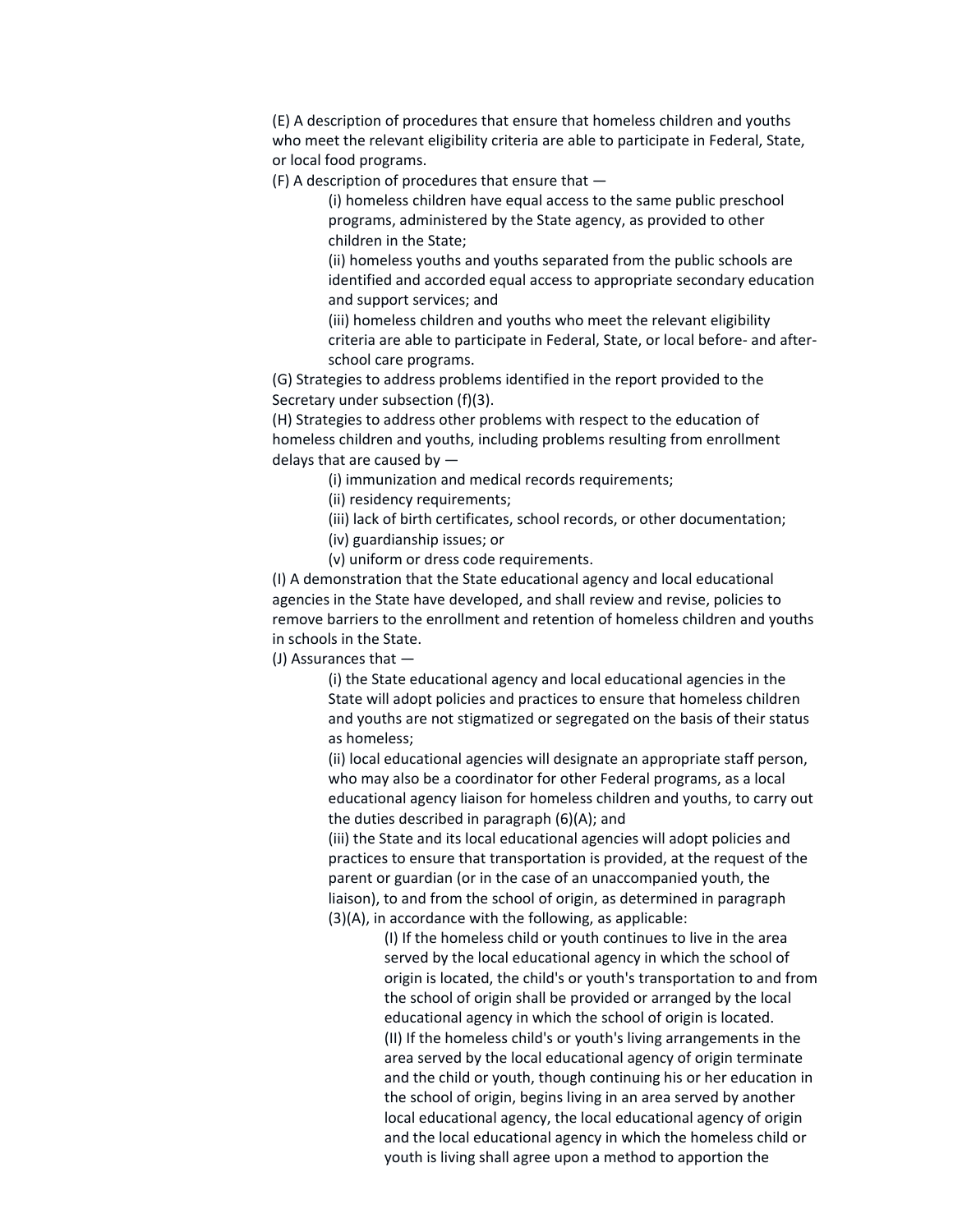responsibility and costs for providing the child with transportation to and from the school of origin. If the local educational agencies are unable to agree upon such method, the responsibility and costs for transportation shall be shared equally.

(2) COMPLIANCE‐

(A) IN GENERAL‐ Each plan adopted under this subsection shall also describe how the State will ensure that local educational agencies in the State will comply with the requirements of paragraphs (3) through (7).

(B) COORDINATION‐ Such plan shall indicate what technical assistance the State will furnish to local educational agencies and how compliance efforts will be coordinated with the local educational agency liaisons designated under paragraph (1)(J)(ii).

#### (3) LOCAL EDUCATIONAL AGENCY REQUIREMENTS‐

(A) IN GENERAL‐ The local educational agency serving each child or youth to be assisted under this subtitle shall, according to the child's or youth's best interest -

(i) continue the child's or youth's education in the school of origin for the duration of homelessness —

> (I) in any case in which a family becomes homeless between academic years or during an academic year; or

(II) for the remainder of the academic year, if the child or youth becomes permanently housed during an academic year; or

(ii) enroll the child or youth in any public school that nonhomeless students who live in the attendance area in which the child or youth is actually living are eligible to attend.

(B) BEST INTEREST‐ In determining the best interest of the child or youth under subparagraph (A), the local educational agency shall —

> (i) to the extent feasible, keep a homeless child or youth in the school of origin, except when doing so is contrary to the wishes of the child's or youth's parent or guardian;

(ii) provide a written explanation, including a statement regarding the right to appeal under subparagraph (E), to the homeless child's or youth's parent or guardian, if the local educational agency sends such child or youth to a school other than the school of origin or a school requested by the parent or guardian; and

(iii) in the case of an unaccompanied youth, ensure that the homeless liaison designated under paragraph (1)(J)(ii) assists in placement or enrollment decisions under this subparagraph, considers the views of such unaccompanied youth, and provides notice to such youth of the right to appeal under subparagraph (E).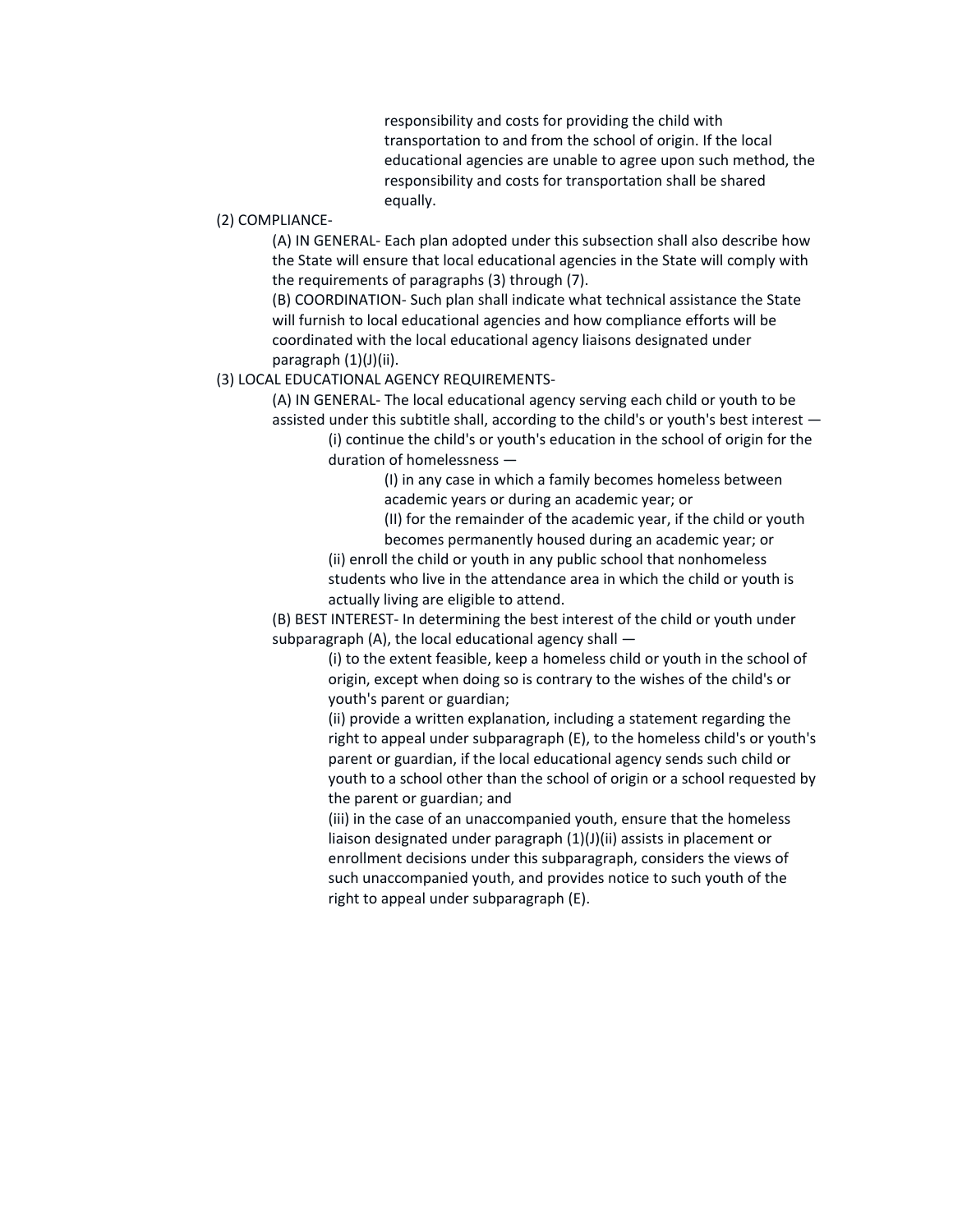(C) ENROLLMENT‐ (i) The school selected in accordance with this paragraph shall immediately enroll the homeless child or youth, even if the child or youth is unable to produce records normally required for enrollment, such as previous academic records, medical records, proof of residency, or other documentation. (ii) The enrolling school shall immediately contact the school last attended by the child or youth to obtain relevant academic and other records.

(iii) If the child or youth needs to obtain immunizations, or immunization or medical records, the enrolling school shall immediately refer the parent or guardian of the child or youth to the local educational agency liaison designated under paragraph (1)(J)(ii), who shall assist in obtaining necessary immunizations, or immunization or medical records, in accordance with subparagraph (D). (D) RECORDS‐ Any record ordinarily kept by the school, including immunization or medical records, academic records, birth certificates, guardianship records, and evaluations for special services or programs, regarding each homeless child or youth shall be maintained —

> (i) so that the records are available, in a timely fashion, when a child or youth enters a new school or school district; and

(ii) in a manner consistent with section 444 of the General Education Provisions Act (20 U.S.C. 1232g).

(E) ENROLLMENT DISPUTES‐ If a dispute arises over school selection or enrollment in a school —

> (i) the child or youth shall be immediately admitted to the school in which enrollment is sought, pending resolution of the dispute;

> (ii) the parent or guardian of the child or youth shall be provided with a written explanation of the school's decision regarding school selection or enrollment, including the rights of the parent, guardian, or youth to appeal the decision;

(iii) the child, youth, parent, or guardian shall be referred to the local educational agency liaison designated under paragraph (1)(J)(ii), who shall carry out the dispute resolution process as described in paragraph (1)(C) as expeditiously as possible after receiving notice of the dispute; and

(iv) in the case of an unaccompanied youth, the homeless liaison shall ensure that the youth is immediately enrolled in school pending resolution of the dispute.

(F) PLACEMENT CHOICE‐ The choice regarding placement shall be made regardless of whether the child or youth lives with the homeless parents or has been temporarily placed elsewhere.

(G) SCHOOL OF ORIGIN DEFINED‐ In this paragraph, the term school of origin' means the school that the child or youth attended when permanently housed or the school in which the child or youth was last enrolled.

(H) CONTACT INFORMATION‐ Nothing in this subtitle shall prohibit a local educational agency from requiring a parent or guardian of a homeless child to submit contact information.

(4) COMPARABLE SERVICES‐ Each homeless child or youth to be assisted under this subtitle shall be provided services comparable to services offered to other students in the school selected under paragraph (3), including the following:

(A) Transportation services.

(B) Educational services for which the child or youth meets the eligibility criteria, such as services provided under title I of the Elementary and Secondary Education Act of 1965 or similar State or local programs, educational programs for children with disabilities, and educational programs for students with limited English proficiency.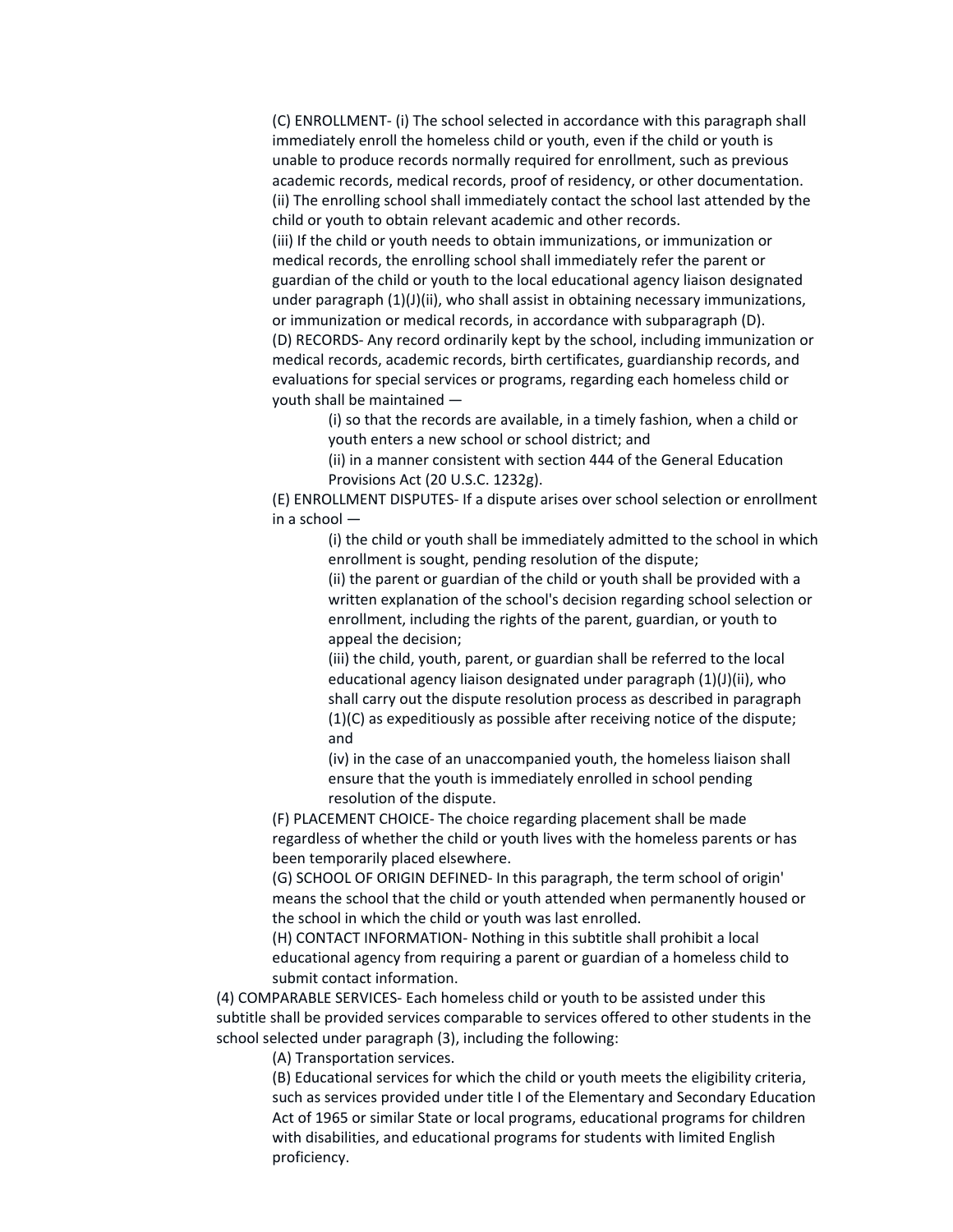- (C) Programs in vocational and technical education.
- (D) Programs for gifted and talented students.
- (E) School nutrition programs.

#### (5) COORDINATION‐

(A) IN GENERAL‐ Each local educational agency serving homeless children and youths that receives assistance under this subtitle shall coordinate —

> (i) the provision of services under this subtitle with local social services agencies and other agencies or programs providing services to homeless children and youths and their families, including services and programs funded under the Runaway and Homeless Youth Act (42 U.S.C. 5701 et seq.); and

(ii) with other local educational agencies on interdistrict issues, such as transportation or transfer of school records.

(B) HOUSING ASSISTANCE‐ If applicable, each State educational agency and local educational agency that receives assistance under this subtitle shall coordinate with State and local housing agencies responsible for developing the comprehensive housing affordability strategy described in section 105 of the Cranston‐Gonzalez National Affordable Housing Act (42 U.S.C. 12705) to minimize educational disruption for children and youths who become homeless. (C) COORDINATION PURPOSE‐ The coordination required under subparagraphs

(A) and (B) shall be designed to  $-$ 

(i) ensure that homeless children and youths have access and reasonable proximity to available education and related support services; and (ii) raise the awareness of school personnel and service providers of the effects of short‐term stays in a shelter and other challenges associated with homelessness.

#### (6) LOCAL EDUCATIONAL AGENCY LIAISON‐

(A) DUTIES‐ Each local educational agency liaison for homeless children and youths, designated under paragraph  $(1)(J)(ii)$ , shall ensure that  $-$ 

> (i) homeless children and youths are identified by school personnel and through coordination activities with other entities and agencies; (ii) homeless children and youths enroll in, and have a full and equal opportunity to succeed in, schools of that local educational agency; (iii) homeless families, children, and youths receive educational services for which such families, children, and youths are eligible, including Head Start and Even Start programs and preschool programs administered by the local educational agency, and referrals to health care services, dental services, mental health services, and other appropriate services; (iv) the parents or guardians of homeless children and youths are informed of the educational and related opportunities available to their children and are provided with meaningful opportunities to participate in the education of their children;

(v) public notice of the educational rights of homeless children and youths is disseminated where such children and youths receive services under this Act, such as schools, family shelters, and soup kitchens; (vi) enrollment disputes are mediated in accordance with paragraph (3)(E); and

(vii) the parent or guardian of a homeless child or youth, and any unaccompanied youth, is fully informed of all transportation services, including transportation to the school of origin, as described in paragraph (1)(J)(iii), and is assisted in accessing transportation to the school that is selected under paragraph (3)(A).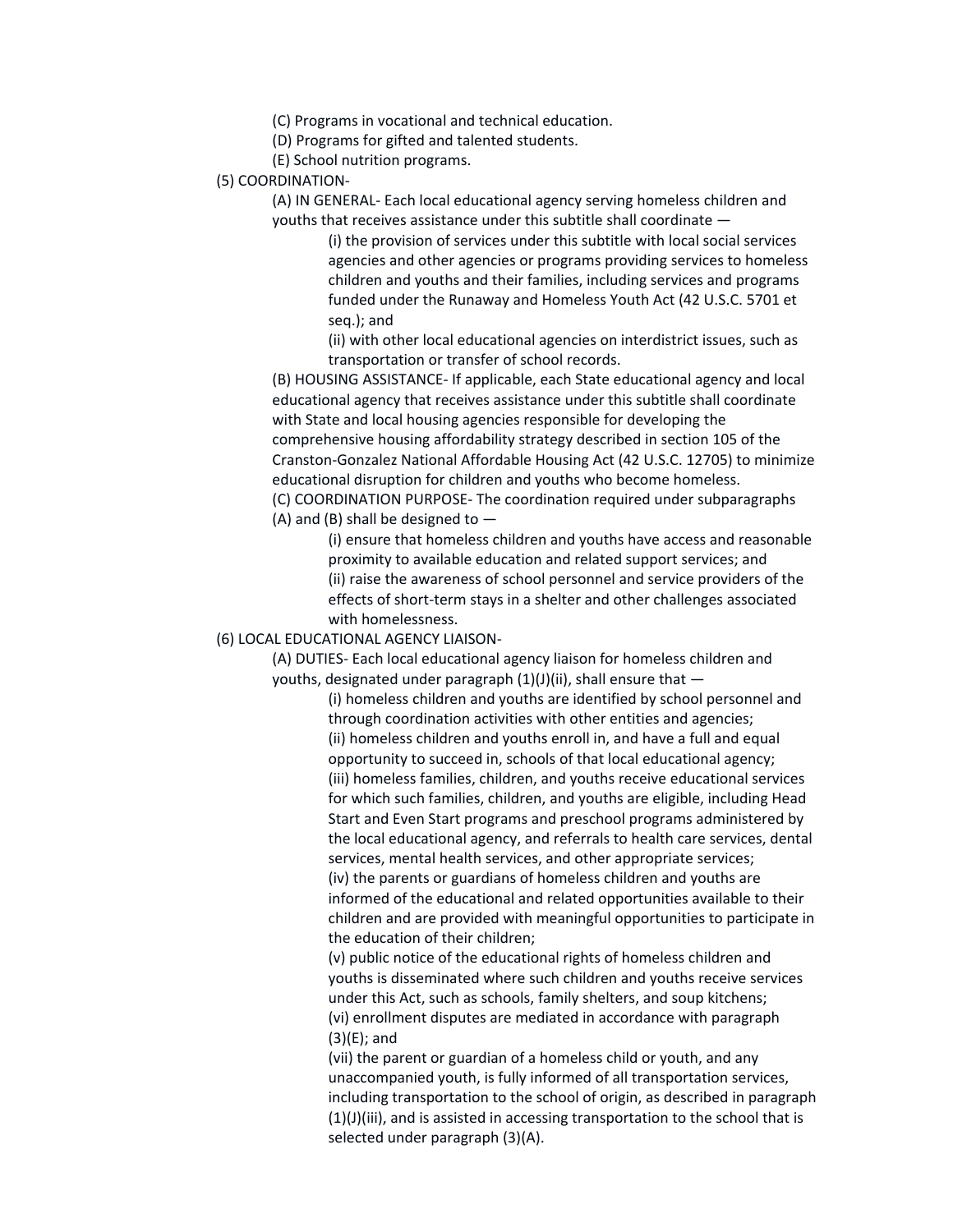(B) NOTICE‐ State coordinators established under subsection (d)(3) and local educational agencies shall inform school personnel, service providers, and advocates working with homeless families of the duties of the local educational agency liaisons.

(C) LOCAL AND STATE COORDINATION‐ Local educational agency liaisons for homeless children and youths shall, as a part of their duties, coordinate and collaborate with State coordinators and community and school personnel responsible for the provision of education and related services to homeless children and youths.

#### (7) REVIEW AND REVISIONS‐

(A) IN GENERAL‐ Each State educational agency and local educational agency that receives assistance under this subtitle shall review and revise any policies that may act as barriers to the enrollment of homeless children and youths in schools that are selected under paragraph (3).

(B) CONSIDERATION‐ In reviewing and revising such policies, consideration shall be given to issues concerning transportation, immunization, residency, birth certificates, school records and other documentation, and guardianship. (C) SPECIAL ATTENTION‐ Special attention shall be given to ensuring the enrollment and attendance of homeless children and youths who are not currently attending school.

## **SEC. 723. LOCAL EDUCATIONAL AGENCY SUBGRANTS FOR THE EDUCATION OF HOMELESS CHILDREN AND YOUTHS.**

(a) GENERAL AUTHORITY‐

(1) IN GENERAL‐ The State educational agency shall, in accordance with section 722(e), and from amounts made available to such agency under section 726, make subgrants to local educational agencies for the purpose of facilitating the enrollment, attendance, and success in school of homeless children and youths.

(2) SERVICES‐

(A) IN GENERAL- Services under paragraph  $(1)$  -

(i) may be provided through programs on school grounds or at other facilities;

(ii) shall, to the maximum extent practicable, be provided through existing programs and mechanisms that integrate homeless children and youths with nonhomeless children and youths; and

(iii) shall be designed to expand or improve services provided as part of a school's regular academic program, but not to replace such services provided under such program.

(B) SERVICES ON SCHOOL GROUNDS‐ If services under paragraph (1) are provided on school grounds, schools —

(i) may use funds under this subtitle to provide the same services to other children and youths who are determined by the local educational agency to be at risk of failing in, or dropping out of, school, subject to the requirements of clause (ii); and

(ii) except as otherwise provided in section 722(e)(3)(B), shall not provide services in settings within a school that segregate homeless children and youths from other children and youths, except as necessary for short periods of time —

(I) for health and safety emergencies; or

(II) to provide temporary, special, and supplementary services to meet the unique needs of homeless children and youths.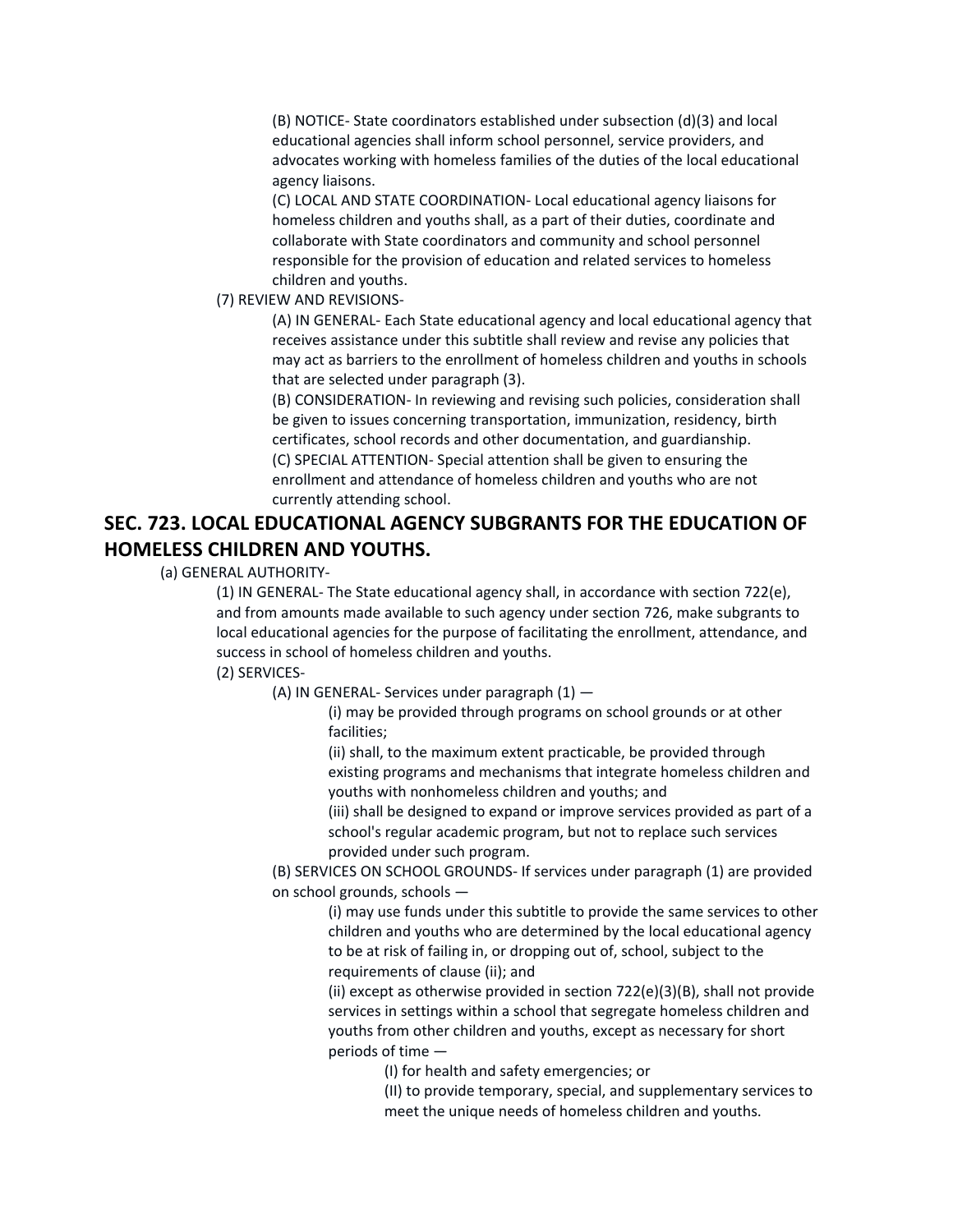(3) REQUIREMENT‐ Services provided under this section shall not replace the regular academic program and shall be designed to expand upon or improve services provided as part of the school's regular academic program.

(b) APPLICATION‐ A local educational agency that desires to receive a subgrant under this section shall apply to the State educational agency at such time, in such manner, and containing or accompanied by such information as the State educational agency may reasonably require. Such application shall include the following:

(1) An assessment of the educational and related needs of homeless children and youths in the area served by such agency (which may be undertaken as part of needs assessments for other disadvantaged groups).

(2) A description of the services and programs for which assistance is sought to address the needs identified in paragraph (1).

(3) An assurance that the local educational agency's combined fiscal effort per student, or the aggregate expenditures of that agency and the State with respect to the provision of free public education by such agency for the fiscal year preceding the fiscal year for which the determination is made, was not less than 90 percent of such combined fiscal effort or aggregate expenditures for the second fiscal year preceding the fiscal year for which the determination is made.

(4) An assurance that the applicant complies with, or will use requested funds to comply with, paragraphs (3) through (7) of section 722(g).

(5) A description of policies and procedures, consistent with section 722(e)(3), that the agency will implement to ensure that activities carried out by the agency will not isolate or stigmatize homeless children and youths.

(c) AWARDS‐

(1) IN GENERAL‐ The State educational agency shall, in accordance with the requirements of this subtitle and from amounts made available to it under section 726, make competitive subgrants to local educational agencies that submit applications under subsection (b). Such subgrants shall be awarded on the basis of the need of such agencies for assistance under this subtitle and the quality of the applications submitted.

(2) NEED‐ In determining need under paragraph (1), the State educational agency may consider the number of homeless children and youths enrolled in preschool, elementary, and secondary schools within the area served by the local educational agency, and shall consider the needs of such children and youths and the ability of the local educational agency to meet such needs. The State educational agency may also consider the following:

(A) The extent to which the proposed use of funds will facilitate the enrollment,

retention, and educational success of homeless children and youths.

(B) The extent to which the application —

(i) reflects coordination with other local and State agencies that serve homeless children and youths; and

(ii) describes how the applicant will meet the requirements of section 722(g)(3).

(C) The extent to which the applicant exhibits in the application and in current practice a commitment to education for all homeless children and youths.

(D) Such other criteria as the State agency determines appropriate.

(3) QUALITY‐ In determining the quality of applications under paragraph (1), the State educational agency shall consider the following:

(A) The applicant's needs assessment under subsection (b)(1) and the likelihood that the program presented in the application will meet such needs.

(B) The types, intensity, and coordination of the services to be provided under the program.

(C) The involvement of parents or guardians of homeless children or youths in the education of their children.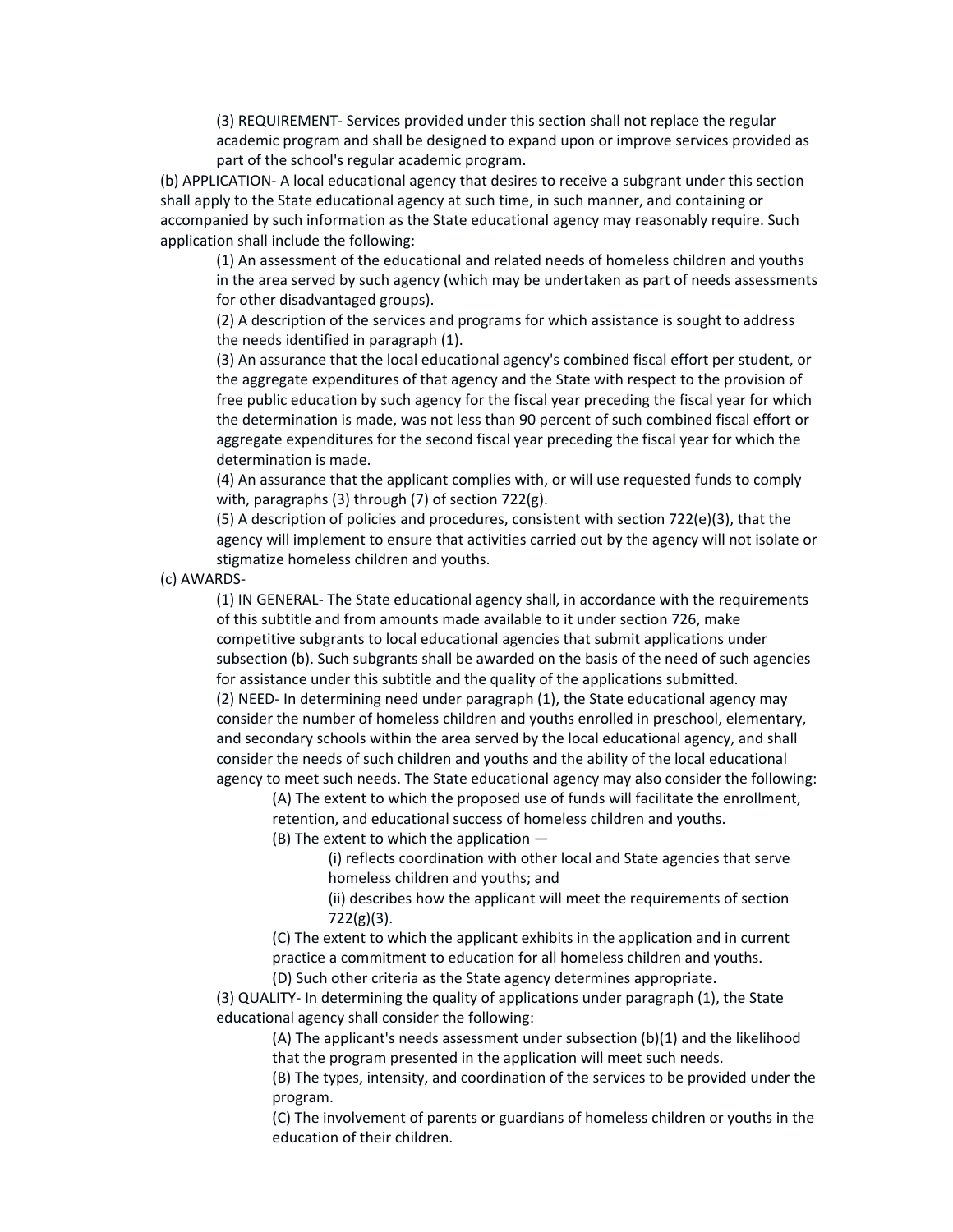(D) The extent to which homeless children and youths will be integrated within the regular education program.

(E) The quality of the applicant's evaluation plan for the program.

(F) The extent to which services provided under this subtitle will be coordinated with other services available to homeless children and youths and their families. (G) Such other measures as the State educational agency considers indicative of a high-quality program, such as the extent to which the local educational agency will provide case management or related services to unaccompanied youths.

(4) DURATION OF GRANTS‐ Grants awarded under this section shall be for terms not to exceed 3 years.

(d) AUTHORIZED ACTIVITIES‐ A local educational agency may use funds awarded under this section for activities that carry out the purpose of this subtitle, including the following:

(1) The provision of tutoring, supplemental instruction, and enriched educational services that are linked to the achievement of the same challenging State academic content standards and challenging State student academic achievement standards the State establishes for other children and youths.

(2) The provision of expedited evaluations of the strengths and needs of homeless children and youths, including needs and eligibility for programs and services (such as educational programs for gifted and talented students, children with disabilities, and students with limited English proficiency, services provided under title I of the Elementary and Secondary Education Act of 1965 or similar State or local programs, programs in vocational and technical education, and school nutrition programs).

(3) Professional development and other activities for educators and pupil services personnel that are designed to heighten the understanding and sensitivity of such personnel to the needs of homeless children and youths, the rights of such children and youths under this subtitle, and the specific educational needs of runaway and homeless youths.

(4) The provision of referral services to homeless children and youths for medical, dental, mental, and other health services.

(5) The provision of assistance to defray the excess cost of transportation for students under section 722(g)(4)(A), not otherwise provided through Federal, State, or local funding, where necessary to enable students to attend the school selected under section 722(g)(3).

(6) The provision of developmentally appropriate early childhood education programs, not otherwise provided through Federal, State, or local funding, for preschool‐aged homeless children.

(7) The provision of services and assistance to attract, engage, and retain homeless children and youths, and unaccompanied youths, in public school programs and services provided to nonhomeless children and youths.

(8) The provision for homeless children and youths of before‐ and after‐school, mentoring, and summer programs in which a teacher or other qualified individual provides tutoring, homework assistance, and supervision of educational activities.

(9) If necessary, the payment of fees and other costs associated with tracking, obtaining, and transferring records necessary to enroll homeless children and youths in school, including birth certificates, immunization or medical records, academic records, guardianship records, and evaluations for special programs or services.

(10) The provision of education and training to the parents of homeless children and youths about the rights of, and resources available to, such children and youths.

(11) The development of coordination between schools and agencies providing services to homeless children and youths, as described in section 722(g)(5).

(12) The provision of pupil services (including violence prevention counseling) and referrals for such services.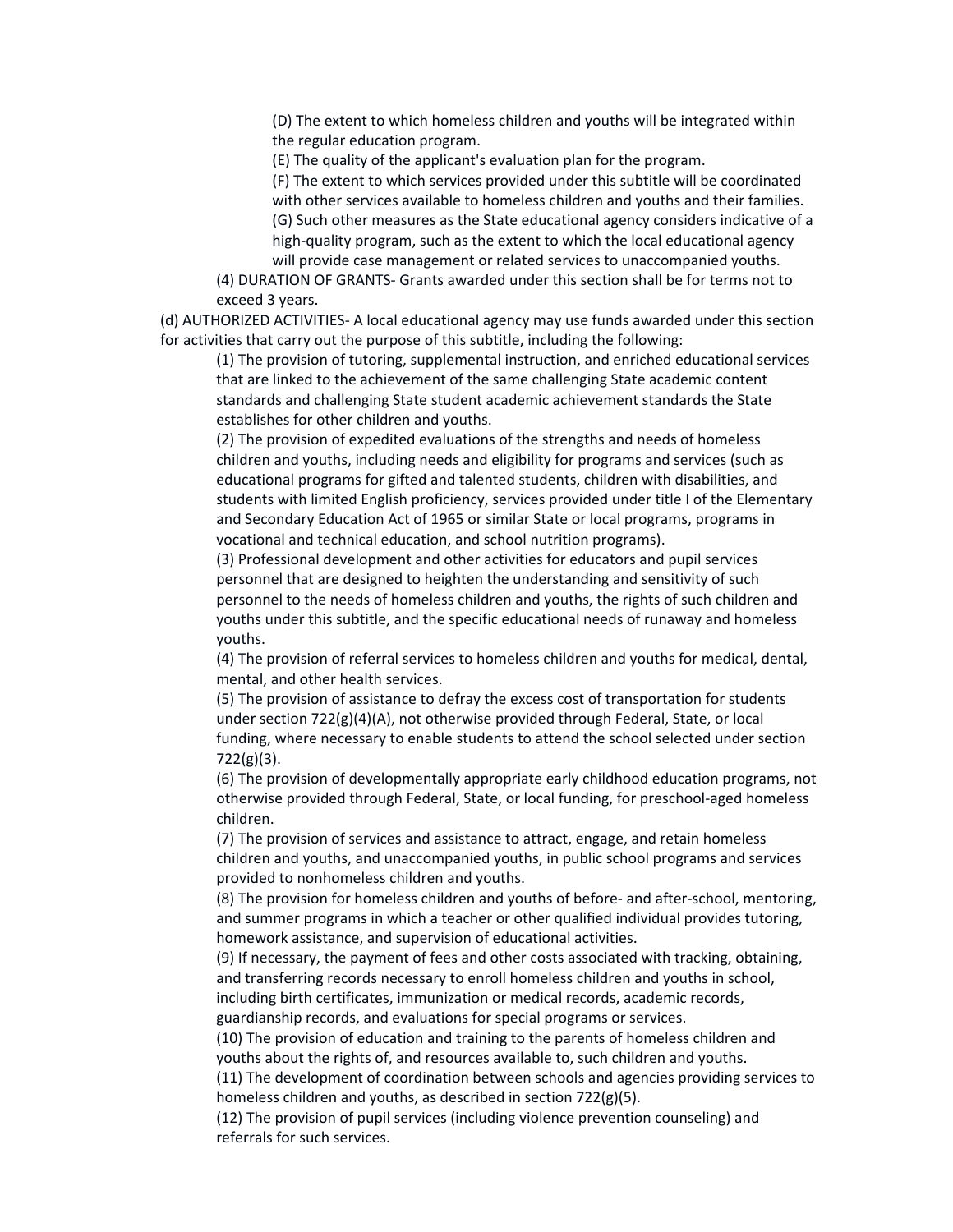(13) Activities to address the particular needs of homeless children and youths that may arise from domestic violence.

(14) The adaptation of space and purchase of supplies for any nonschool facilities made available under subsection (a)(2) to provide services under this subsection.

(15) The provision of school supplies, including those supplies to be distributed at shelters or temporary housing facilities, or other appropriate locations.

(16) The provision of other extraordinary or emergency assistance needed to enable homeless children and youths to attend school.

#### **SEC. 724. SECRETARIAL RESPONSIBILITIES.**

(a) REVIEW OF STATE PLANS‐ In reviewing the State plan submitted by a State educational agency under section 722(g), the Secretary shall use a peer review process and shall evaluate whether State laws, policies, and practices described in such plan adequately address the problems of homeless children and youths relating to access to education and placement as described in such plan.

(b) TECHNICAL ASSISTANCE‐ The Secretary shall provide support and technical assistance to a State educational agency to assist such agency in carrying out its responsibilities under this subtitle, if requested by the State educational agency.

(c) NOTICE‐ The Secretary shall, before the next school year that begins after the date of enactment of the McKinney‐Vento Homeless Education Assistance Improvements Act of 2001, create and disseminate nationwide a public notice of the educational rights of homeless children and youths and disseminate such notice to other Federal agencies, programs, and grantees, including Head Start grantees, Health Care for the Homeless grantees, Emergency Food and Shelter grantees, and homeless assistance programs administered by the Department of Housing and Urban Development.

(d) EVALUATION AND DISSEMINATION‐ The Secretary shall conduct evaluation and dissemination activities of programs designed to meet the educational needs of homeless elementary and secondary school students, and may use funds appropriated under section 726 to conduct such activities.

(e) SUBMISSION AND DISTRIBUTION‐ The Secretary shall require applications for grants under this subtitle to be submitted to the Secretary not later than the expiration of the 60‐day period beginning on the date that funds are available for purposes of making such grants and shall make such grants not later than the expiration of the 120-day period beginning on such date.

(f) DETERMINATION BY SECRETARY‐ The Secretary, based on the information received from the States and information gathered by the Secretary under subsection (h), shall determine the extent to which State educational agencies are ensuring that each homeless child and homeless youth has access to a free appropriate public education, as described in section 721(1).

(g) GUIDELINES‐ The Secretary shall develop, issue, and publish in the Federal Register, not later than 60 days after the date of enactment of the McKinney‐Vento Homeless Education Assistance Improvements Act of 2001, school enrollment guidelines for States with respect to homeless children and youths. The guidelines shall describe —

(1) successful ways in which a State may assist local educational agencies to immediately enroll homeless children and youths in school; and

(2) how a State can review the State's requirements regarding immunization and medical or school records and make such revisions to the requirements as are appropriate and necessary in order to enroll homeless children and youths in school immediately.

(h) INFORMATION‐

(1) IN GENERAL‐ From funds appropriated under section 726, the Secretary shall, directly or through grants, contracts, or cooperative agreements, periodically collect and disseminate data and information regarding —

(A) the number and location of homeless children and youths;

(B) the education and related services such children and youths receive;

(C) the extent to which the needs of homeless children and youths are being met; and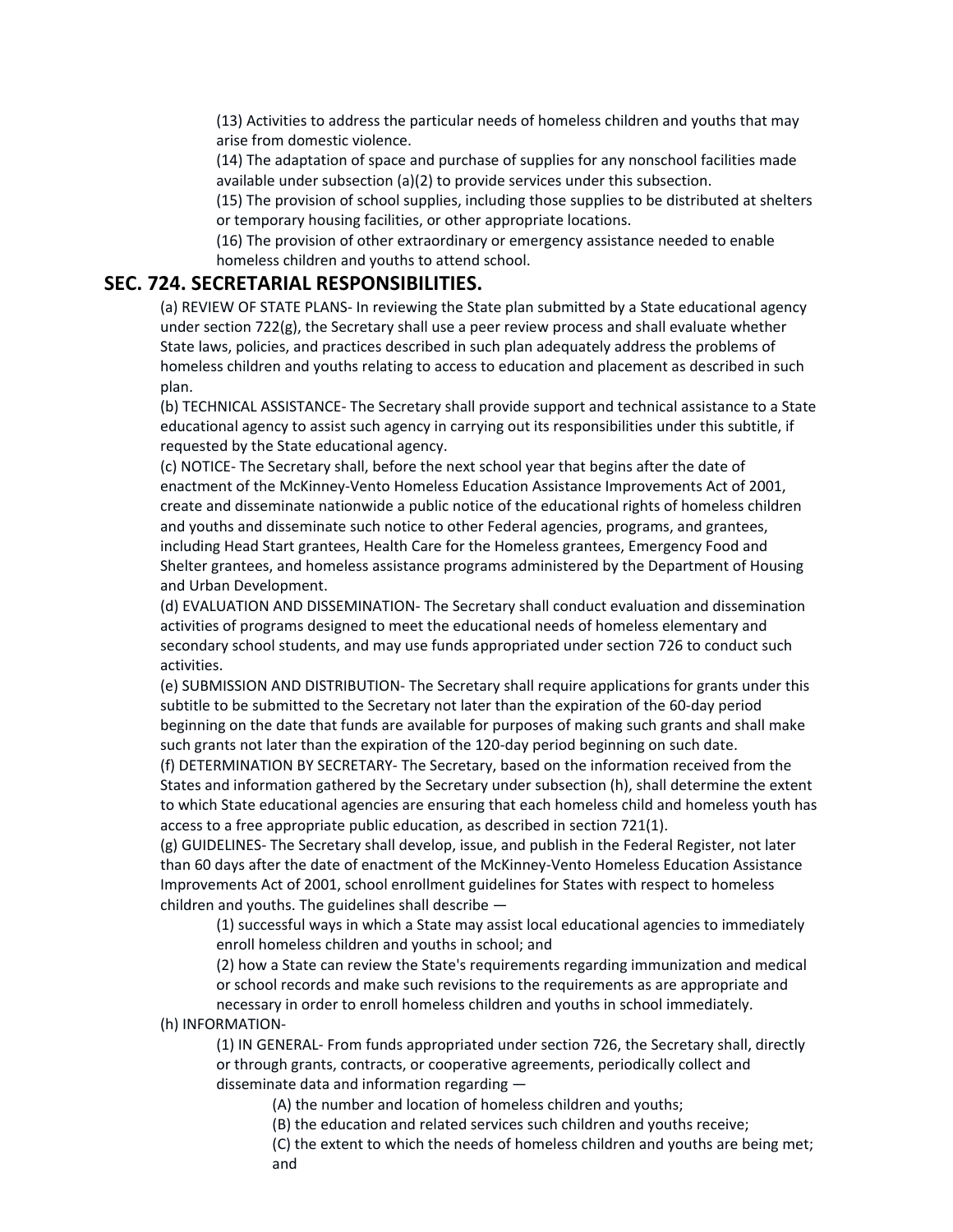(D) such other data and information as the Secretary determines to be necessary and relevant to carry out this subtitle.

(2) COORDINATION‐ The Secretary shall coordinate such collection and dissemination with other agencies and entities that receive assistance and administer programs under this subtitle.

(i) REPORT‐ Not later than 4 years after the date of enactment of the McKinney‐Vento Homeless Education Assistance Improvements Act of 2001, the Secretary shall prepare and submit to the President and the Committee on Education and the Workforce of the House of Representatives and the Committee on Health, Education, Labor, and Pensions of the Senate a report on the status of education of homeless children and youths, which shall include information on —

(1) the education of homeless children and youths; and

(2) the actions of the Secretary and the effectiveness of the programs supported under this subtitle.

#### **SEC. 725. DEFINITIONS.**

For purposes of this subtitle:

(1) The terms enroll' and enrollment' include attending classes and participating fully in school activities.

(2) The term homeless children and youths' —

(A) means individuals who lack a fixed, regular, and adequate nighttime residence (within the meaning of section 103(a)(1)); and

(B) includes —

(i) children and youths who are sharing the housing of other persons due to loss of housing, economic hardship, or a similar reason; are living in motels, hotels, trailer parks, or camping grounds due to the lack of alternative adequate accommodations; are living in emergency or transitional shelters; are abandoned in hospitals; or are awaiting foster care placement;

(ii) children and youths who have a primary nighttime residence that is a public or private place not designed for or ordinarily used as a regular sleeping accommodation for human beings (within the meaning of section 103(a)(2)(C));

(iii) children and youths who are living in cars, parks, public spaces, abandoned buildings, substandard housing, bus or train stations, or similar settings; and

(iv) migratory children (as such term is defined in section 1309 of the Elementary and Secondary Education Act of 1965) who qualify as homeless for the purposes of this subtitle because the children are living in circumstances described in clauses (i) through (iii).

(3) The terms local educational agency' and State educational agency' have the meanings given such terms in section 9101 of the Elementary and Secondary Education Act of 1965. (4) The term Secretary' means the Secretary of Education.

(5) The term State' means each of the 50 States, the District of Columbia, and the Commonwealth of Puerto Rico.

(6) The term unaccompanied youth' includes a youth not in the physical custody of a parent or guardian.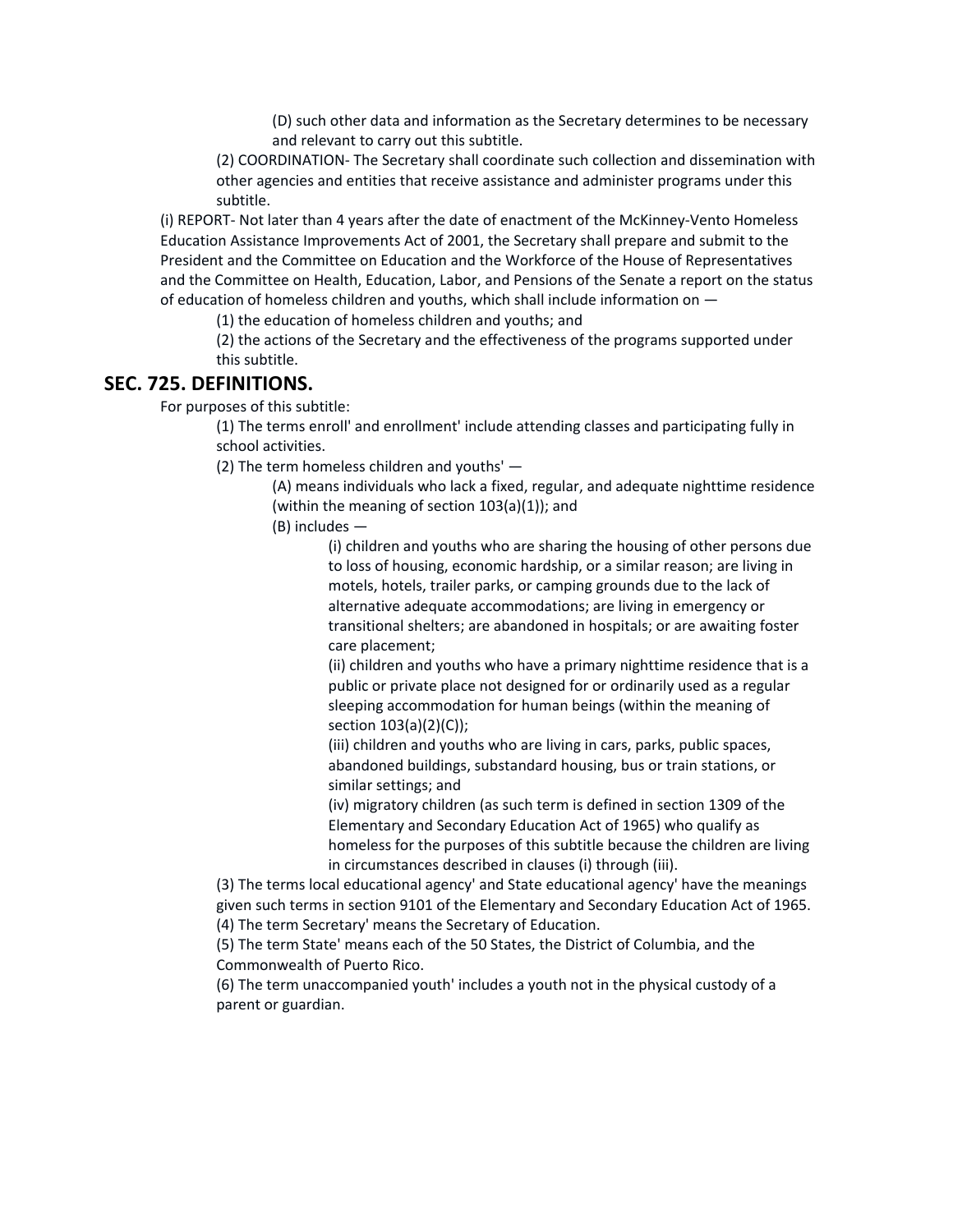### **SEC. 726. AUTHORIZATION OF APPROPRIATIONS.**

For the purpose of carrying out this subtitle, there are authorized to be appropriated \$70,000,000 for fiscal year 2002 and such sums as may be necessary for each of fiscal years 2003 through 2007.'.

#### **SEC. 1033. CONFORMING AMENDMENT.**

The table of contents of the McKinney‐Vento Homeless Assistance Act (42 U.S.C. 11301 note) is amended so that the items relating to subtitle B of title VII read as follows: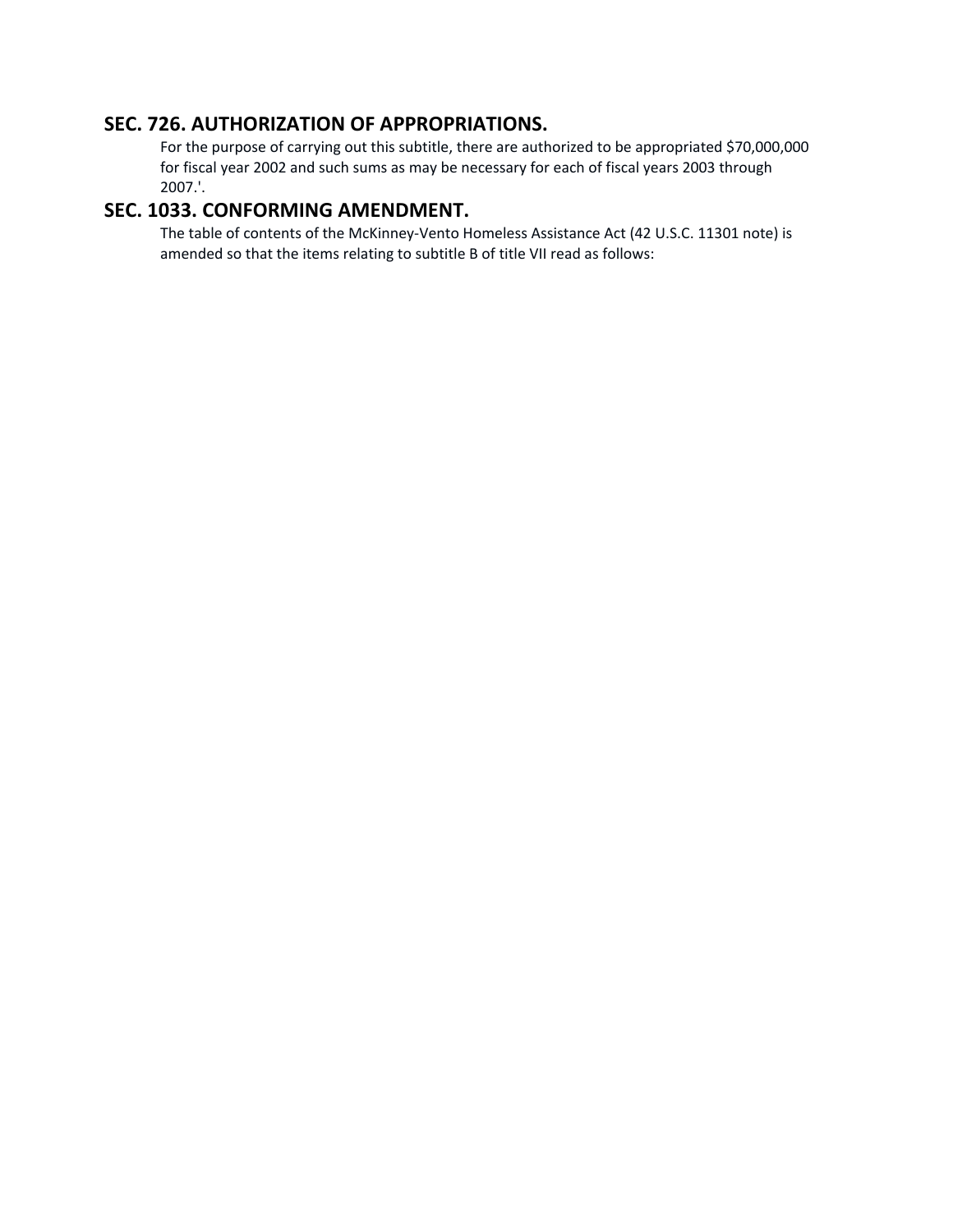## **Basic Education Circular**

## *Education for Homeless Youth*

**42 U.S.C. § 11431 et seq.**

**Date of Issue:** February 3, 2010

**Date of Review:** December 10, 2016, August 19, 2015, September 1, 2011

## **Purpose**

In 1987, Congress passed the Stewart B. McKinney Homeless Assistance Act, (subsequently renamed the McKinney‐Vento Homeless Assistance Act) to aid homeless persons. The Act defines the term "homeless children and youths" as individuals who lack a fixed, regular, and adequate nighttime residence. On December 10, 2015, the Every Student Succeeds Act (ESSA) was enacted, amending McKinney‐Vento.

## **Procedures**

This Basic Education Circular (BEC) explains the categories of children who are "homeless" and entitled to the protections of the federal law. These categories include:

- i. children and youths who are sharing the housing of other persons due to loss of housing, economic hardship or a similar reason; are living in motels, hotels, trailer parks or camping grounds due to the lack of alternative adequate accommodations; are living in emergency or transitional shelters; are abandoned in hospitals;
- ii. children and youths who have a primary nighttime residence that is a public or private place not designed for or ordinarily used as a regular sleeping accommodation for human beings;
- iii. children and youths who are living in cars, parks, public spaces, abandoned buildings, substandard housing, bus or train stations, or similar settings;
- iv. "migratory children" who qualify as homeless under federal law because the children are living in circumstances described in clauses (i) through (iii) above. The term "migratory children" means children who are (or whose parent(s) or spouse(s) are) migratory agricultural workers, including migratory dairy workers or migratory fishermen, and who have moved from one school district to another in the preceding 36 months, in order to obtain (or accompany such parents or spouses in order to obtain) temporary or seasonal employment in agricultural or fishing work; and,
- v. "Unaccompanied homeless youth" including any child who is "not in the physical custody of a parent or guardian." This includes youth who have run away from home, been thrown out of their home, been abandoned by parents or guardians, or separated from their parents for any other reason.

Communication and collaboration among education and child welfare professionals is critical to support school stability and continuity for children in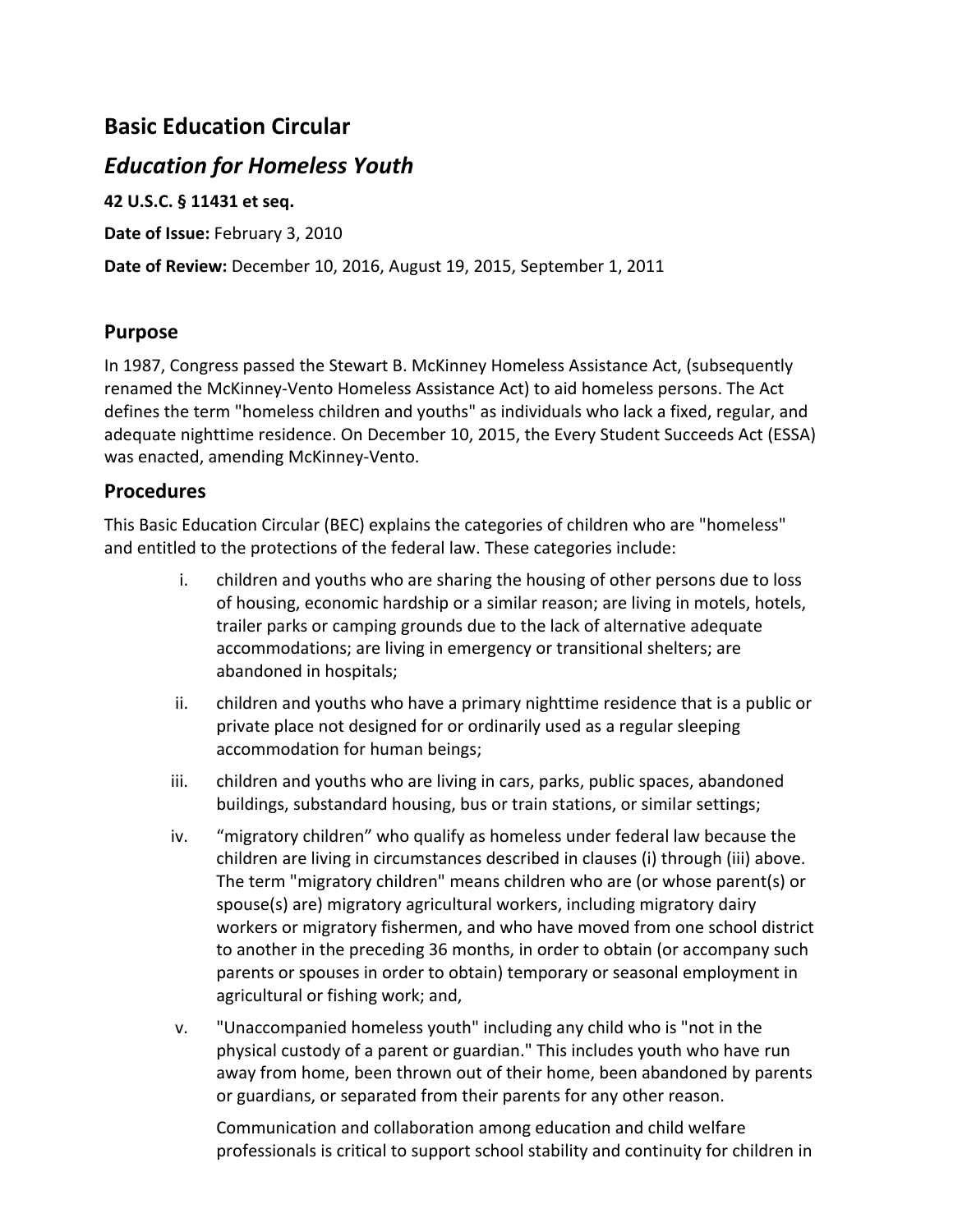out‐of‐home care. The law requires child welfare and local education agencies to work together to promote school stability and continuity including trying to ensure children remain in the school in which they were enrolled at the time of placement when it is in their best interest. Best practice would suggest that decisions be made collaboratively between school personnel, child welfare agencies and any other individual involved in the child's case including the child, resource parent, child advocate and attorney. It is imperative that caseworkers and school district administration and staff work together to help ensure the educational progress of all students.

Under the Pennsylvania Education for Homeless Children and Youth State Plan, homeless children are defined as "children living with a parent in a domestic violence shelter; runaway children and children, and youth who have been abandoned or forced out of their home by parents or other caretakers; and school‐aged parents living in houses for school‐aged parents if they have no other available living accommodations."

The McKinney‐Vento Act states that it is the policy of Congress that state educational agencies shall ensure that each child of a homeless individual and each homeless youth has equal access to the same free, appropriate public education, including a public preschool education, as provided to other children and youths 42 U.S.C. § 11431. Specifically, 42 U.S.C. § 11432(g) (3) (A) indicates that the local educational agency (LEA) shall, according to the child's best interest: In accordance with Section 722 (g) (3) (B) (ii), the local educational agency:

- I. must presume that keeping a homeless child or youth in the school of origin is in the child's or youth's best interest unless doing so is contrary to the request of the child's or youth's parent or guardian, or (in the case of an unaccompanied youth) the youth;
- II. must consider student‐centered factors related to a child's or youth's best interest, giving priority to the request of the child's or youth's parent or guardian, or (in the case of an unaccompanied youth) the youth; or
- III. if the LEA determines that it is not in a child's or youth's best interest to attend the school of origin, or the school requested by the parent, guardian, or unaccompanied youth, it must provide a written explanation of the reasons for its determination, in a manner and form that is understandable.

According to the McKinney‐Vento Act the term "school of origin" means the school the child or youth attended when permanently housed, or the school in which the child or youth was last enrolled. 42 U.S.C. § 11432(g) (3) (G).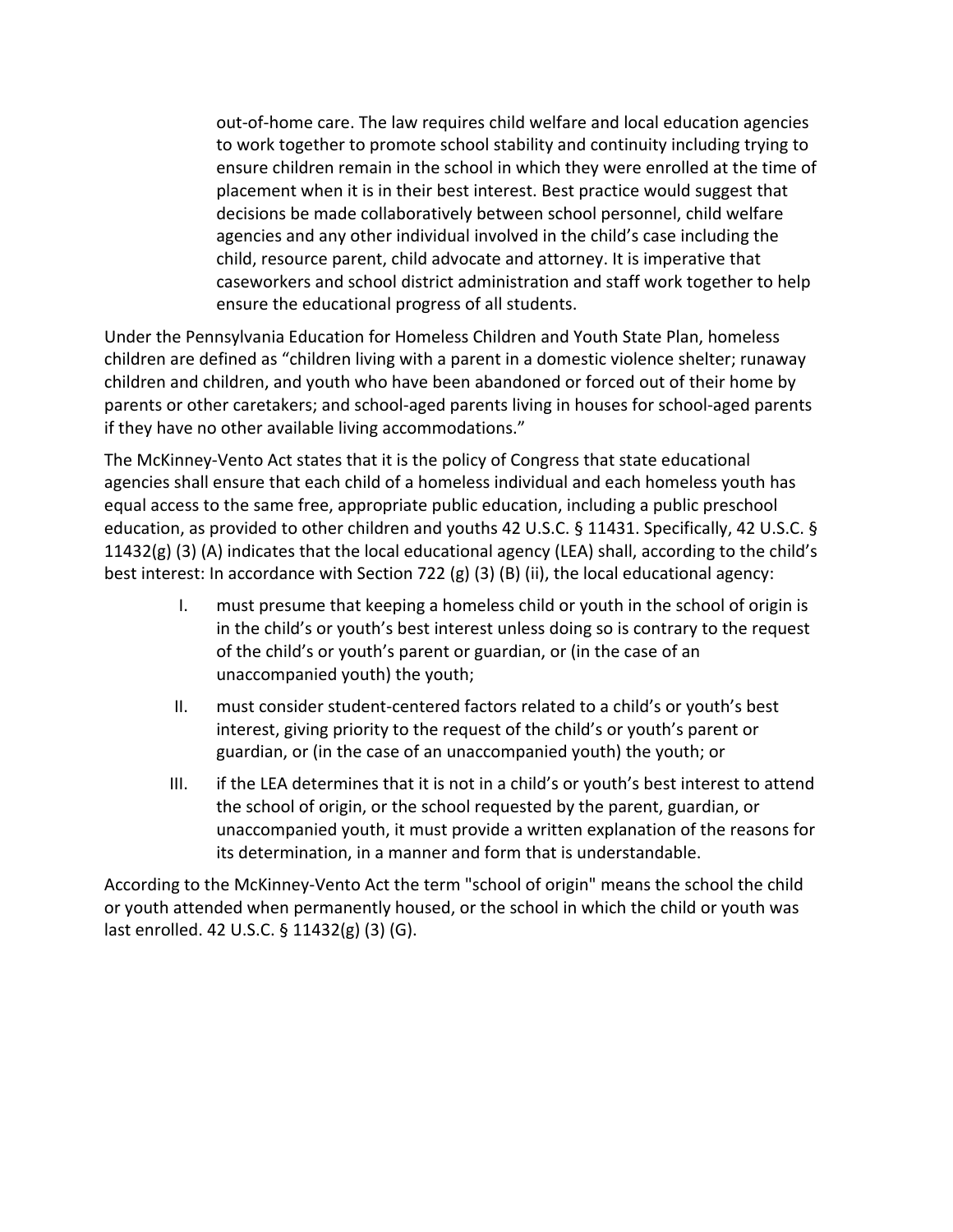## **Homeless Students Residing in Shelters, Facilities or Institutions**

Section 1306 of the Pennsylvania Public School Code (24 P.S. §13‐1306) deals with the public school admission of nonresident students living in shelters, facilities or institutions. Implementing regulations for Section 1306 are found in Section 11.18 of the State Board of Education regulations. 22 Pa. Code § 11.18 (a) addresses the public school admission of nonresident children who live in an institution, shelter or custodial care facility:

> a. *The board of school directors of a school district in which there is located a licensed shelter, group home, maternity home, residence, facility, orphanage or other institution for the care or training of children or adolescents, shall admit to the district's public schools school age children who are living at or assigned to the facility or institution and who are residents of the district or another school district in this Commonwealth.*

22 Pa. Code § 11.18, as it applies to homeless children and youth, includes within the definition of "licensed shelter" those facilities which provide temporary shelter for a specified, limited period of time. Therefore, children in temporary shelters and children who "lack a fixed, regular, adequate night time residence" – homeless children – are entitled to free school privileges from either the school district in which their person or the shelter is located or the school district of origin.

## **Homeless Students Not Residing in a Shelter, Facility or Institution**

Homeless students may reside in hotels, motels, cars, tents or temporarily doubled-up with a resident family because of lack of housing. In determining residence and in the case of homeless children, equating "residence" and "domicile" (home) does not apply. They are presently unable to establish "homes" on a permanent basis. Homeless families are not required to prove residency regarding school enrollment. These students should be enrolled without delay, in the district where they are presently residing or continue their education in the district of prior attendance.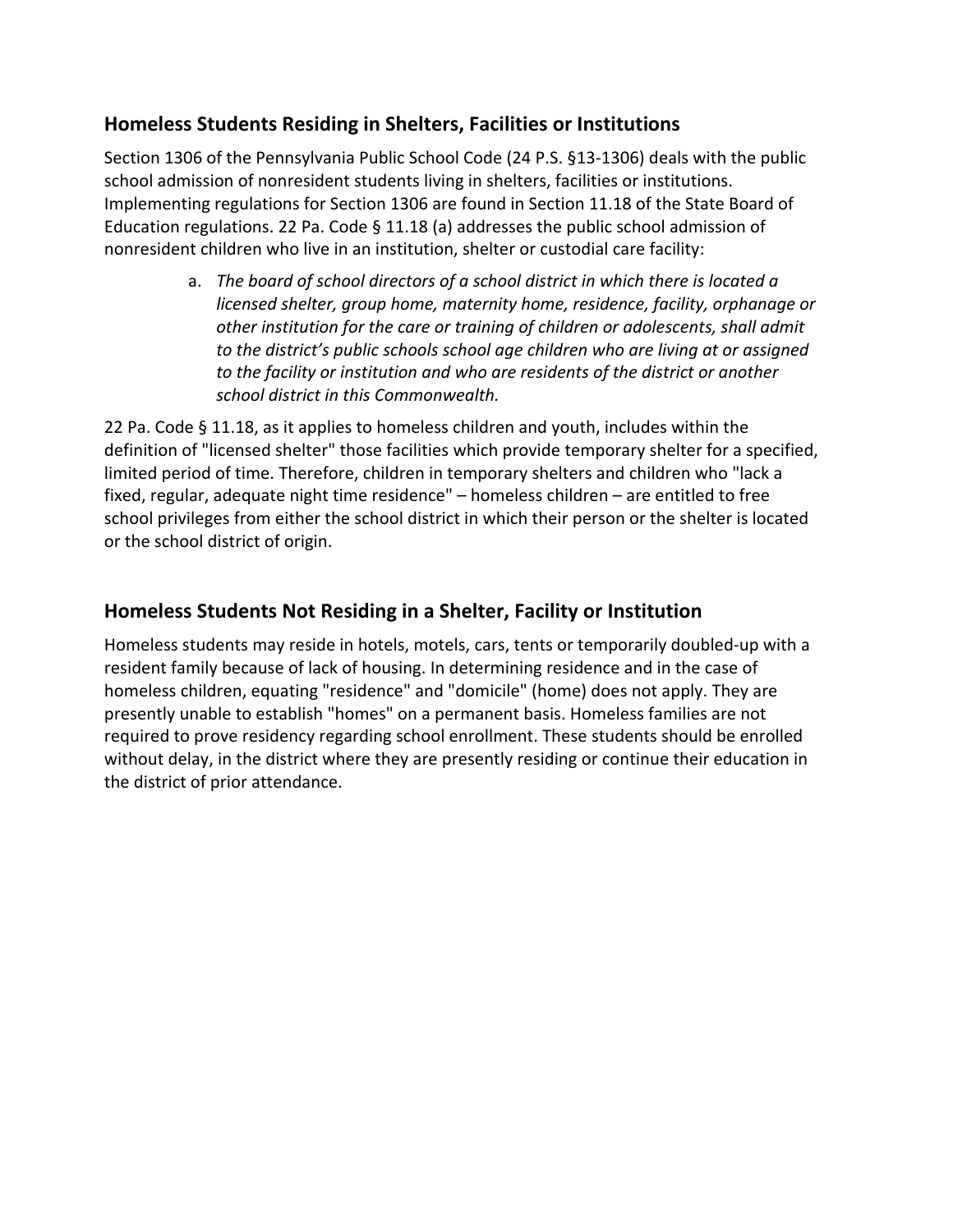Children experiencing homelessness are often highly mobile and may not stay in the same school district each night or each week. This is particularly true regarding children who stay overnight in vehicles, those who stay with different family members or friends, or those who receive services from agencies, organizations or networks which facilitate overnight accommodations in multiple school districts. These children should not be forced to change school districts every time their overnight accommodations change. Rather, these children are entitled to attend school in any school district where a parent, guardian, an adult caring for them or where an unaccompanied child:

- Spends the greatest percentage of his or her time; or
- Has a substantial connection such as where he or she is
	- regularly receiving day shelter or other services involving any of the 16 McKinney‐Vento Activities (42 U.S.C. 11433(d)) for individuals who are homeless;
	- conducting daily living activities; or
	- staying overnight on a recurring basis.

This policy helps maintain continuity and school stability for homeless children in compliance with the McKinney‐Vento Act.

The child or youth shall continue to be enrolled in the school in which he or she is seeking enrollment until the complaint or appeal is fully resolved by a McKinney‐Vento coordinator, state coordinator, through mediation or in court.

## **School Placement**

The McKinney‐Vento Act requires that, "local educational agencies will designate an appropriate staff person, who may also be a coordinator for other federal programs, as a local educational agency liaison for homeless children and youth." This person has the following responsibilities:

- 1. Identify homeless children and youths with assistance by school personnel and through coordination activities with other entities and agencies.
- 2. Inform parents or guardians of educational rights and related opportunities available to their children, including Head Start programs (including Early Head Start programs), early intervention services under Part C of the IDEA, other preschool programs administered by the LEA, and provide them with meaningful opportunities to participate in the education of their children.
- 3. Disseminate public notice of the educational rights of homeless students where children and youths receive services under the McKinney‐Vento Act (such as schools, family shelters and food pantries).
- 4. Mediate enrollment disputes in accordance with the Enrollment Dispute section.
- 5. Inform the parent or guardian of a homeless child, youth and any unaccompanied youth, of all transportation options, including to the school of origin, and assist in accessing these transportation services.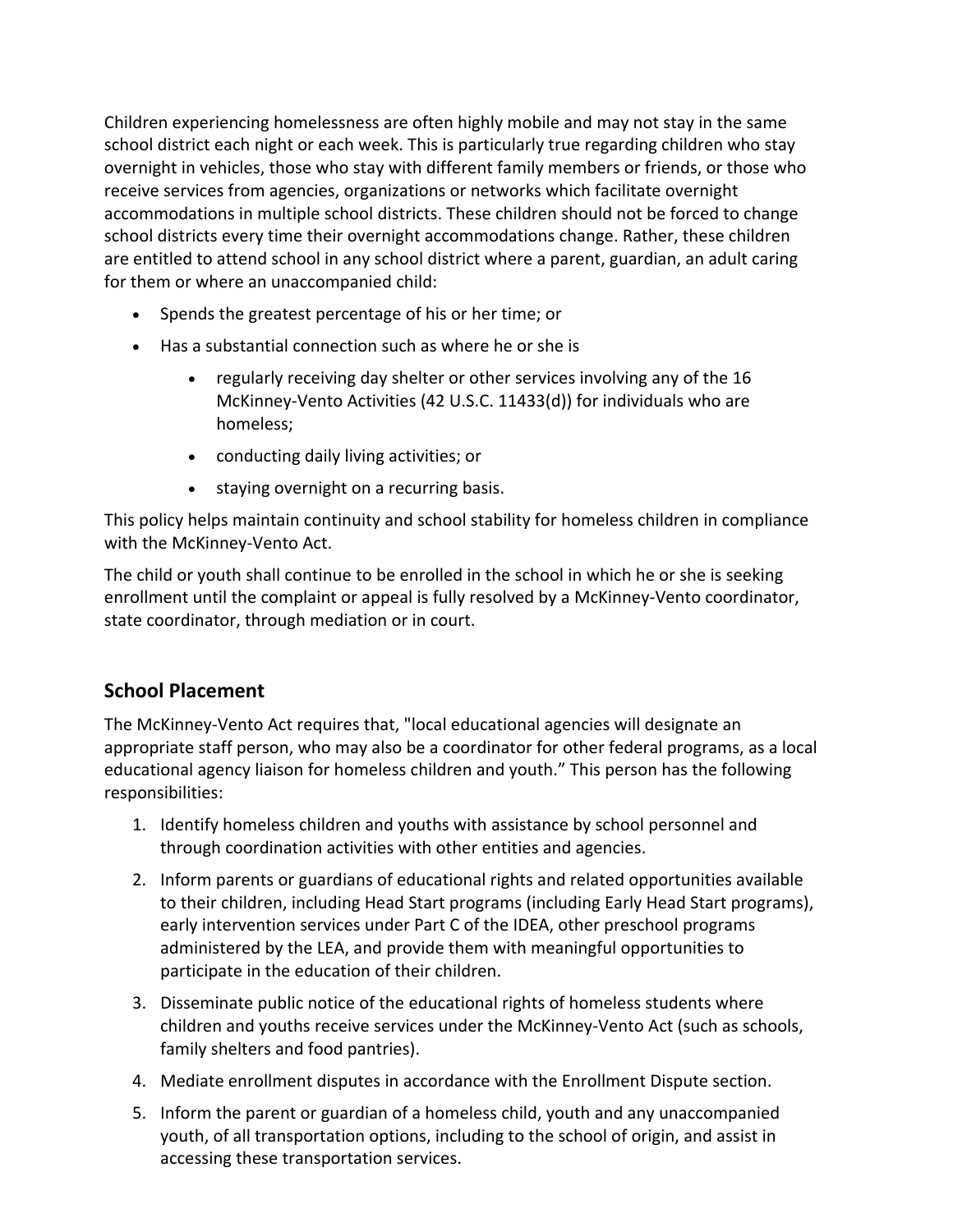- 6. Liaisons are required to ensure that unaccompanied youth are immediately enrolled in school pending resolution of disputes that might arise over school enrollment or placement.
- 7. Liaisons are required to assist children and youths who do not have documentation of immunizations or medical records to obtain necessary immunizations or necessary medical documentation.
- 8. Understand the guidance issued by the Pennsylvania Department of Education (PDE) for the education of homeless students and be ready to explain the BEC related to homeless education to school district staff.
- 9. Get to know the best resources in their community to assist families with referrals for things such as shelter, counseling, food and transportation.
- 10. Distribute information on the subject of homeless students and arrange staff development workshops and presentations for school personnel, including office staff.
- 11. Provide standard forms and information about enrollment procedures and key school programs to each shelter in their district.
- 12. Become familiar with the various program materials that are available from PDE.
- 13. Ensure that public notice of the educational rights of homeless students is disseminated in locations frequented by parents and guardians of such children and youths, and unaccompanied youths, including schools, shelters, public libraries, and soup kitchen, in a manner and form understandable to the parents and guardians and unaccompanied youth.
- 14. Liaisons must collaborate with a school district's special education program to ensure that homeless children who need special education and related services are located, identified and evaluated. This is a requirement under the Individual with Disabilities Education Act (IDEA), which mandates that highly mobile children with disabilities, including homeless children, be identified and served. Liaisons should also ensure that homeless youths who have or may have disabilities have a parent or a surrogate parent to make special education or early intervention decisions. In the case of unaccompanied homeless youth, if a student is disabled or may be disabled and the youth does not have a person authorized to make special education decisions, the following people can be temporary surrogate parents: staff in emergency shelters; transitional shelters; independent living programs; street outreach programs; and state, local educational agency or child welfare agency staff involved in the education or care of the child. This rule applies only to unaccompanied homeless youth.
- 15. Liaisons should also identify preschool-aged homeless children by working closely with shelters and social service agencies in their area. In addition, the liaison should inquire, at the time they are enrolling homeless children and youths in school, whether the family has preschool-aged children.
- 16. Liaisons can identify unaccompanied homeless youth while respecting their privacy and dignity by providing specific outreach to areas where eligible students who are out of school may congregate.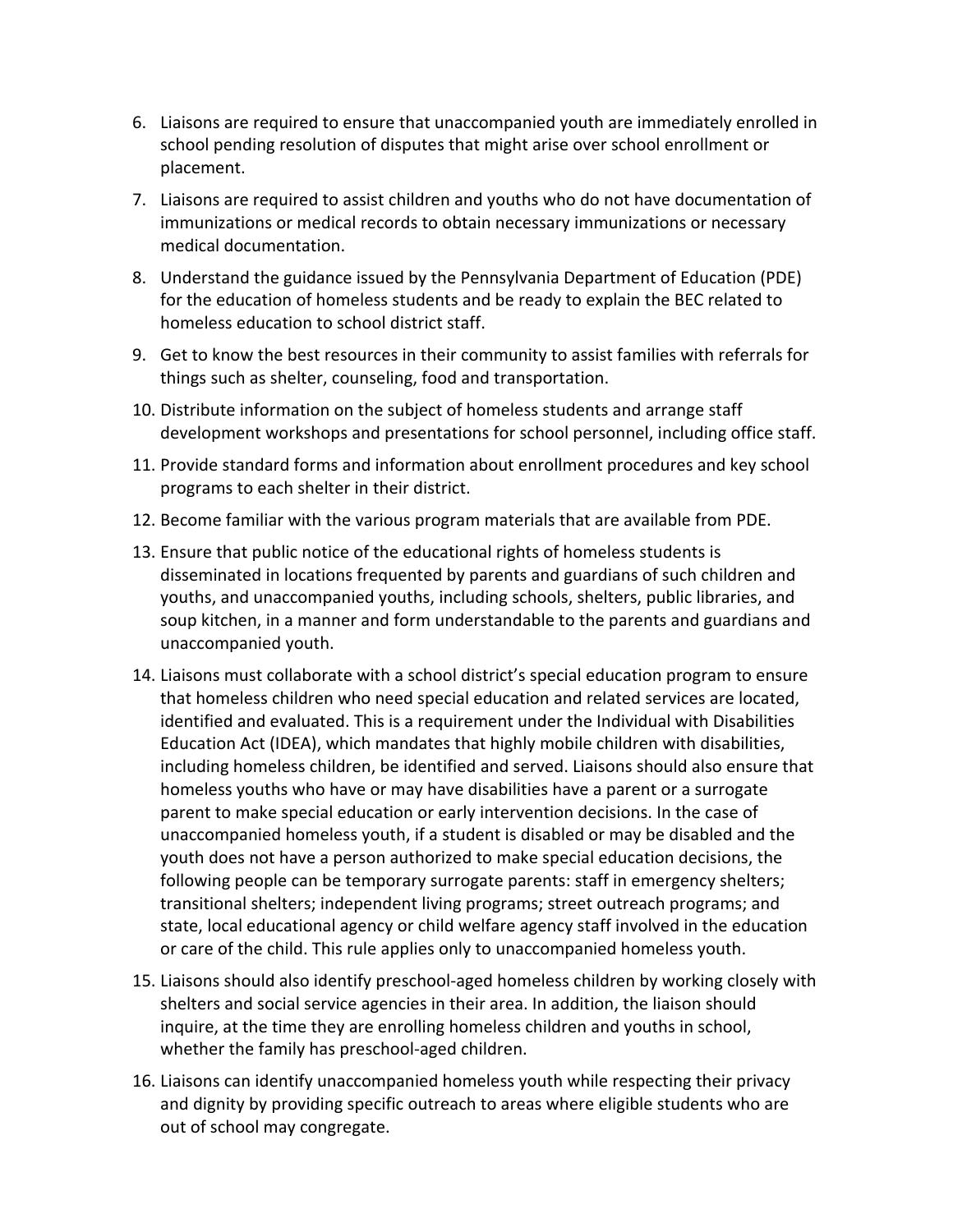17. Liaisons ensure that unaccompanied youths are enrolled in school, and have opportunities to meet the same challenging state academic standards as the state establishes for other children and youths, are informed of their status as independent students under section 480 of the Higher Education Act of 1965 (HEA) (20 U.S.C 1087vv), and their right to receive verification of this status from the local liaison.

Appropriate school placement arrangements, based on the child's best interest, should be implemented through the cooperative efforts of the respective chief school administrators. Each case presents a unique set of circumstances and, therefore, requires an individualized response. In all cases, the LEA shall comply, to the extent feasible, with the request made by a parent or guardian regarding school selection, shall attempt to minimize disruptions and shall maintain the highest possible degree of continuity in programs for all homeless students. The choice regarding placement shall be made regardless of whether the child or youth lives with the homeless parents or has been temporarily placed elsewhere.

Homelessness alone is not a reason to separate students from the mainstream school environment. Homeless children and youths should have access to education and other services that they need to ensure that they have an opportunity to meet the same challenging state student performance standards to which all students are held.

In determining the *best interest* of the child or youth under McKinney‐Vento Act, the LEA shall:

- I. Continue the child's or youth's education in the school of origin for the duration of homelessness when a family becomes homeless between academic years or during an academic year; and for the remainder of the academic year even if the child or youth becomes permanently housed during an academic year; or
- II. Enroll the child or youth in any public school that non‐homeless students who live in the attendance area in which the child or youth is actually living are eligible to attend.

The selected school shall immediately enroll the child or youth in school, *even if the child or youth lacks records normally required for enrollment*, such as previous academic records, medical records, proof of residency or other documentation. Section 722 (g)(3)(C) (i)(II) requires that a school selected based on a homeless child's or youth's best interest must immediately enroll such child or youth even if he or she has missed application or enrollment deadlines during any period of homelessness.

The terms "enroll" and "enrollment" are defined as attending classes and participating fully in school activities. The enrolling school must immediately contact the last school attended to obtain relevant records.

In order to ensure immediate enrollment, in accordance with Section 722  $(g)(6)(A)(ix)$ , the LEA liaison is required to: train school enrollment staff about the legal requirement that homeless children and youths be immediately enrolled and provided transportation; review school regulations and policies to ensure that they comply with the McKinney‐Vento Act requirements; inform families and youth, in a language they can understand, of their rights; develop clear, understandable and accessible written explanations of decisions and the right to appeal; and expeditiously follow up on any special education or language assistance needs presented by a student.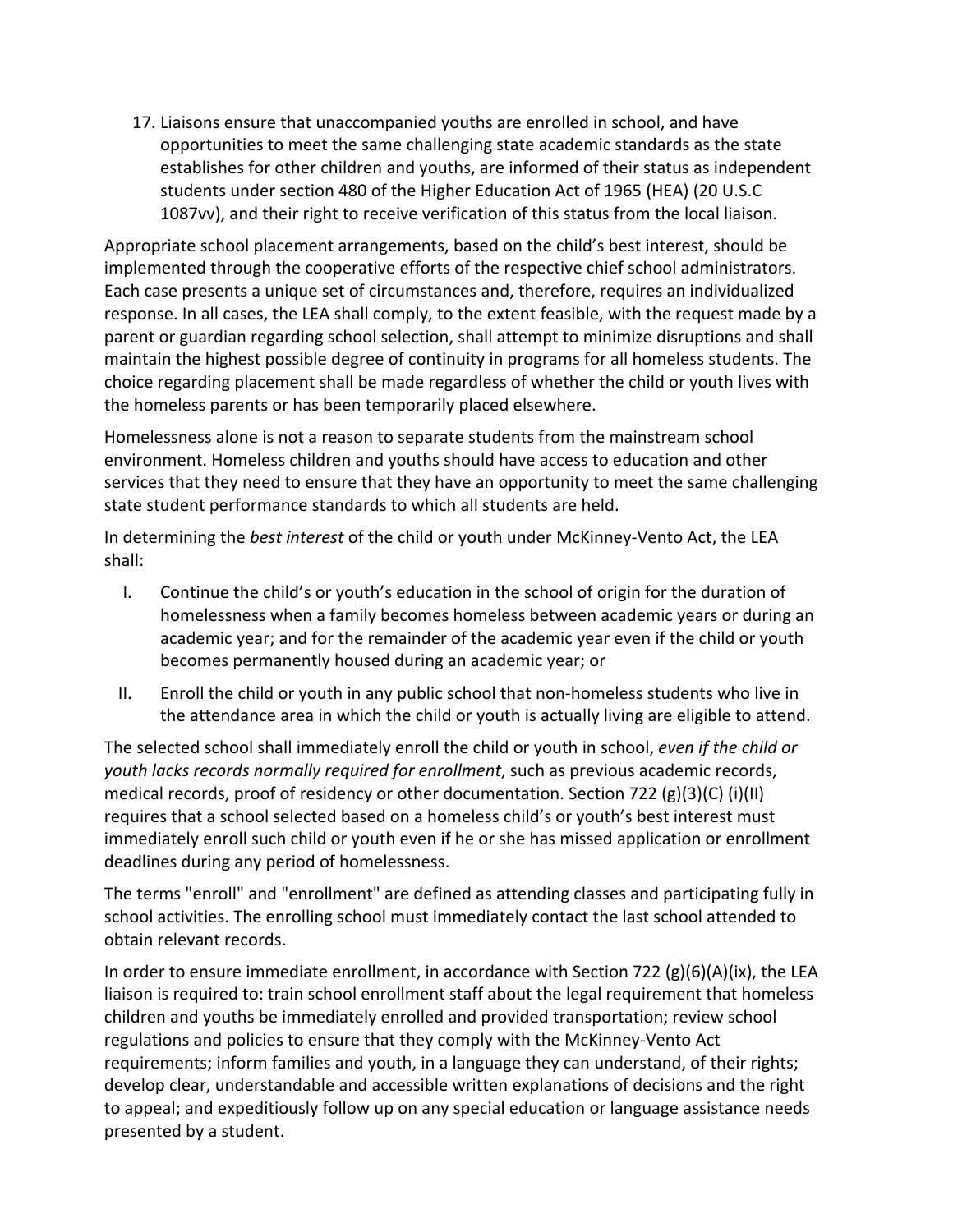## **School/Health Records**

The educating district should immediately enroll and begin to provide instruction. The receiving school district may contact the district of origin for oral confirmation that the child has been immunized. Oral confirmation between professionals is a sufficient basis to verify immunization with written confirmation to follow within 30 days. The instructional program should begin as soon as possible after the enrollment process is initiated and should not be delayed until the procedure is completed. The law specifies that information about a homeless child's or youth's living situation shall be treated as a student education record, and shall not be deemed to be directory information. (Section 722 (g)(3)(G)).

According to federal law, "(iii) If the child or youth needs to obtain immunizations, or immunization or medical records, the enrolling school shall immediately refer the parent or guardian of the child or youth to the local educational agency liaison designated under paragraph (1)(J)(ii), shall assist in obtaining necessary immunizations, or immunization or medical records, in accordance with subparagraph (D)" 42 U.S.C. §11432(g)(c)(iii).

## **Title I**

Title I of the Elementary and Secondary Education Act (reauthorized December 2015 by the Every Student Succeeds Act) mandates that funds be reserved to serve homeless children. Title I states, "A local educational agency shall reserve such funds as are necessary to provide services comparable to those provided to children in schools funded under this part to serve homeless children who do not attend participating schools, including providing educationally related support services to children in shelters and other locations where children may live." Under Title I, homeless children are eligible for services if they are attending schools served by an LEA.

## **Transportation**

The state and its LEAs are required to adopt policies and practices to ensure that transportation is provided, at the request of the parent or guardian (or in the case of an unaccompanied youth, the liaison), to and from the school of origin. If the homeless student continues to live in the area served by the LEA, that LEA must provide or arrange transportation. If the homeless student moves to an area served by another LEA, though continuing his or her education at the school of origin, the LEA of origin and the LEA in which the student is living must agree upon a method to apportion responsibility and costs for transportation to the school of origin. This includes students enrolled in public school Head Start and Early Head Start education programs. If the LEAs cannot agree upon such a method, the responsibility and costs must be shared equally. Distance, time of year, options available, the effects of a transfer, etc., should all be addressed.

The provision of transportation to the school of origin is based on a students' status as homeless. The provision to remain in the school of origin during the remainder of the academic year is offered to provide for school stability. Local education agencies must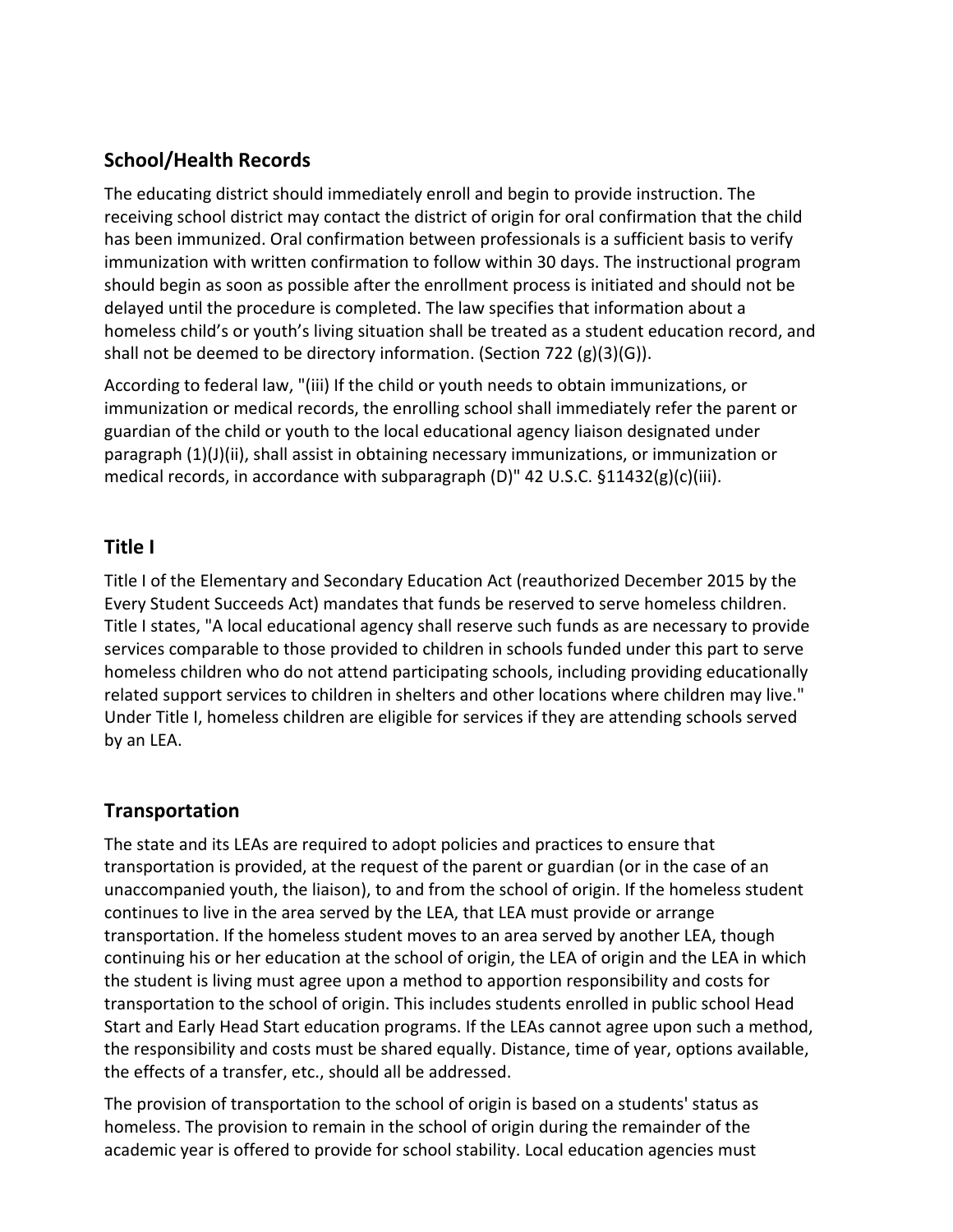continue to provide transportation to and from the school of origin to formerly homeless students who have become permanently housed for the remainder of the academic year during which the child or youth becomes permanently housed. (Section 722 $(g)(3)(A)(II)$ ).

## **Fiscal Responsibilities**

Fiscal responsibilities apply to all homeless students, whether in regular or special education classes.

The educating district should apply the following criteria when determining fiscal responsibility:

- A. The procedures outlined below will be followed in cases when the education of the child is provided by the district where the homeless student is temporarily living (doubled up, motel, shelter). The procedures shall also apply in cases when the district of prior attendance, where that is not the district the child attended when permanently housed, will educate the child.
	- 1. Homeless individuals not in facilities (shelters) or institutions, as well as homeless individuals living in hotels, motels, cars, tents, doubled‐up with a resident family, shall be reported and reimbursed as resident students;
	- 2. For homeless individuals in temporary shelters, the educating school district will send a PDE‐4605 Determination of District of Residence for Student in Facilities or Institutions in Accordance with Section 1306 of the Pennsylvania Public School Code to the presumed district of residence;
	- 3. If PDE‐4605 is acknowledged by the resident district, the educating district will enter the child on its rolls as a nonresident student from the acknowledging resident school district. The educating district will bill the resident district for tuition and will report membership data according to PDE child accounting procedures; and
	- 4. If PDE‐4605 is disclaimed and a school district of residence cannot be determined, the educating school district should submit a written request to PDE's School Services Office to decide regarding the student's "ward of the state" status.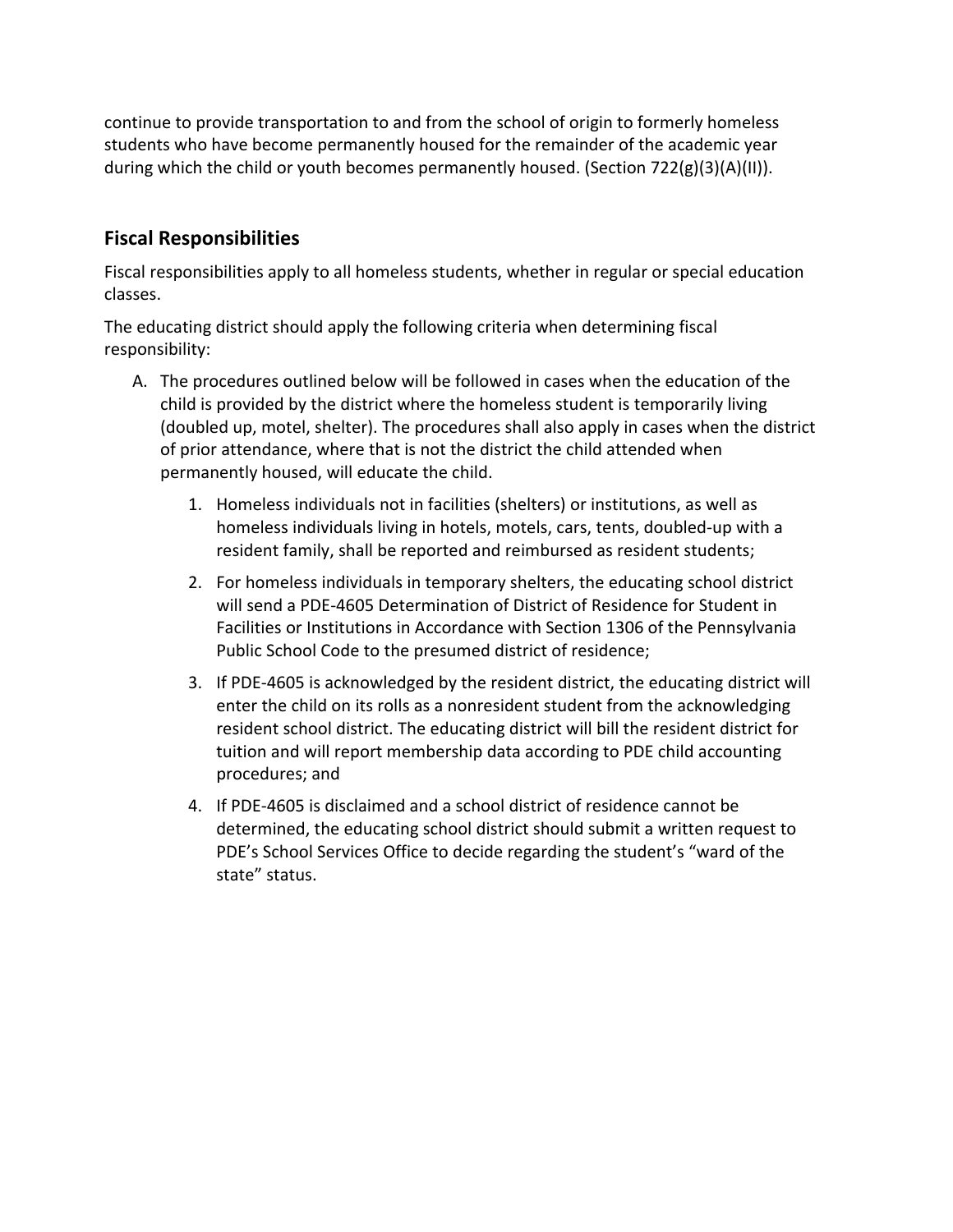- B. In cases when the education of the child is provided by the district of origin, including preschool children, where that is the district the child attended when permanently housed, that district will continue to educate a homeless student for the period of temporary displacement and should maintain the homeless student on its roll as a resident student. When a child or youth completes the final grade level served by the school of origin, it also includes the designated receiving school at the next grade level for all feeder schools. (Section 722(g)(3)(I)).
- C. In cases when the student becomes permanently housed during the academic year and continues in the school of origin, which is not in the district of new residence, the educating district will continue to educate the formerly homeless student, if requested by the student's parent or guardian, until the end of the academic year and should maintain the homeless student on its roll as a non-resident student. The educating district should advise the new district of residence of its financial responsibility for this student and send a tuition bill.

## **Categorical Eligibility under the National School Lunch and Breakfast Programs**

Effective July 1, 2004, Section 107 of the Child Nutrition and WIC Reauthorization Act of 2004 amended Section 9(b) of the Richard B. Russell National School Lunch Act to make runaway, homeless and migrant children categorically eligible for free meal benefits under the National School Lunch and School Breakfast Programs. The following are guidelines set out by PDE for implementation of this amendment.

- 1. Homeless, runaway or migratory children are automatically certified as eligible for free meal benefits and can begin receiving free meal benefits upon proper documentation for meals. Please note that documentation as runaway, homeless, or migratory can only be provided by a school district migrant education or homeless education staff.
- 2. School district migrant education or homeless education staff are responsible for providing proper documentation of a child's status to the food service directors in each school district.

## **Dispute Resolution Process**

Pursuant to the McKinney‐Vento Act, every state must develop procedures for the prompt resolution of disputes regarding the educational placement of homeless children and youths. 42 U.S.C  $\S 11432(g)(1)(C)$ . The state must ensure that LEAs comply with requirements set forth in the McKinney‐Vento Act including ensuring immediate enrollment, providing written notice to families concerning school selection, enrollment decisions and providing enrollment and pendency in the school of choice while a dispute is being resolved. 42 U.S.C §11432(g)(2)(A).

PDE has developed the following procedures to govern the resolution of disputes regarding enrollment, school selection, homeless status and complaints of non‐compliance with legal requirements pertaining to the education for homeless children and youths: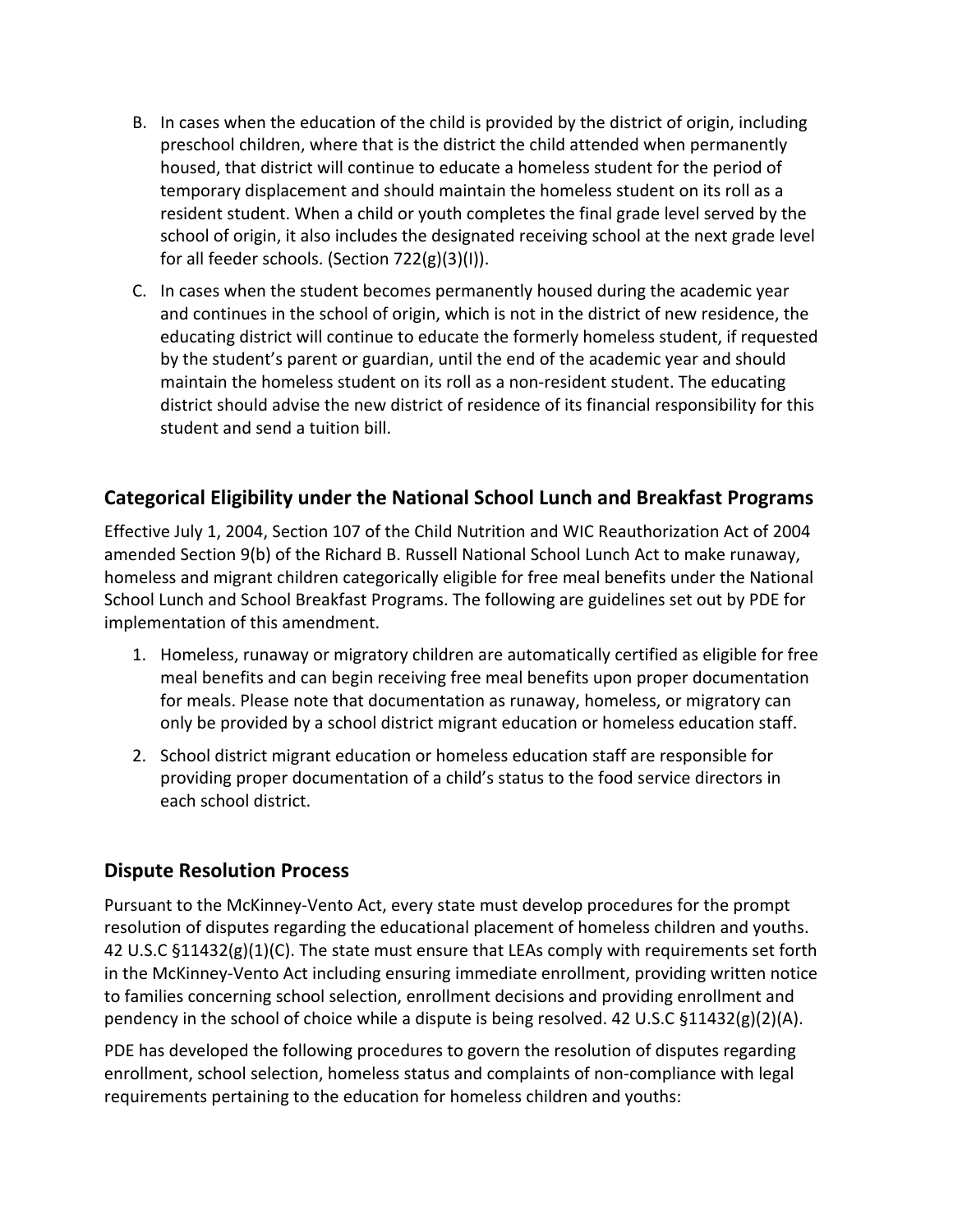## **Level 1 – A dispute may be raised with a LEA.**

If a dispute arises over school selection or enrollment, the child or youth involved must immediately be admitted to the school in which they are seeking enrollment, pending resolution of the dispute 42 U.S.C. $\S 11432(g)(3)(E)(i)$ . PDE recommends that the parent, guardian or unaccompanied youth who initiates the dispute contact the LEA liaison for individuals experiencing homelessness as soon as possible after receiving notice of the dispute. If the person initiating the dispute does not contact the LEA liaison directly, the LEA shall be responsible for contacting the LEA liaison regarding the dispute as soon as possible and referring the family or youth involved to the liaison.

The LEA liaison shall ensure that the child or youth is immediately enrolled, explain the dispute resolution process to families and help them to use it 42 U.S.C.  $\S 11432(g)(3)(E)(iii)$ . The LEA shall issue a written disposition of the dispute within 20 business days after the LEA liaison is notified of the dispute. The disposition shall be provided to the parent, guardian or unaccompanied youth and shall explain the basis for the decision and advise the parent, guardian or youth of the right to appeal. 42 U.S.C.§11432(g)(3)(E)(i).

*NOTE:* The LEA should use and maintain copies of PDE's "Notice of Procedural Safeguards" form (see attached) which ensures that all LEAs (a) inform families of the basis of their decision regarding enrollment or school selection; (b) notifies families of their right to remain in their school of choice pending resolution of the dispute and (c) explains the procedures for challenging the decision of the LEA.

## **Level 2 – A complaint may be filed with a McKinney‐Vento coordinator.**

If the parent, guardian or unaccompanied youth is dissatisfied with the LEA's disposition of a dispute or would like to raise any issue of McKinney‐Vento Act noncompliance, they may file a complaint or appeal with a McKinney‐Vento site or regional coordinator or with the state coordinator. (See attached list which contains contact information for all of the McKinney‐Vento coordinators in Pennsylvania). In lieu of filing an appeal with a McKinney‐ Vento coordinator, a parent, guardian or unaccompanied youth may elect to appeal the LEA decision directly to a court of competent jurisdiction. Participation in the appeal procedure is not required prior to taking legal action.

A regional or site coordinator with whom a complaint or appeal is filed must notify the state coordinator immediately. Upon being notified, the state coordinator will review the complaint or appeal and assign it to a site or regional coordinator for disposition. The coordinator to whom the appeal is assigned may contact, interview and accept documentation from any individual or LEA involved, and shall issue a written disposition within 20 business days after the complaint or appeal has been assigned. The disposition shall be provided to the LEA and the parent, guardian or unaccompanied youth involved. The child or youth shall continue to be enrolled in the school in which he or she is seeking enrollment until the complaint or appeal is resolved or until a disposition from a McKinney‐Vento coordinator is received.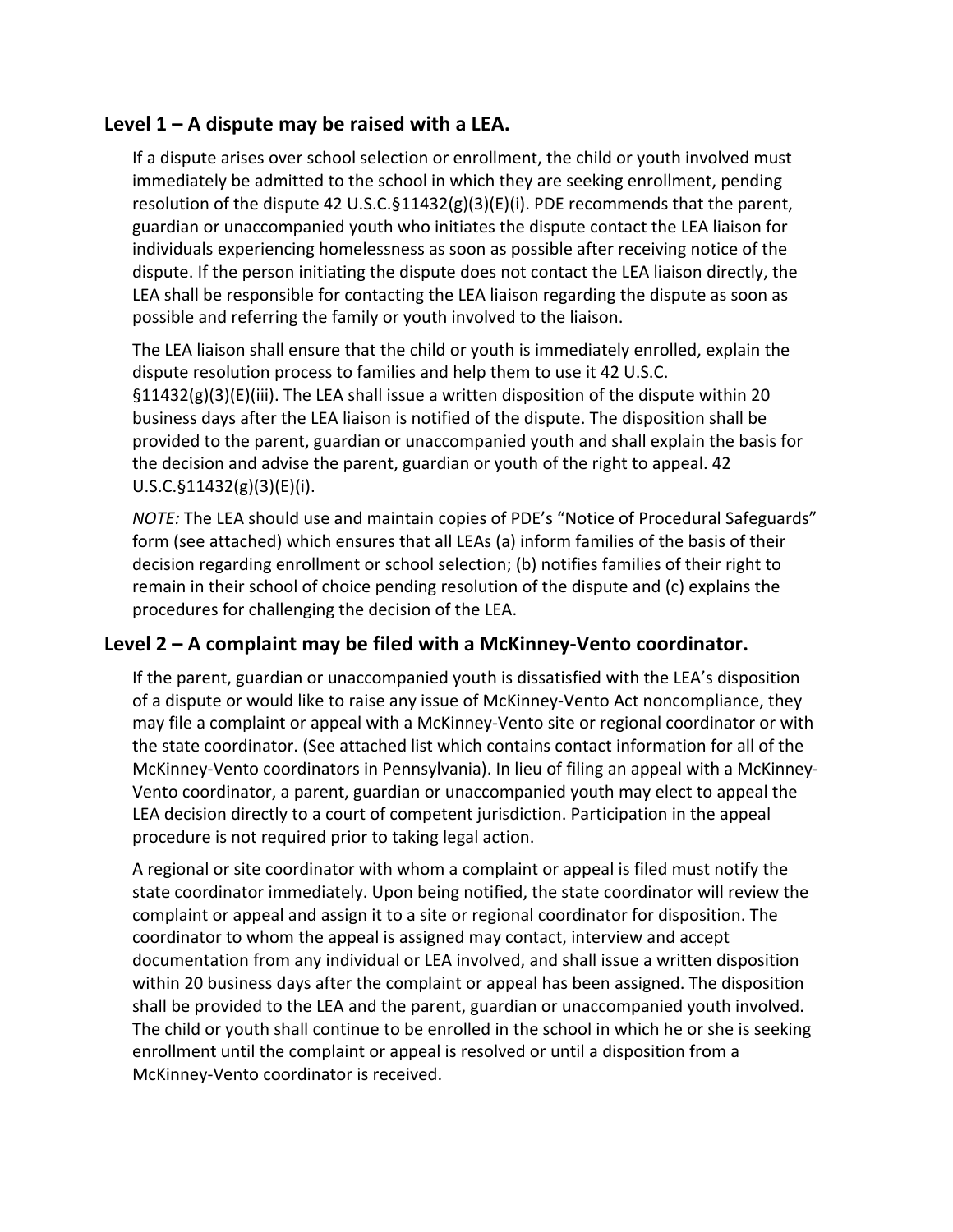The state coordinator may assist in the mediation of disputes directly and may also invite those involved to have the dispute mediated at any time in the process through the Dispute Resolution Program operated by the Commonwealth Office of General Counsel (OGC). The OGC Dispute Resolution Program is a voluntary informal process through which a trained mediator assists in reaching a mutually acceptable resolution.

Participating in mediation is not a waiver of the right to file a lawsuit nor is participation in mediation required prior to taking legal action.

*NOTE*: The parent, guardian or unaccompanied youth may file a complaint with the McKinney‐Vento site, regional or state coordinator on the attached complaint form. However, the use of the attached form is not mandatory. Any dispute raised by a homeless family or youth concerning school enrollment or any other right under the McKinney‐Vento Act whether received via telephone, letter or any mode of communication shall be treated as a complaint.

## **References**

#### **Purdon's Statutes**

24 P.S. § 13‐1301 24 P.S. § 13‐1302 24 P.S. § 13‐1306

#### **State Board of Education Regulations**

22 Pa. Code § 11.18

#### **Federal Regulations**

Elementary and Secondary Education Act, as reauthorized by the Every Student Succeeds Act McKinney‐Vento Homeless Assistance Act

#### **US Code**

42 U.S.C. §§11431‐11435 (including section 722) 20 U.S.C 1087vv

## **Other**

Pennsylvania Education for Homeless Children and Youth State Plan (PDF) U.S. Dept. of Education Guidelines – Homeless Children and Youth Programs OGC Dispute Resolution Program Determination of District of Residence for Students in Facilities or Institutions (PDE‐ 4605) (PDF)

## **Attachments**

Procedural Safeguards Notice of Denial of Enrollment (PDF) Enrollment Complaint to PA Department of Education (Word) Pennsylvania McKinney‐Vento Coordinators (State, Regional & Site)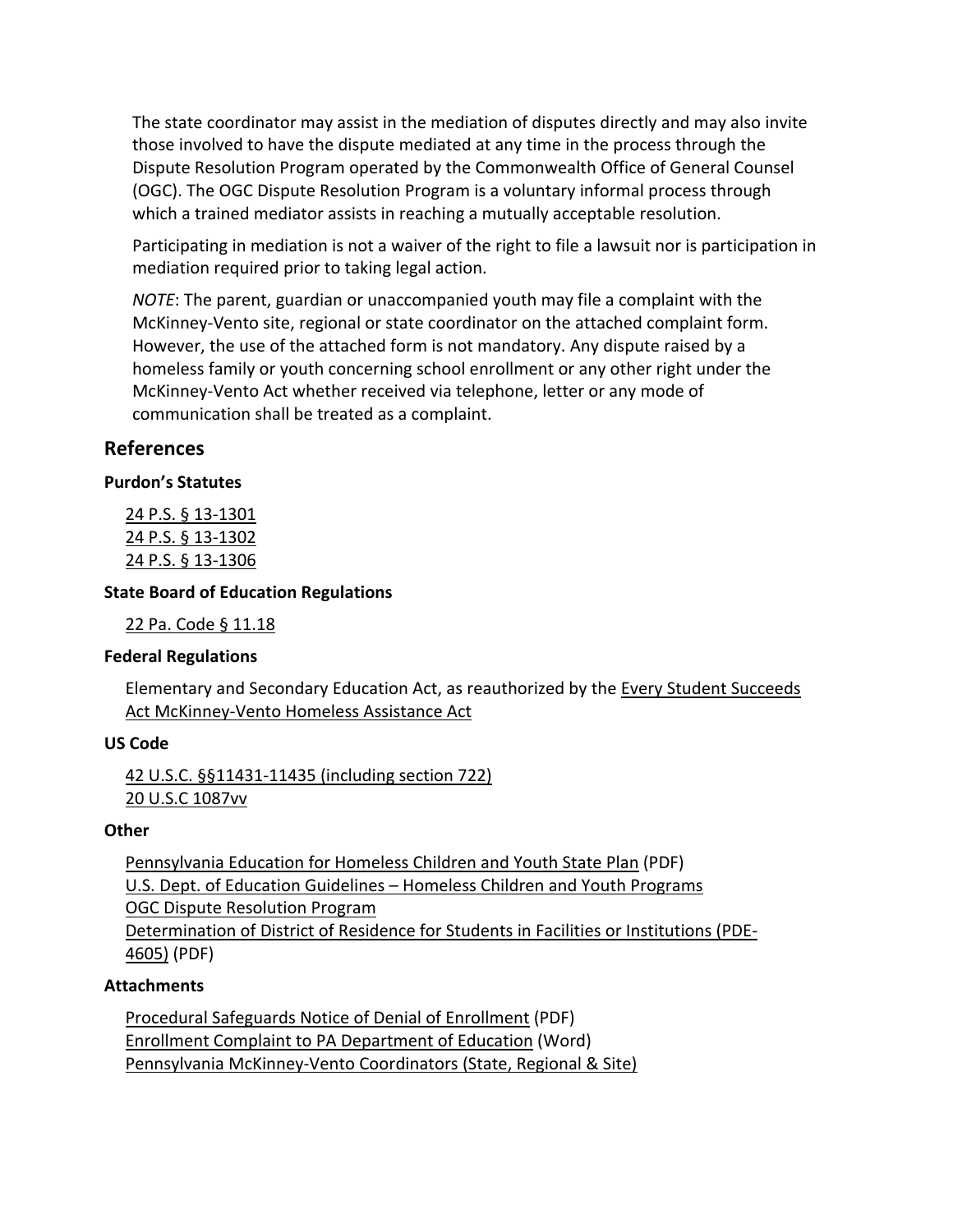### **Bureau/Office Contacts**

#### **Education for Homeless Children and Youth Program**

Bureau of Curriculum, Assessment, and Instruction Pennsylvania Department of Education 333 Market Street, 3rd Floor Harrisburg, PA 17126‐0333 Phone: 717‐783‐6466

#### **Child Accounting questions should be referred to:**

Bureau of Budget and Fiscal Management Division of Subsidy Data and Administration Pennsylvania Department of Education 333 Market Street Harrisburg, PA 17126‐0333 Phone: 717‐787‐5423

#### **Transportation questions should be referred to:**

Bureau of Budget and Fiscal Management Division of Subsidy Data and Administration Pennsylvania Department of Education 333 Market Street Harrisburg, PA 17126‐0333 Phone: 717‐787‐3195

#### **For additional information, please contact:**

Storm Y. Camara | Pennsylvania Department of Education Education for Homeless Children and Youth Program 333 Market Street, 3rd Floor | Harrisburg, PA 17126‐0333 Phone: 717.772.2066 scamara@pa.gov